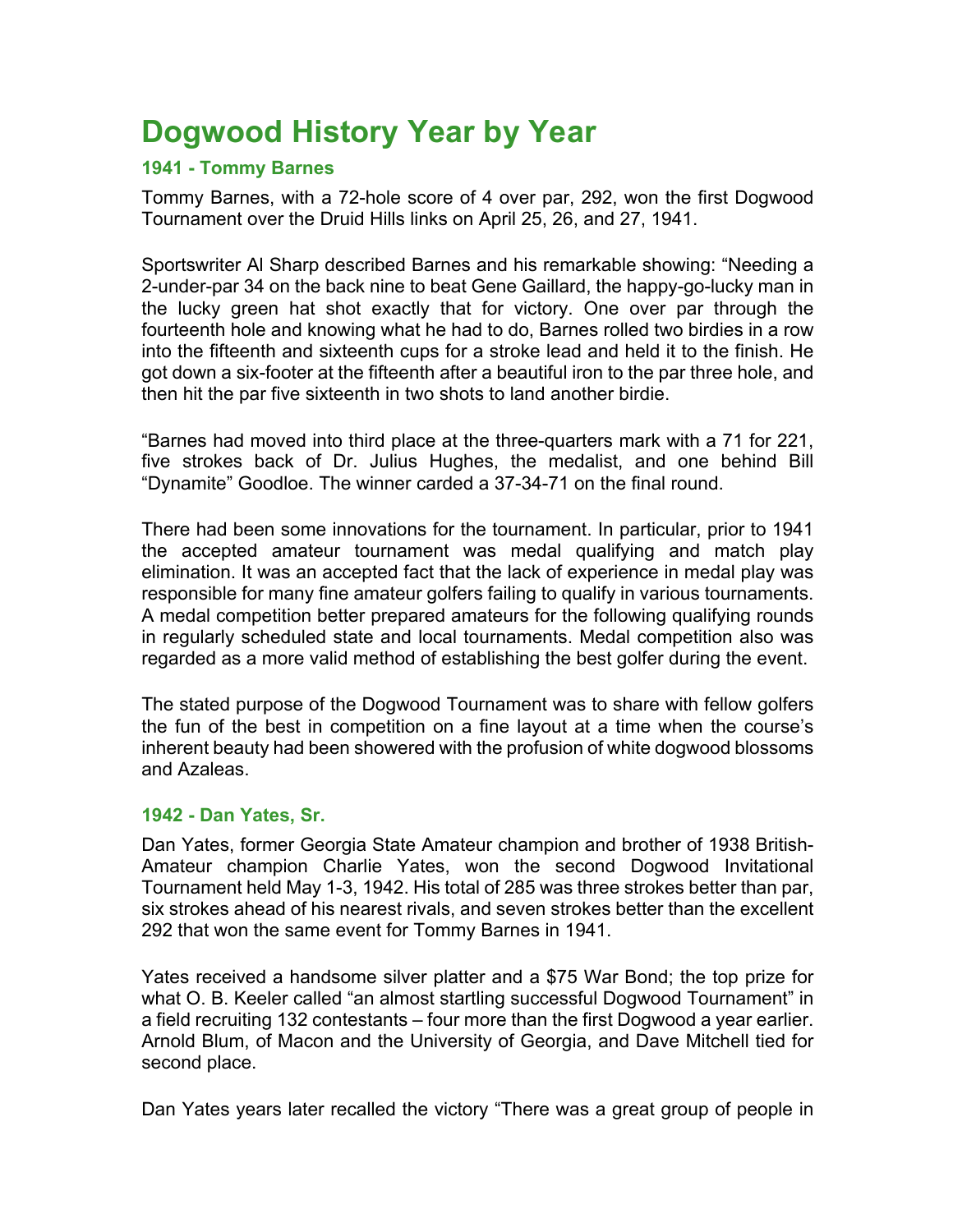the Dogwood Tournament, and it surprised me to win. It just happened. I had just finished Georgia Tech in 1941 and the Club treated us like royalty."

# **1943-1945 - No Tournament held during World War II**

#### **1946 - Gene Dahlbender, Jr.**

Gene Dahlbender, Jr. won the 1946 Dogwood Invitational with a record 278 when it was played for the first time since 1942. That amazing young sportsman won the dogwood six more times, and his tournament record included the low score of 278 (10 under par) and the best single round, a score of 63. Tommy Barnes came in second with 291, and Dan Yates third with 292. Yates had carded a 285 when he won the Dogwood in 1942.

# **1947 - Gene Dahlbender, Jr.**

Gene Dahlbender, Jr., again won the Dogwood Invitational in April 1947. It was a "strictly invitational affair" with a "large but select entry list."

#### **1948 - Tommy Barnes**

Tommy Barnes won the 1948 Dogwood in an exciting play. According to sports writer Ed miles: "Word had drifted back that Barnes finished the last two in par figures catches the woods from the tee of the 18 th and being forced to chip out safely. Dahlbender, needing two birdies to tie, hit a fine shot to the green of the 190-yard 17 th, but the shot failed to squat, rolling over instead to a hanging lie on the bank. This tore it, as the British say.

"Gene finished with a 4-6 and a 285, 4 strokes back of winner Tommy Barnes, who thus started auspiciously in the golf season in which he says he will win himself national prominence or else.

"Barnes now is thirty-three, the father of two children, and hard bent on a successful business career."

Dahlbender, by the way, made his first record breaking 63 during the third round of the 1948 Dogwood. He shot his second 63 in Dogwood competition in 1954 but still did not win.

#### **1949 - Tommy Barnes**

Tommy Barnes won the Dogwood Invitational for the third time in 1949, edging out Gene Gaillard. Barnes hit a 68 to increase his lead and shot a 70 to win.

#### **1950 - Arnold Blum**

Arnold Blum, a future member of the U.S. Walker Cup team and a former holder of the Southern Amateur crown, won the Dogwood Invitational in 1950. Many believed Blum made the greatest play in the Dogwood up to that time when he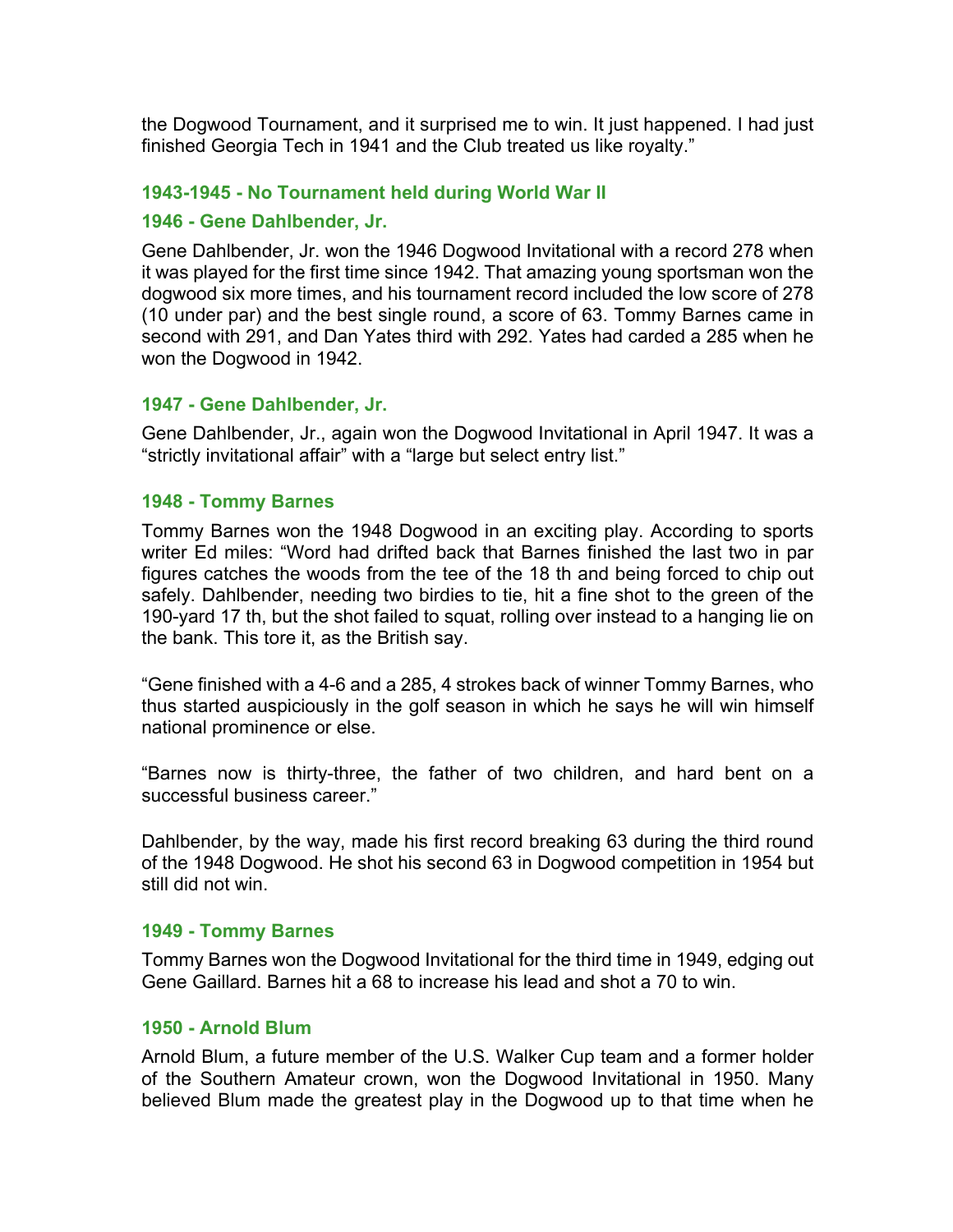shot a nine iron third from behind Charlie Miller's old wooden pro shop over the tall trees and on the green of the 72md hole to clinch the victory.

# **1951 - Tommy Barnes**

Tommy Barnes won the 1951 Dogwood Invitational and donated the Dogwood trophy to Druid Hills Golf Club.

According to Barnes, the Dogwood trophy had been donated by Club treasurer Herman Dixson and board director James Flowers, Jr., who stipulated that anyone who won it three times, got to keep it. Since Barnes had one it three times prior to the 1951 win, the big trophy was his. Barnes took it home, but a week later he returned it and donated it as a permanent trophy for the Druid Hills Club. Barnes would win the Dogwood again in 1955.

Although the Dogwood in 1951 was considered a success, "both from a financial and interest standpoint," there was considerable criticism expressed at the April board meeting over the "large entry" (425 entries) and for allowing too many players from public links to participate. The Club President appointed an advisory committee of five to make necessary changes that would assure a more representative private club invitational tournament in 1952.

# **1952 - Harvie Ward**

Harvie Ward won the 1952 Dogwood played April 10-13 and then went on to capture the British Amateur.

Harvie described the Dogwood as "a classy tournament on a great little golf course." "The people from the Club were always so nice," he said "and they had a great dance on Saturday night for us. It was always fun."

That year at Druid Hills, after a practice round and a few beers, Harvie Ward recalled arranging a nine-hole match with Hobart Manley, who said he could beat Ward from his knees.

"I had to give him a stroke a hole," Ward remembered. "Him playing every shot, including putts, on his knees, me on my feet. He got in trouble on the second hole when he got into a greenside bunker and couldn't get out. We ended the match and went back to the clubhouse."

According to golf writer James Y. Bartlett, there was gambling back in those days, including big Calcutta and late-night poker games in the card room upstairs in the old clubhouse. One older club member remembers that after the Club got stuck with a five figure bad check from one of those games, poker was banned and gin rummy became the game of choice.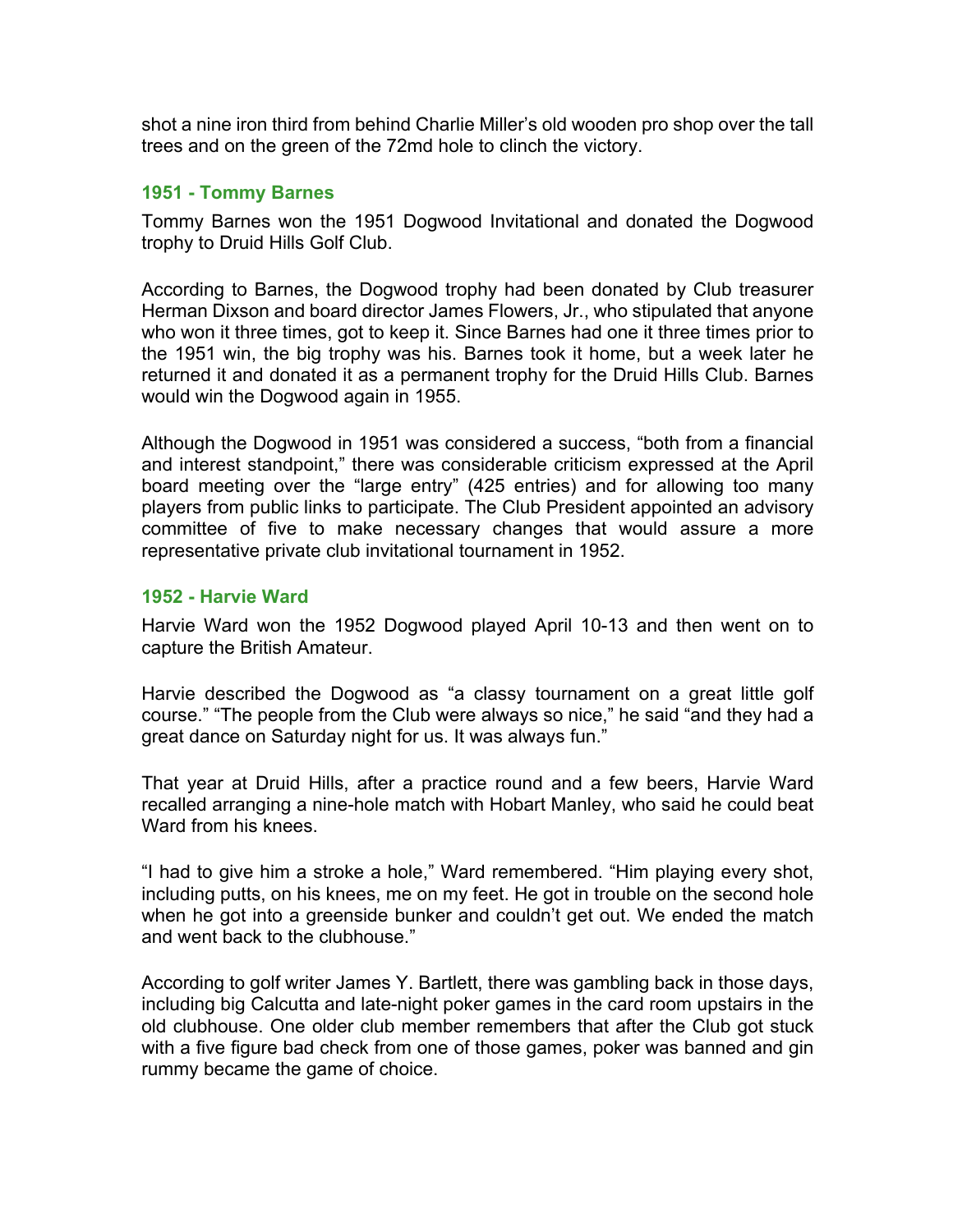#### **1953 - Harvie Ward**

Harvie Ward repeated as Dogwood Champion in 1953. It was said to have been the best Dogwood up to that date. Ward led Tommy Barnes and Gene Dahlbender by only one stroke, coming into the 72 nd hole, but Ward had a sensational chip shot to within three inches of the cup for a birdie and a win.

#### **1954 - Frank Stevenson, Jr.**

Frank Stevenson, Jr., the tall, handsome, and slender twenty-two-year old University of Georgia senior who captained the undefeated Bulldog links squad, won the Dogwood Invitational on April 24, 1954. He checked in under the finish wire in the 72 hole medal play tourney with 70-64-72-73; 279 to edge out favored Gene Dahlbender, Jr., of Meadowbrook Country Club, by two strokes. Out of an original entry list of 417, a field of 238 players opened play for the Dogwood on Thursday after four days of qualifying ended Wednesday.

Stevenson shot a sensational eight under par 64 only to lose a stroke off his lead to Dahlbender. This 63 by Dahlbender was his second in Dogwood competition, but he didn't win the tournament either time. His first record breaking 63 came in the third round of the 1948 tournament when he finished second to Tommy Barnes. He picked up eight strokes on Barnes.

"Stevenson, whose best previous victory was the 1951 Golden Isles at Brunswick, was a front runner all the way," wrote Bert Prather. "His opening round two-underpar 70 gave him a one stroke lead Thursday. Then he came through with a sensational 64 to stand off Dahlbender's 63 Friday to lead Gene by five strokes, 134 to 139.

*The 1954 Dogwood Invitational Tournament proceeds despite intermittent rain on April 25, 1954. Doug Sanders (left) putts and Tommy Barnes (middle) figures score. Frank Stevenson leans on the putter.*

#### **1955 - Tommy Barnes**

For the fifth time, Tommy Barnes with a score of 291 won the annual Dogwood Invitational played March 31 – April 3, 1955. His rounds were 74, 73, 70 and 74. He snatched the lead from Arnold Blum, and both posted 74s on the final round. Blum's 293 was good for second place silver. Barnes was co-chairman of the Dogwood that year.

#### **1956 - Gene Dahlbender, Jr.**

Gene Dahlbender, Jr., won the Dogwood Invitational in 1956, as he had done ten years earlier in 1946 and 1947.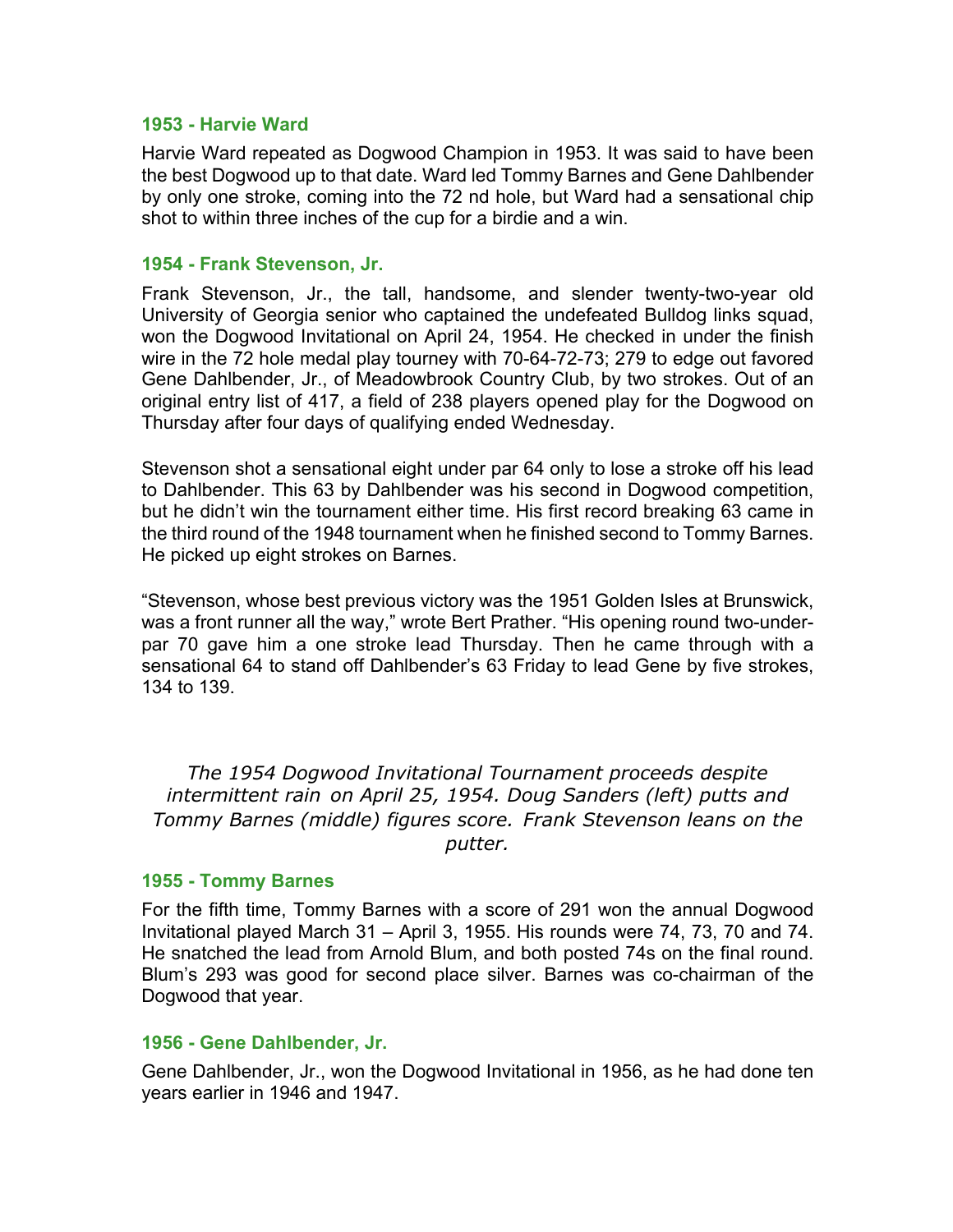#### **1957 - Gene Dahlbender, Jr.**

Gene Dahlbender, Jr., captured his fourth Dogwood crown on April 14, 1957, with a 69-71-72-70-282. Tommy Barnes, a five time Dogwood Champion, finished second with 73-71-71-77-292, while Charlie Harrison placed third with 74-73-74- 73-294. All three were former Southern Amateur Champions.

According to sportswriter Bert Prather, Dahlbender shared the opening day lead with Gene Gaillard but with four strokes took the lead at the end of 36 holes and was out of danger from then on.

Druid Hills took the team championship with a score of 295. Barnes, Gaillard, Joe Summers, and Lanier Cobb (all Druid Hills members) composed the team. Joe Summers was chairman of the Dogwood committee.

The tournament drew 334 entries. Scores of 77 or lower were required to land in the championship flight of 32 and ties. Counting former champs Dahlbender and Barnes, who were exempt, the championship flight started with 39 players.

The month after the Dogwood, one of the Druid Hills Members brought up the question as to whether the Dogwood should be continued, but Club President Norman Williams asked the board to delay any discussion on the subject until the next meeting when chairman Joe Summers would be present. In June, the board decided to continue the Dogwood in 1958 and gave the golf committee authority to operate it and make whatever changes they believe were necessary, subject to board approval.

#### **1958 - Gene Dahlbender, Jr.**

Gene Dahlbender, Jr., claimed his fifth Dogwood Invitational crown on April 13, 1958, tying Tommy Barnes for the most Dogwood Championships. He took the event that year with a six over par 294. There were a total of 231 entrants for the tournament.

There was continued talk among a few of the Druid Hills members to halt the Dogwood. It seems their concerns were over the amount of players in the event, the course being taken from their play during tournament week, and the lack of quality club membership participation.

#### **1959 - Jack Penrose**

Jack Penrose of Miami won the Dogwood Invitational in 1959, which was called "by far the best ever held at Druid Hills" by one of the officials. Tommy Barnes served as Dogwood Tournament Chairman that year. The low medalist trophy was named after Bert Prather, a local sports writer in Atlanta. There were 113 members of Druid Hills Golf Club entering the tournament, 16 juniors, 138 invited guests, making 267 total entries.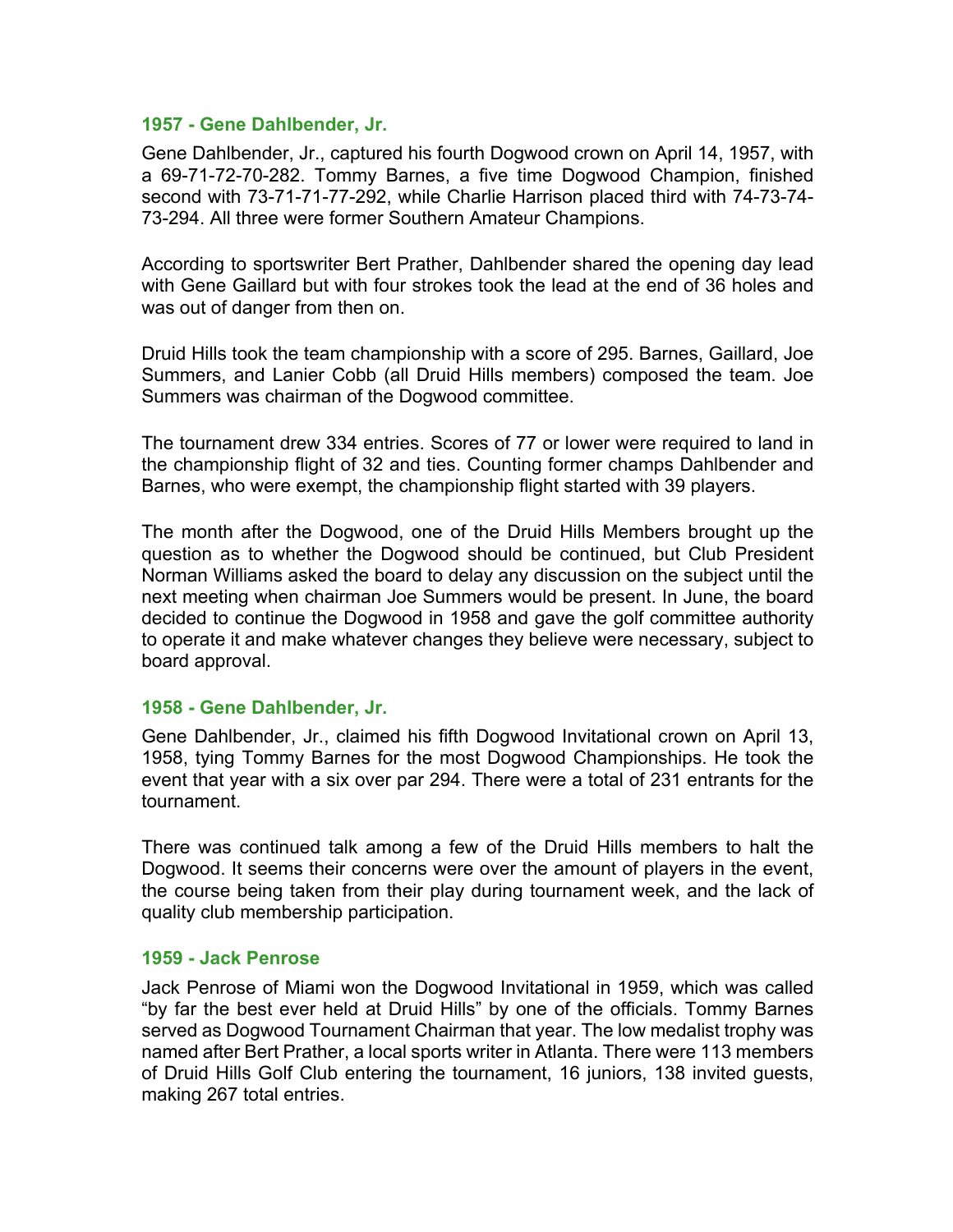A month after the tournament ended, the Dogwood committee met and drew up a proposal for the board's consideration in reference to a Dogwood for 1960. "The conduct and prestige of these tournaments have been highly praised by our membership in general as well as the press, radio, television, participants, spectators, critics, etc.," the committee reported. The committee believed that the value of the tournament had been successfully established, and in order to progress, the committee pressed the board to give "definite assurances as to the future of the tournament." They also proposed a motion "to establish the Dogwood on a more permanent basis than the present method of deliberating its existence from year to year."

The Board of Directors heard the proposal and voted to establish the Dogwood as a permanent annual event.

# **1960 - Charles "Chuck" Kocsis**

Charles "Chuck" Kocsis, of Royal Oak, Michigan, won the 1960 Dogwood Invitational. A former National Amateur finalist and Walker Cup player, Kocsis shot 280, 8 under par for 72 holes.

Lester Kelly was medalist with a 69 and won the Bert Prather Trophy. And, for the first time in history, the Dogwood was televised "live." Georgia Governor Ernest Vandiver had described the Dogwood as "the outstanding event occurring in Georgia each year."

*Spectators at the 1960 Dogwood Invitational*

*The 1960 Dogwood was covered by the local newspapers, the wire services, most of the local radio stations, and the television stations. Four radio stations and one television station covered the event live direct from the golf course.*

# **1961 - Gene Dahlbender, Jr.**

Gene Dahlbender, Jr., grabbed his record 6th Dogwood Invitational champion's trophy.

# **1962 - Gene Dahlbender, Jr.**

Gene Dahlbender, Jr., took home another champions trophy for his seventh Dogwood title. This would be the last Dogwood win of his career. 361 players attempted open qualifying, with 224 getting into the tournament.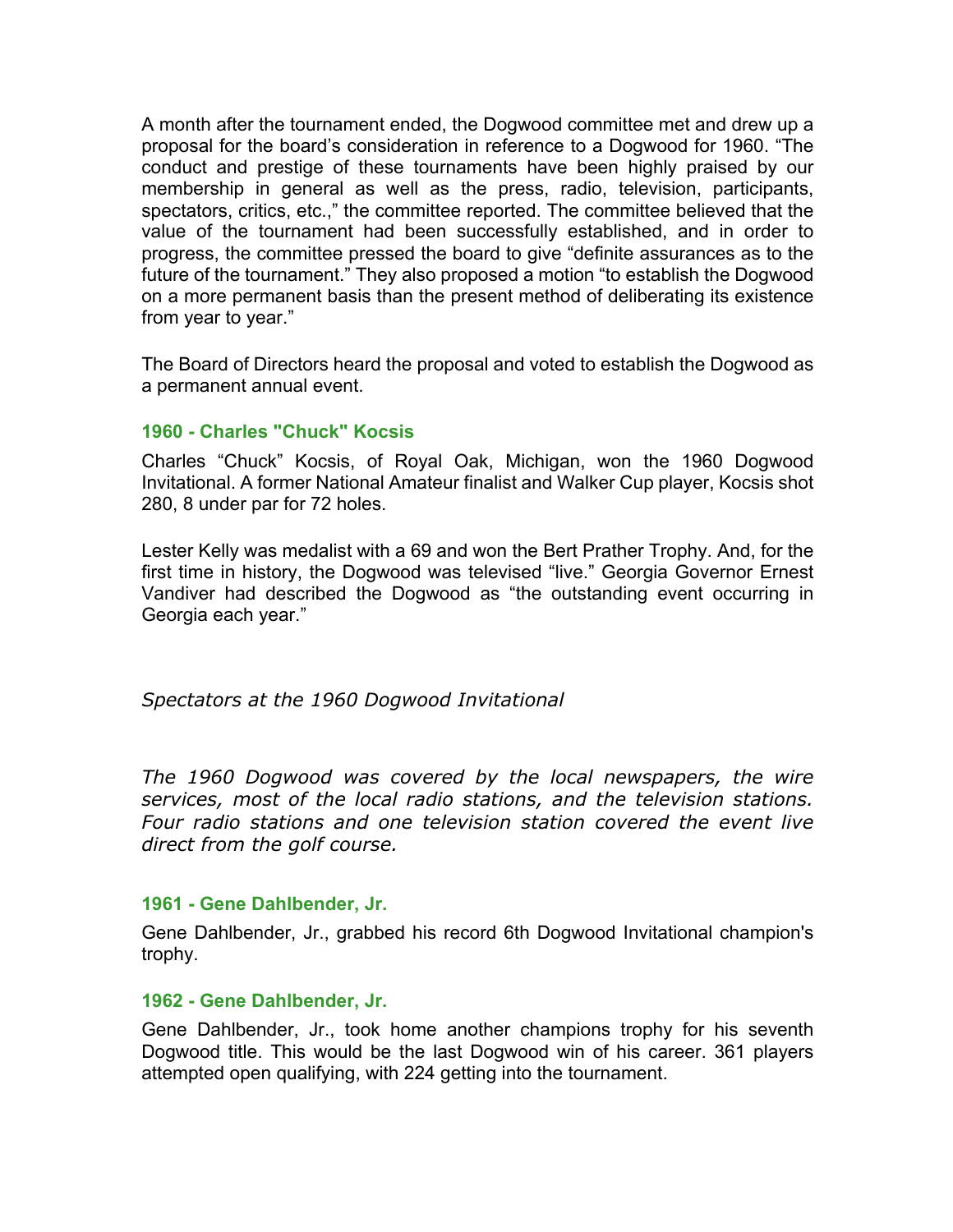Mr. Dahlbender is remembered as a solid, if streaky, player, who's main drawback was a somewhat uneven temperament. Furman Bisher, the well known Atlanta sportswriter noted "He was a great driver of the ball, who in many ways resembles today's John Daly. He never got beyond the ranks of first-class amateurs."

# **1963 - Marvin M. "Vinny" Giles**

The 1963 Dogwood Invitational Tournament trophy went to Vinny Giles, a then relatively unknown young amateur, who took on the whole field of experienced players and won. Mr. Giles went on to become the U.S. Amateur Champion in 1972, and was a three time Walker Cup player, being Captain in 1993.

A student at the University of Georgia, Giles played what was said to four of the finest rounds of golf ever witnessed during the history of the tournament. He outplayed big name players Jack Penrose, Tommy Barnes, and Gene Dahlbender. The unassuming young man with a shock of flaming red hair, freckles, and a winning smile surprised everybody as a long hitter who took the measure of every golf hole. Giles would return in 1965 and win the Dogwood again. Giles had transferred to the University of Georgia from the University of Virginia in 1963, the first year he played the Dogwood, and had been forced to sit out the year.

"Nobody knew who the hell I was," he told a golf writer in a 1994 interview. "I carried my own bag for the first three rounds. I remember on Sunday Furman Bisher wrote a column in the paper talking about hotshot golfers who fold in the last round. After I won, I went up to him and apologized for messing up his story line!"

The gallery was the best ever. Thousands of spectators followed the event play by play, and thousands more watched the live week long coverage on television.

Some of the best amateurs in Georgia and 16 other states participated in the Invitational tournament. The dogwood blossoms were never more beautiful, contrasting their full blown whiteness against the banks of colorful azaleas.

#### **1964 - Jack Penrose**

The 1959 Dogwood Champion repeated his feat by winning the '64 Dogwood Invitational, edging the great Tommy Barnes for the champion's trophy.

The tournament was designed to be a part of the first annual Atlanta Dogwood Festival, at that time the city's only annual trade and cultural promotion, climaxing a week of tour of homes and other entertainment. The first in a series of Dogwood balls during the festival took place atop Stone Mountain when guests boarded the new ski lift to reach their destination.

Mounting unrest by some Senior Resident members in 1964 resulted in a resolution being put before the Druid Hills GC board to address the continuation of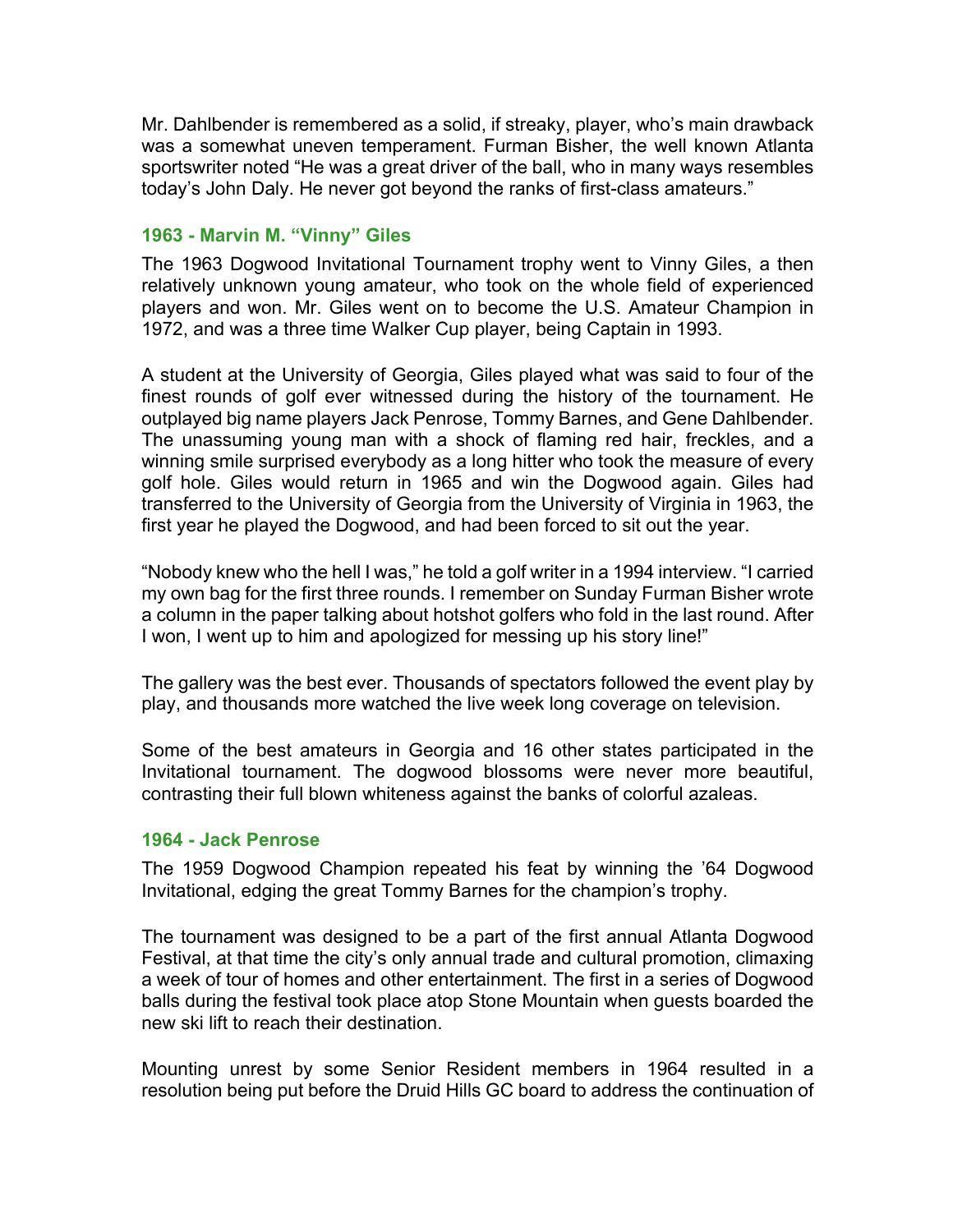the Dogwood. The Dogwood committee went forward with plans for the 1965 tournament regardless.

# **1965 - Marvin M. "Vinny" Giles**

University of Georgia student, Vinny Giles won the 1965 Dogwood Invitational for his second champion's trophy, taking the crown with a 2-under 286. His first win was in 1963.

# **1966 - Charlie Harrison**

Charlie Harrison, a thirty-four year old insurance man from Atlanta, won the Dogwood Invitational in 1966 with an even par 288. Harrison had previously won the Georgia State Amateur and the Southern Amateur and by 1966 had won five Atlanta City Amateurs, and qualified for the U.S. Open. A photo of him appeared in the Sunday newspaper the next day as Dogwood Queen Marsha Platt presented him a bouquet of dogwood blossoms.

After the 1966 Dogwood, the continuing unrest driven by a few Senior Resident members resulted in the mailing of a letter of pros and cons of the Dogwood. Included was a ballot on which the members could vote for the continuation of the tournament. The letter mentioned both favorable and unfavorable aspect of the tournament. Among the favorable were 1) publicity for the Club due to popularity of the largest annual golfing event in Atlanta, 2) desirable participation of approximately seventy Druid Hills members at their own club, 3) increased business in the clubhouse and bar, realizing additional revenue during tournament week, and 4) beneficial effect of young golfers to tournament play since the basic precept of the Dogwood is promotion of amateur golf in Atlanta.

Among the unfavorable aspects was the fact that during tournament week some members could not have access to the golf course and were unwilling to sacrifice the use of the Club, even though there were several other clubs where privileges to play were granted on a reciprocal basis.

#### **1967 - Bill Harvey**

Bill Harvey, a real estate executive from Greensboro, NC, fit perfectly into the green sport coat presented to him by the Club after he won the 1967 Dogwood Invitational.

The Dogwood Tournament executive committee had made some changes in an effort to placate a growing number of members who objected to the annual inconvenience of the week-long event. For one thing, members were allowed to play on Saturday and Sunday in the final two rounds after the last tournament player had teed off – approximately 2:30.

When the Dogwood was over, Druid Hills Golf Club President Dave Davidson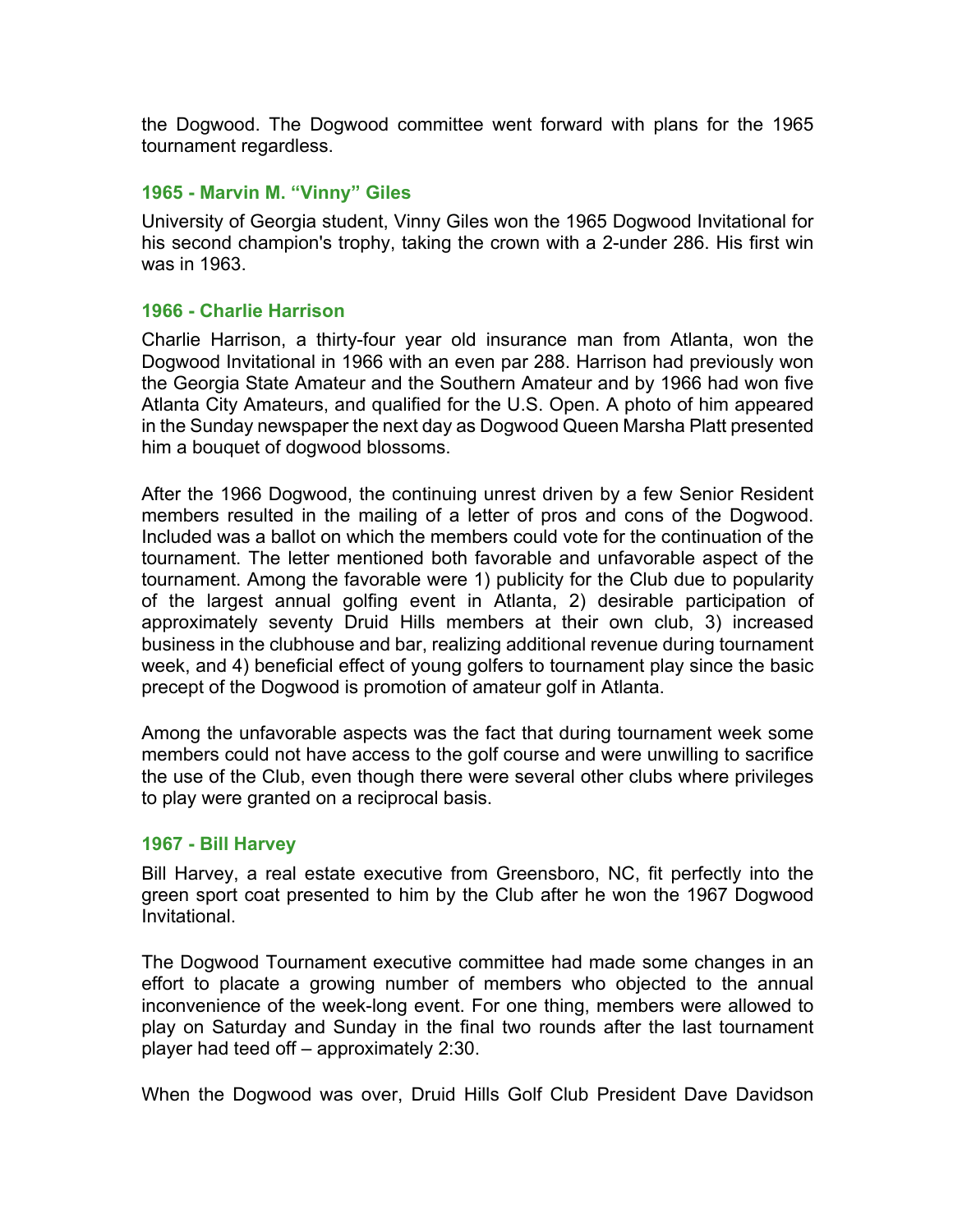explained that a questionnaire would be mailed to all members for comments and criticism of the annual Dogwood Tournament, and the board in May discussed whether the Dogwood was a "marginal or profit-making" venture. Their conclusion was not recorded.

At a special meeting in October of that year, a motion passed unanimously to "abandon" the Dogwood Invitational for 1968 and investigate the possibility of another club's taking it over.

# **1968 - Dogwood Called Off**

Although the board of directors of Druid Hills Golf Club had voted unanimously to call off the Dogwood in October 1967 and look for another club to hold it, the new board passed the same motion in February 1968. The announcement in the newspaper the next day called attention to the construction underway and delays caused by inclement weather as reasons for discontinuing the tournament. Another club in the Atlanta area, The Standard Club, had considered the tournament on a one time basis, but they eventually declined.

A hint of disenchantment with the Dogwood was apparent in September when a motion to hold the Dogwood Invitational during the spring of 1969 failed to carry.

# **1969 - No Dogwood Invitational Held**

The Druid Hills Golf Club Golf committee commented in February of 1969 on the favorable national recognition which the annual Dogwood Invitational had received in the past. The board approved a plan to write all past participants explaining that no Dogwood was to be held, but that plans were underway to reinstate it in 1970.

# **1970 - Allen Miller**

Allen Miller won the Dogwood Invitational in 1970, bringing home an eight under par total of 280, including a final day 69. Miller later turned pro, just as Harvie Ward had done earlier. Miller and Ward were the only two Dogwood champions to date who turned pro and made it stick.

While the tournament was a success, there was concern over having too many players that created a problem, and that it may have been a mistake to open up such a large field. A vote was taken in October of that year to hold the tournament in 1971, and the result was 10 to 1 in favor of holding the annual event.

# **1971 - Bill Harvey**

Bill Harvey won his second Dogwood crown in 1971. He had an exciting battle with the younger players who had tied him through seventy one holes. In the final play he deliberately chipped short, and then with a cross handed grip, putted the ball into the hole for a 69, three under 285.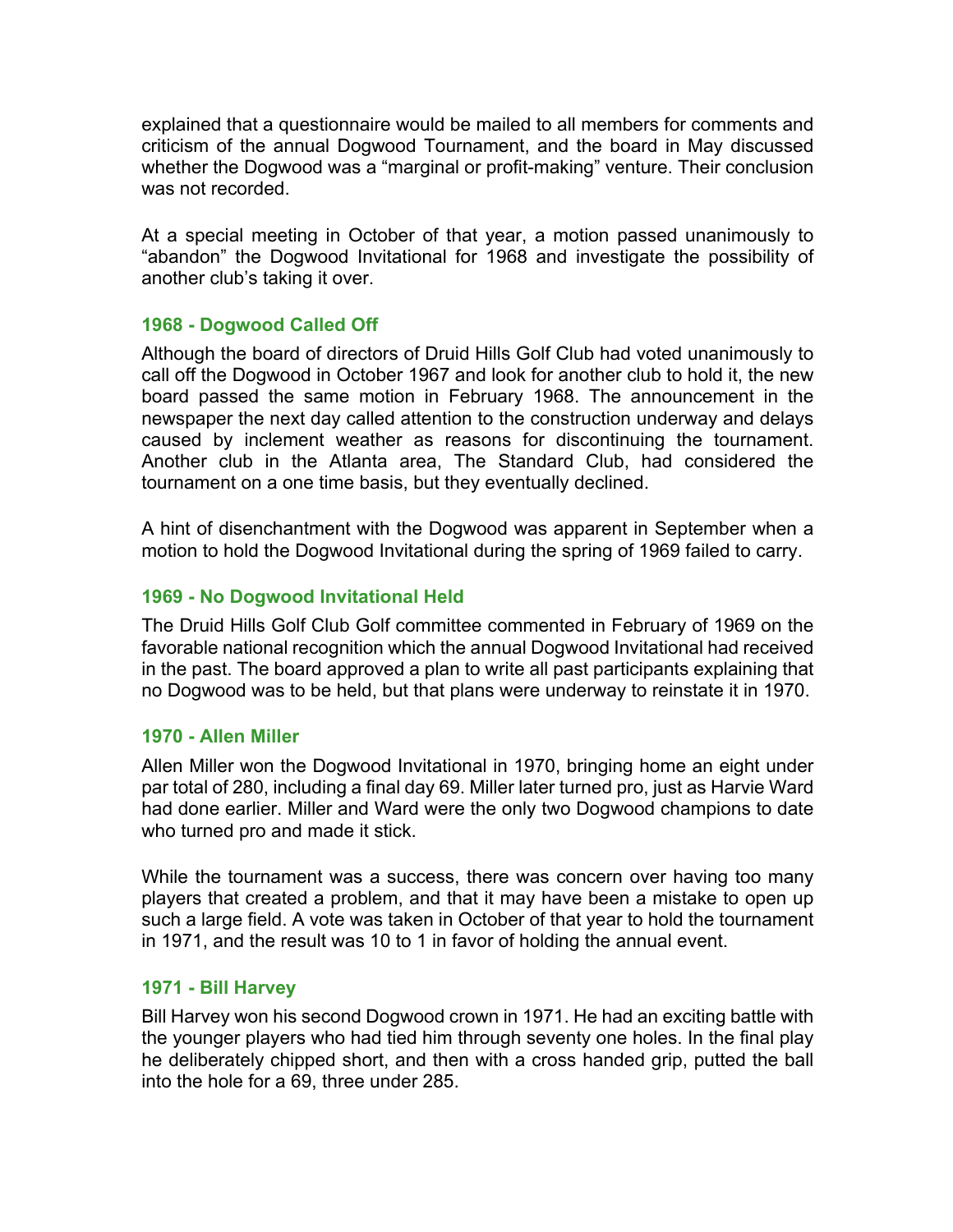Other players in the Dogwood included Walker Cupper Jim Gabrielson, Druid Hills Club champion and Georgia State University golf captain Ed Sabo, young Danny Yates of the Georgia golf team, and public course player Bob McLeod, Jr. Tommy Barnes, Sr., playing in the senior division for the first time, won that division with an even par 144, and was also first day senior medalist with a 72.

The Bert Prather trophy medalist for the championship was Bo Medders of Resaca, Georgia, with a 69 on qualifying day. The tournament had good radio and television coverage by the local stations.

# **1972 - Tom Evans**

Tom Evans, a twenty three year old five foot nine inch, 145 pound golfer from Dallas, Texas won the Dogwood Invitational in 1972 with a final round 67. His first three rounds were 73-69-76.

The bad weather and complaints from out of town amateurs made the springtime event forgettable. An all-night rain Friday night soaked the course, and those showing up for the tournament the next morning played in a downpour. Tournament chairman Hal Cook said to a reporter: "We've got people here from 19 states, and they didn't come all this way to sit around the club house. They came to play." Evans said at one green he had to drop of the submerged surface and wedge it up close, then he two putted in submarine fashion.

Additional unrest about the annual golf tournament surfaced in a comment by Teague Jackson: "The truth is, the Dogwood has been trying to walk a tight rope for years between being a strictly social tournament for fun and games and a tournament which would draw the top amateurs from around the country. In the latter, it has had only limited success. One top amateur said, 'The word is out. The top guys don't want to come and play in a tournament with 290 players. That's no fun for them.' On the other hand, it's the bulk of the 290, the social players, who pay the bills."

At the end of the day on Saturday on of the players from Florida said, "There are two words to describe to day play: unplayable and unfair." Another chimed in, "When every tee is underwater and every green is underwater, there's no way to play."

# **1973 - 1993 Dogwood Abolished**

In 1973, there were attempts to move the Dogwood to another month, preferably in the summer, to allow for better weather conditions. But with the disaster of the 1972 rainy Dogwood, the board voted to abolish the Dogwood.

The Dogwood would be dormant for twenty-two years until it was resurrected in 1994 with a new format.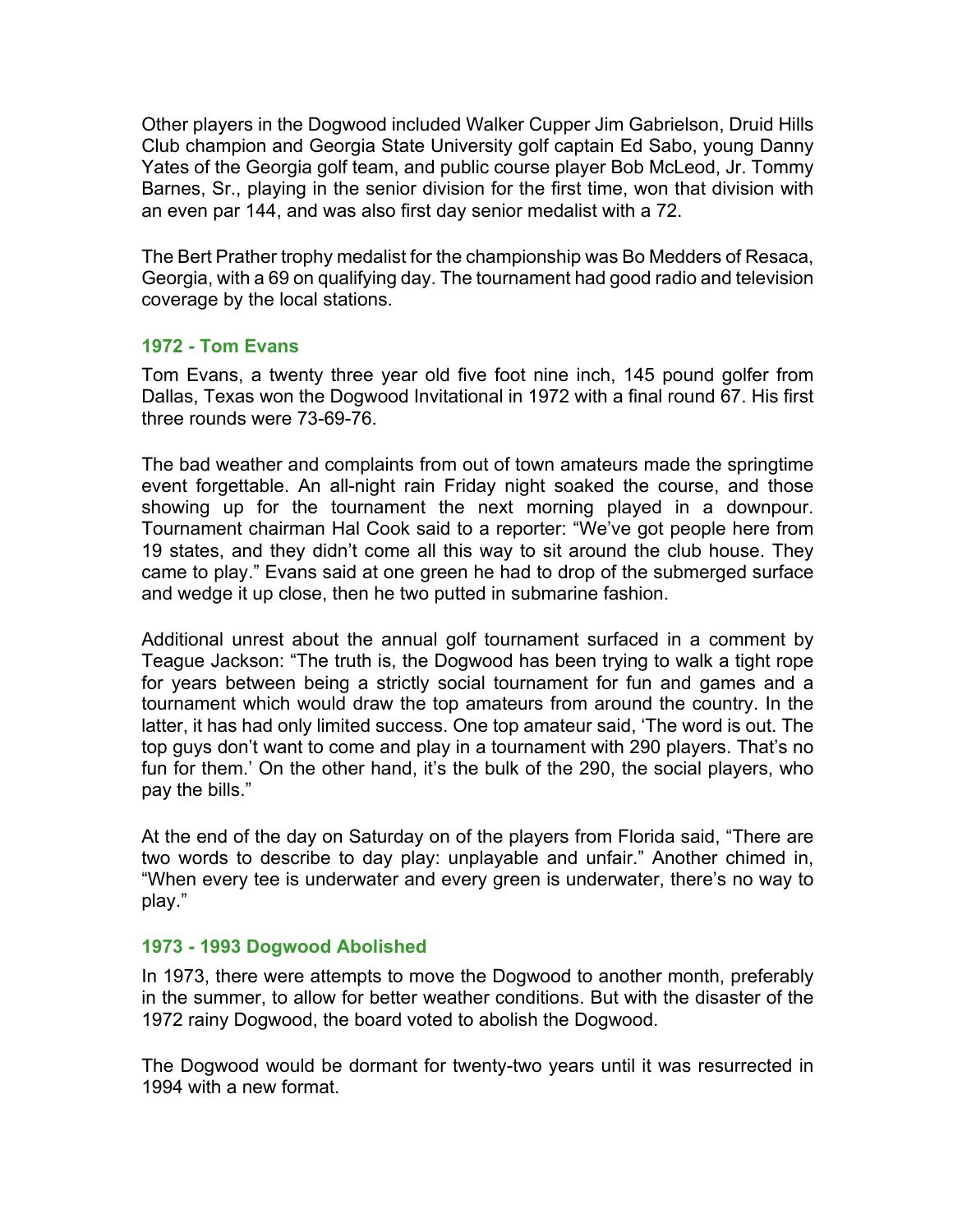# **The Modern Dogwood**

A field of players from around the world descended on Druid Hills Golf Club on June 27, 1994 for the beginning of the new Dogwood Invitational Tournament. Bjorn Norgaard of Denmark, a mid-amateur, came as did Mauricio Muniz of Puerto Rico. Also playing in the "new" Dogwood were Georgia mid-amateur champion Danny Yates of Atlanta, first Dogwood champion Tommy Barnes, Sr., and other former Dogwood champions Charlie Harrison and Fran Stevenson.

Players came from California, Ohio, Virginia, Maryland, Oklahoma, Rhode Island, Kansas, Tennessee, and Pennsylvania. Druid Hills Golf Club members Ben Raney, II, and Cliff Cleveland vied for the championship together with 93 amateurs playing a course of 6,600 yards for the tournament. Nearly a third of the competitors came from Georgia.

Dogwood Tournament chairman Bob Earnhardt conveyed his thoughts on the tournament: "In this highly competitive world of amateur golf, it is an honor for Druid Hills Golf Club to host such an event. It enhances the tradition and the great history of Druid Hills. The tournament has a positive impact of the community and helps define Druid Hills as a club with a passion for the game, a commitment to the physical beauty and condition of it's course, and a continuing involvement to the Atlanta fraternity of golf through our involvement with and commitment to the Atlanta Junior Golf Association [AJGA], which is the sole beneficiary of the Dogwood Invitational."

The AJGA was selected as the beneficiary of charitable proceeds for its superb program of learning for junior golfers. Atlanta Junior Golf serves more than 1,400 of Atlanta's kids, ages 7 to 18. It has served Atlanta for more than 25 years and provides a variety of programs from rules seminars to course competitions throughout the playing season. AJGA provides an environment where kids can progress at their own rate from beginner to proficient level, while promoting and preserving the traditions and integrity of the game.

#### **1994 - Allen Doyle**

Allen Doyle, a forty-five year old veteran amateur player and owner-operator of a driving range in LaGrange, Georgia, won the 1994 Dogwood with a birdie on the 54 th hole to avoid a three-way playoff. Doyle came from two strokes behind in the final round play with Tennessee amateur Danny Green and Jason Walters of Georgia Tech to chip within two feet of the hole on the eighteenth. Green had a nine footer to tie, but lipped out the putt to place as runner up with Joe Ogilvie from Duke University.

Rain washed out the first round of the '94 event, and had some executive committee members thinking back to 1972, and hoping there would be no repeat. All the players and spectators hailed the event as a great success, even though the rainy start hampered some planned events.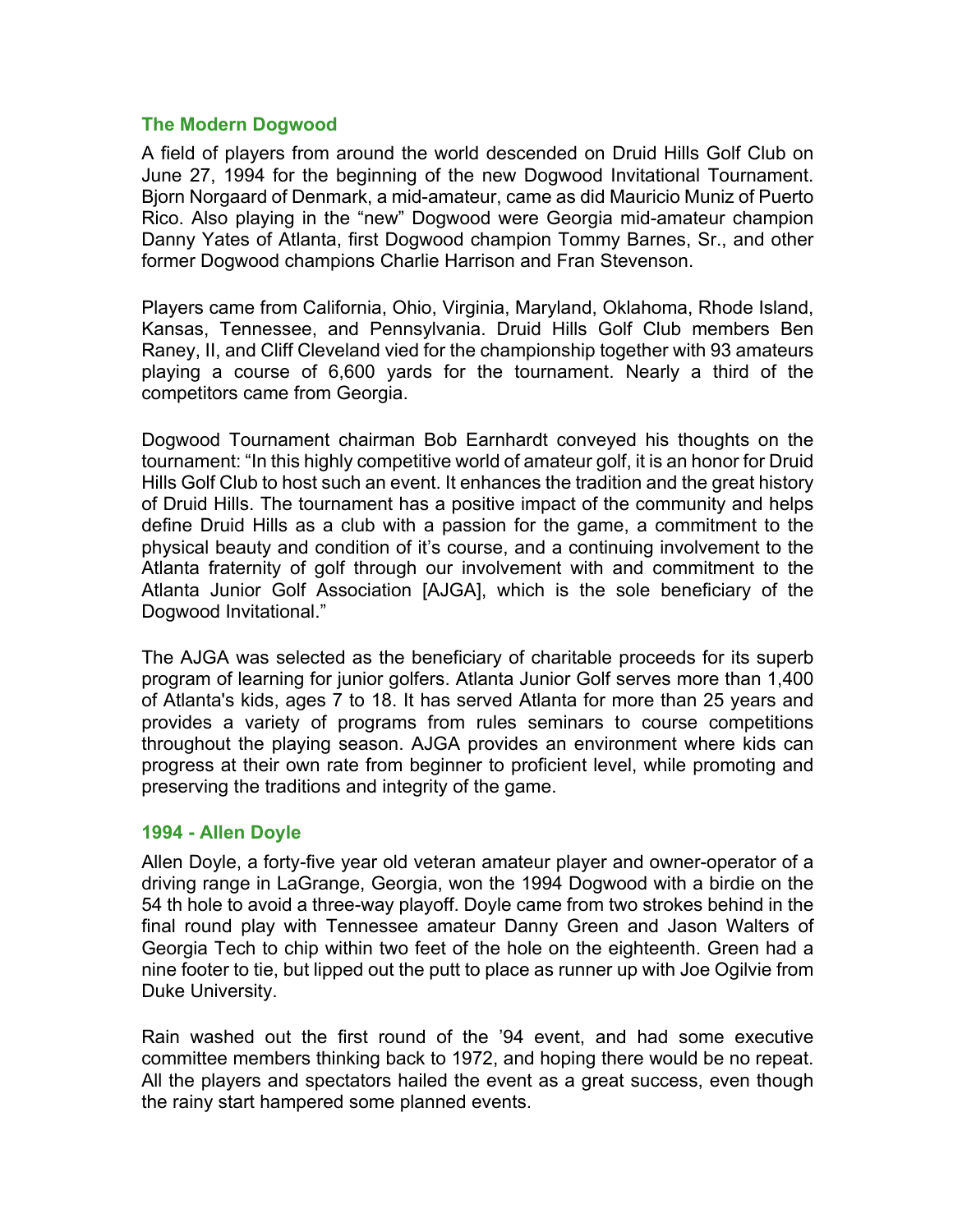During the closing ceremony Allen Doyle capped off the event with these words: "While this is a new event on the amateur circuit, it clearly is one of the best-run and best-planned tournaments around. My congratulations to everyone involved. I'm proud to be the champion of this great tournament."

# **1995 - Justin Roof**

A Wake Forest University junior, who attended the school on an Arnold Palmer scholarship, Justin Roof, won the 1995 Dogwood Invitational. His final score was 274, and incredible 14 under par. In the field for the '95 event were some top-name players, including Danny Yates and Jim Stuart, both former U.S. Mid-Amateur champions; Charles Harrison, former Dogwood, Southern Amateur and Georgia State Amateur champion; Randy Sonnier, an airline pilot and Walker Cup team member; and Bob Young, three-time Atlanta Amateur champion.

Roof, who hails from Conway, SC, was a Junior All-American three times; World Junior Cup medalist, and freshman of the year in the Atlantic Coast Conference. The smallest player in the field at five feet and weighing 155 pounds, Roof said the Dogwood was the most important tournament he has ever won. "It means I can play at another level, and that's important," he said. "I've won before, but nothing like this."

Druid Hills' club member Eddie Kropp finished in the top thirteen, at four under 284. Four other club members were also competitors: Ben Raney and Bill Hodges are past club champions, and also playing were Doug Dillard and 18 year old Hank Randolph.

# **1995 SPECIAL GOLF EXHIBITION AT DRUID HILLS GOLF CLUB**

The Dogwood Invitational sponsored an exhibition match on March 29, 1995 between Stanford University and Georgia Tech. Two long-time friends, Georgia Tech coach Puggy Blackmon and Stanford coach Wally Goodwin, who played in the Dogwood Invitational as a young golfer, had coordinated the match.

Stanford freshman and golf team member, Tiger Woods, the 1994 United States Amateur champion, faced Stewart Cink of Tech, who had been ranked as the number one amateur in the country in the fall season. Cink held a 2-1 record against Woods in competition. To the delight of approximately 1,500 spectators, Tech won the match as All-American Cink bested Woods 3 and 2.

# **1996 - Robert Floyd**

Robert Floyd led or shared the lead throughout the tournament. Through two rounds he was 14-under-par. Tied Friday by an eagle at the 18th hole, he came out Saturday and convinced himself not to change his game. Doing exactly that, Floyd, 22, a University of Florida junior-to-be from Miami, shot a final-round 71 Saturday at Druid Hills Golf Club and turned it into a five-shot victory with a 72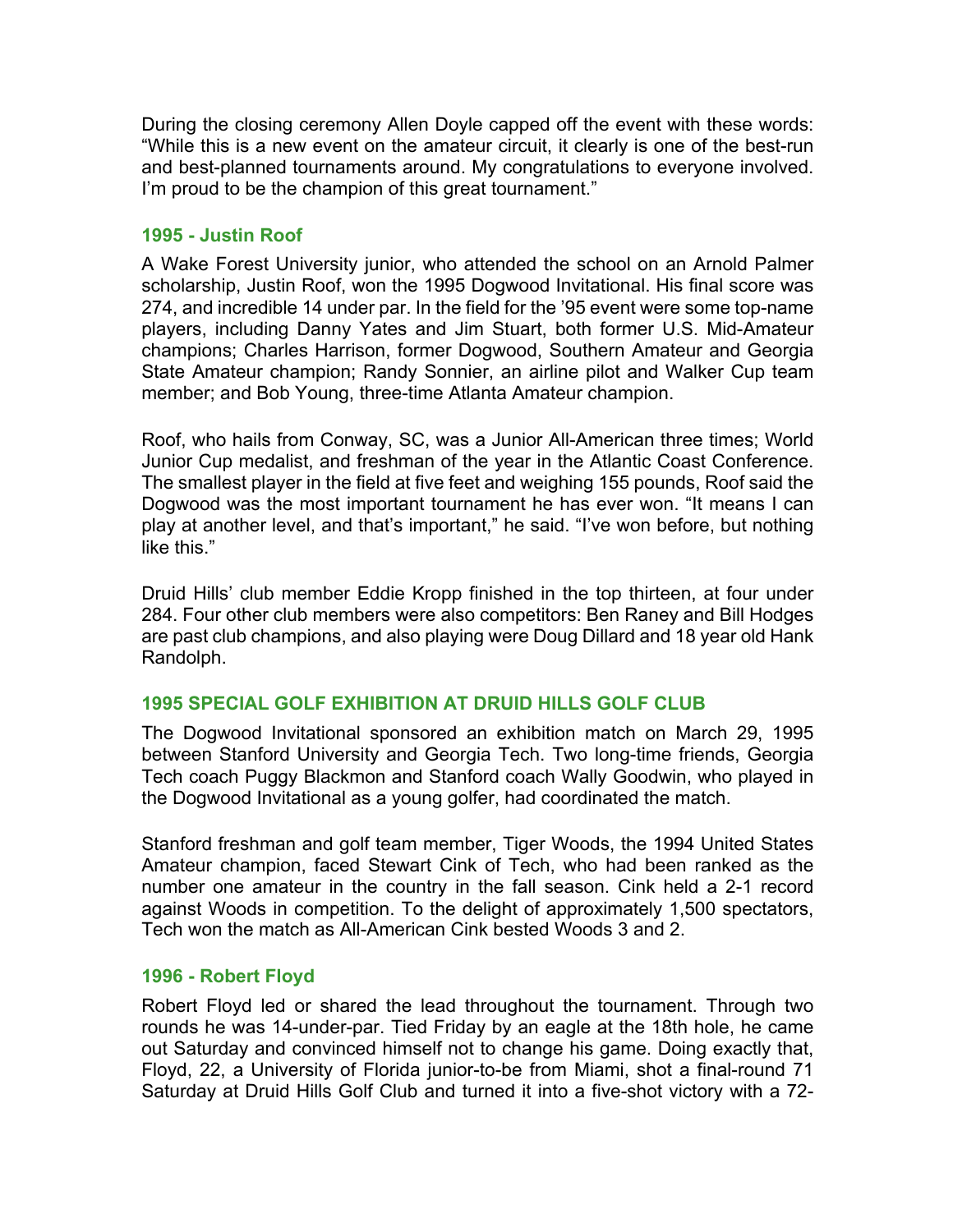hole total of 17-under-par 271. Tying for second at 276 were Australian Brett Partridge, who slipped to a 76, and Miami's Carlos Rodiles, who moved up Saturday with a 5-under-67.

It was Floyd's first win in a non-college amateur event. "Obviously, this is a great confidence boost for me," said Floyd, who has played in seven PGA Tour events, but has not made a cut. Angered by his failure to hold a five-shot lead Friday as Partridge roared back with a 65, Floyd came to the course Saturday with things in perspective. "To play three rounds like that and be tied," Floyd said, "I was a little hot. I really didn't do anything wrong and I lost a five-shot lead."

Things evened out in the final round. Going to the back nine with a one-shot lead over Partridge, Floyd showed his fortitude with two solid putts for par -one from 15 feet on the 13th and another from 12 feet at the 15th. They kept Floyd at 17-under through 15 holes as Partridge bowed out of the picture, missing a two-footer for bogey when a birdie had appeared likely.

Although Partridge wilted in the Atlanta humidity, saying, "I was sweating so much, I could hardly hold the club," his game just wasn't as sharp as the three previous days. The frustration showed at the 12th, when Partridge topped a drive that barely got down the hill off the tee. "I hit good shots most of the day, but I just couldn't make any putts," said Partridge, 24, of Scottsdale, Tasmania.

Defending champion Justin Roof of Conway, S.C., tied for 16th at 282. Ashburn's Jay Hobby shot a 69 Saturday and tied for 23rd at 284. He got a four-shot penalty Friday for playing two holes with an extra wedge that had been placed in his bag by mistake. 2

Tommy Barnes, the first winner of the Dogwood was the tournament honoree. Barnes ranks as one of the elite among Atlanta golfers and, for a time, held the East Lake Golf Club course record having bettered Bob Jones's long-standing 63 by one stroke. Housing for the participants in 1996 was complicated because of the Druid Hills' proximity to the Summer Olympic Games held in Atlanta that year, which made accommodations a challenge. As an incentive to house players in their homes, members providing housing were designated "Friends of The Dogwood" and given tournament sponsorship privileges.

#### **1997 - Steve Scott**

Steve Scott, a nineteen year old student at University of Florida, won the 1997 Dogwood Invitational with a final round four under par 68. The nations number one ranked amateur was at 15 under 273 for the 72 hole event. The 30th annual Dogwood Invitational was held June 25-28.

In his quest to be known as something more than "the guy who was five up to Tiger Woods and lost the U.S. Amateur," Steve Scott made some serious headway on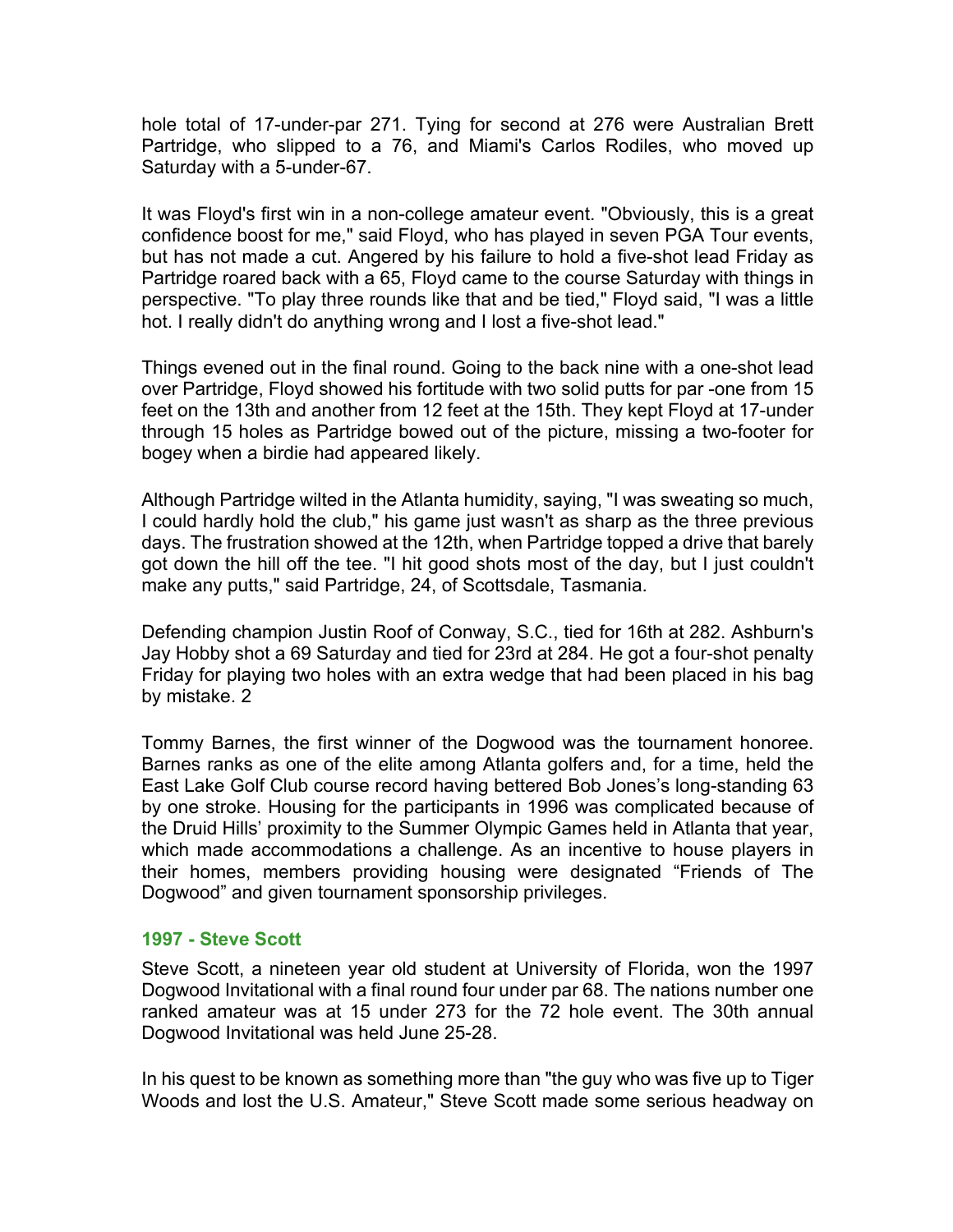revising his resume Saturday. Closing solidly with a 4- under-par 68 at Druid Hills Golf Club, the 19-year-old Scott won the Dogwood Invitational by two shots over Jeff Klauk.

"Last year I had runner-up finish after runner-up finish," said Scott, of Coral Springs, Fla., whose 72-hole total came to 15-under-par 273. "I'm kind of over the hump now. I knew I was going to crack through sooner or later." The crack didn't widen until Scott, the nation's No. 1-ranked men's amateur, was touring the 15th hole Saturday and then-co-leader Justin Roof was back on the par-5 14th. Roof made a judgment error with his second shot that turned into total disaster.

Trying to hit an 8-iron over the trees instead of something safer after a drive into the right rough, Roof clipped the trees and dropped into a thick bunch of bushes. Taking a rip at the ball, Roof only mashed it further into the thicket. After taking an unplayable lie penalty, Roof punched out; found the front of the green and twoputted for triple-bogey 8. The 1995 Dogwood champion from Conway, S.C., Roof dropped three strokes to 12-under and never recovered.

"I gave it to him," said a shaken Roof. "I made the stupidest play I've ever made in competition. I could have thrown it out to the 160-yard mark. I never should have tried to go over the trees. "I don't mind playing bad," Roof said, "but when you give somebody a golf tournament, there's no excuse for that. Steve played a great round, but he shouldn't have won." Not wishing to be termed the recipient of charity, Scott said, "It didn't fall in my lap. I played very solid. I made some key putts." No bigger one emerged than an 18-footer for par at the 14th, which had followed a semi-chunked chip. Scott pumped his right fist to punctuate the clutch putt.

After Roof stumbled, Scott's only obstacle became third-round leader Jeff Klauk. At 14-under with two holes to play and aware that two birdies would have a real shot at winning, Klauk, of Florida Southern University and Ponte Vedra Beach, Fla., left his tee shot short at the par-3 17th and bogeyed. Failing to hole out for eagle at the 18th from just right of the green, Klauk finished second with a 73 at 13-under 275. Roof tied Georgia Tech's Bryce Molder for third at 276. Tech's Matt Kuchar was fifth after a 69, a stroke ahead of Georgia's Mark Northey of Roswell (67) and Augusta's Charles Howell III (68).

Scott, of the University of Florida, was added to the Dogwood field when he failed to get a sponsor exemption to the PGA Tour's St. Jude's Classic in Memphis and Texas' Brad Elder withdrew. "I've got to kind of let this soak in," Scott said. "This is very satisfying." 3

#### **1998 - Michael Kirk**

A dramatic finish to the Dogwood Invitational ended Friday when South African Michael Kirk tapped in for par to claim the first playoff victory in this major amateur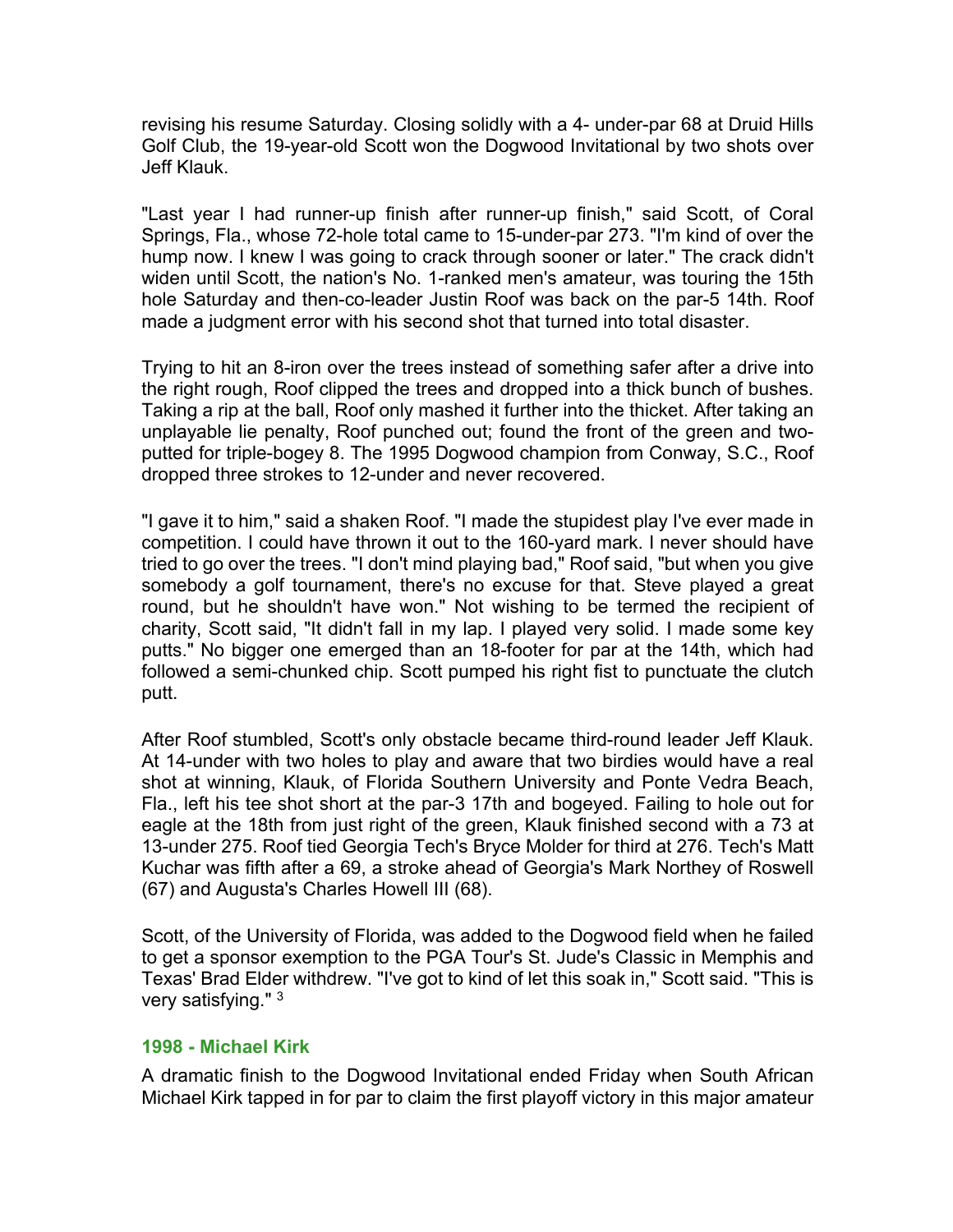event.

Kirk, the national junior college champion, defeated John Engler of Augusta, who caught two bad breaks in the playoff on the 440-yard 10th hole at Druid Hills Golf Club. While Kirk hit driver-wedge to the back fringe, the left-handed Engler watched a gust of wind drop his 9-iron approach into the front bunker. Left with a sand shot that required him to stand with both feet outside the hazard, Engler felt fortunate to get the ball on the green and have a 15-footer for par. Meanwhile, Kirk nearly holed out his chip, and Engler missed his putt. "If I had 10 balls to hit from there, I might not do any better than that," said Engler, 19, a Clemson sophomore who shot a final-round 66. "I'll just learn from this and go on."

For Kirk, the victory over the field of 90 was a huge confidence-builder as he leaves the junior college ranks for NCAA champion UNLV this fall. "Just seeing all the great players here pumped me up," said the 21-year-old from Johannesburg.

Both players tied the tournament record of 17 under and could have won the title outright if their sand shots on the 18th hole had ended up differently. Engler played the par-5 first, and his effort to reach the green in two ended up in the left bunker. With little sand under his ball, his shot rolled 15 feet past the hole. His birdie putt was so firm that the ball popped off the back of the cup before rattling in the hole.

That put the pressure on Kirk to birdie the hole for the win, and he was just short of the green in two shots. "I think I fell asleep," he said later of the lob wedge that he chunked in the front sand bunker. He took a couple of deep breaths, blasted out and made a downhill 8-footer to shoot 69 and force the playoff.

University of Georgia sophomore Ryuji Imada finished third, two strokes back, after a closing 69. Jeff Klauk, the 1997 Dogwood runner-up, shared the lead on the back nine before three-putting the 17th hole. He shot a 67 to finish fourth, tied with Vaughn Taylor of Augusta and John Bloomfield of Jamaica.

No one made much of a move Friday until the back nine. Engler pared the first eight holes and told his playing partners he didn't think he'd ever birdie. Then he strung together five of those in six holes beginning on No. 9.

Kirk hit most of the greens, didn't make any putts and was feeling a bit forlorn, too, until the par-4 15th hole. He chipped in from the back of the green for birdie, made a 6-foot birdie on 16, and then saved par on 17.4

#### **1999 - Chris Morris**

Chris Morris picked a fine time to leave the rest of the Dogwood Invitational field Friday. Among the onlookers at Druid Hills Golf Club was Atlanta's Danny Yates, the 1999 Walker Cup captain, and Morris clearly got his attention. If Morris' putter stays this hot all summer, there might be only question worth asking: Will that be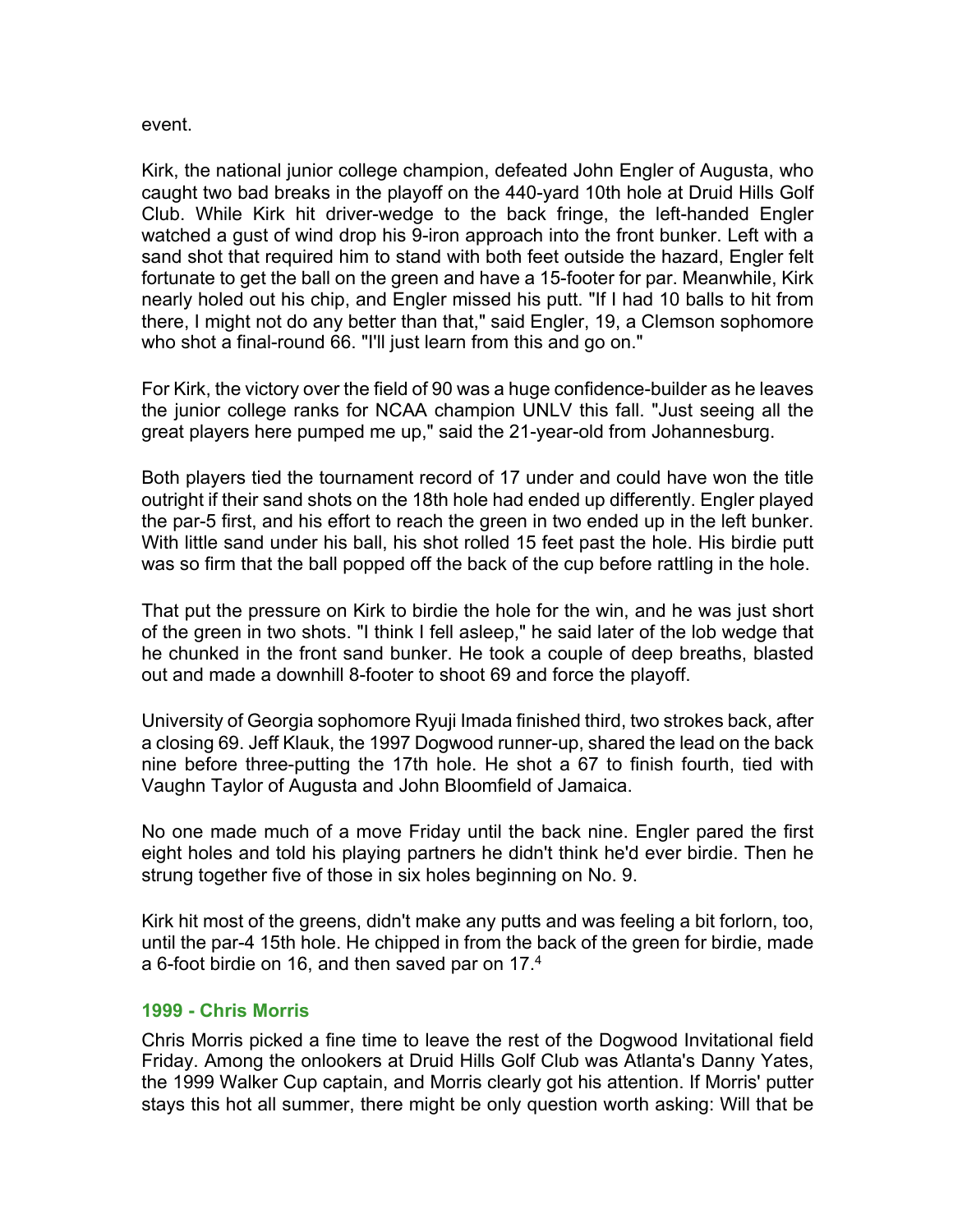a window seat on the flight to Scotland this summer with the U.S. squad, or an aisle?

With a tournament-record 72-hole score of 20-under-par 264, the 21-year-old Morris won his first amateur tournament of any kind by five strokes, turning the Dogwood into a putting clinic with a closing 65. "I hadn't even heard of him before this week," said Yates, whose Walker Cup team should take shape by early August, "but I know who he is now." "It was a surprise to me that he (Yates) was even here," Morris said. "I didn't know he lived here."

A senior-to-be at the University of Houston, Morris originally had planned to attend summer school and make the Dogwood his final tournament before trying to qualify for the U.S. Amateur. However, with the points gathered this week, there could be a schedule re-evaluation.

"I may change my plans," Morris said. "I may try to get in the Western Amateur and the Porter Cup, and then see what happens. To make the Walker Cup team obviously would be a dream come true."

Morris had not previously displayed enough game to dominate a birdie-fest at Druid Hills, which became defenseless this week after rains softened the greens. Morris finished 35th at last week's Northeast Amateur, but felt comfortable off Clifton Road from the start. Without seeing the back nine at Druid Hills before Tuesday's first round, he toured it in 31.

Even at the finish, when pars were the goal, the birdies kept coming. Morris drained a 35-footer at the 16th to widen his lead to six shots at 21-under. After a rare bogey at the 17th, where he missed the green and pitched long, Morris sank a 15-footer at the 18th for par.

"Everything," said Morris, a Tyler, Texas, native, "just went in."

After a 54-hole leader board that had four University of Georgia players in the top eight, nobody got close enough to Morris to read the name on his bag. A 7-under 64 by Australian Adam Scott of Nevada-Las Vegas landed second place at 15 under 269, but was five shots short. Georgia Tech's Mike Pearson (67) tied for third at 271 with Charley Hoffman (69) of UNLV, Chris Mundorf (69) of N.C. State and UGA's Eric Compton of Miami (71).

Georgia 's Justin Bolli of Roswell (69) tied for seventh at 12-under 272 with David Eger (69), the former PGA Tour and USGA official from Ponte Vedra Beach, Fla., who clearly has the connections to enhance a Walker Cup opportunity. Georgia's Nick Cassini of Roswell, who shared the 36-hole lead, stagnated Friday with a par-71 and tied for ninth along with teammate Michael Morrison.5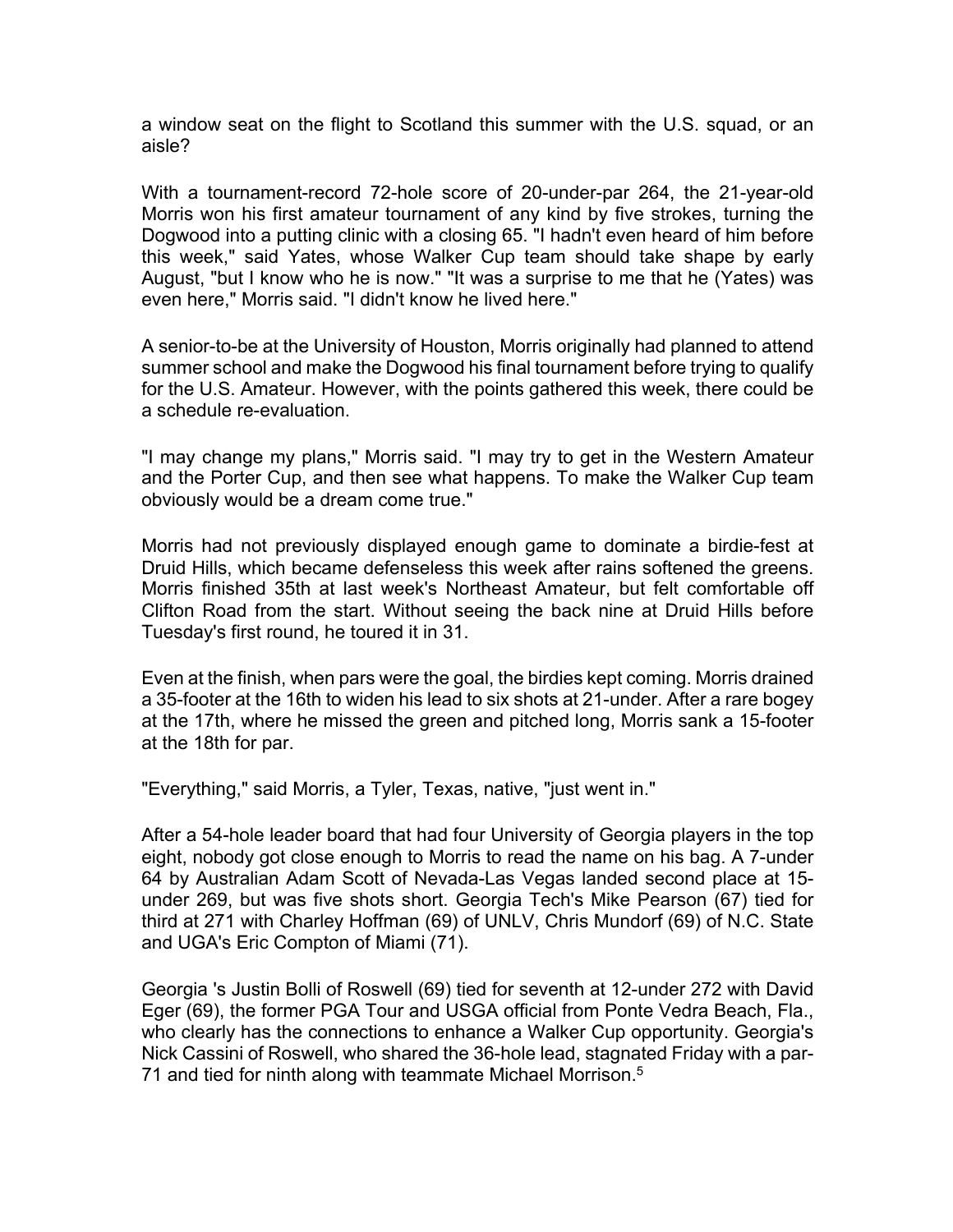# **2000 - B.J. Staten**

B.J. Staten saved his ''A'' game for the last 20 minutes of the Dogwood Invitational Friday at Druid Hills Golf Club. Even with some of the nation's best college players chasing Staten, who had faltered some on his final nine holes, he ended the discussion with a birdie-eagle finish. ''Boy, I'll take it," Staten said. ''It was a struggle all day."

Trailing by a stroke entering Friday's play after a 64, the University of Houston player finished with a flourish, posting a 5-under 67 for a 72-hole total of 19-underpar 269, beating Carl Petterson (70) of North Carolina State by a stroke. Georgia's Nick Cassini, with a closing 68, finished third at 15-under 273. Georgia State's Jack Croyle was fourth at 14-under on a 66. Bryce Molder of Georgia Tech, had a 70, and tied for fifth at 12-under with Australian John Sutherland (66).

After a few loose shots on the back nine, Staten, who will turn pro after the U.S. Amateur, pulled it together at precisely the right time. At the 207-yard, par-3 17th, ''the smoothest swing I made all day" produced a perfect 6-iron that landed 18 feet right of the hole. A few moments later, it was holed for birdie, breaking a tie at 16 under with Petterson. ''I got over the putt, and said, 'This is what we play for; this is what I practice for' '' said Staten, who plays left-handed and putts right-handed. ''I had the line and I just had to hope I hit it hard enough."

Then, at the par-5 18th, a 521-yard hole where eagles are common for the long hitters, Staten smacked a 255-yard three wood to 45 feet from the hole and drained the putt for eagle.

If Staten caught a break on the final holes, it came at the par-5 14th, when he snapped a drive into the trees, but watched the ball kick straight down into the light rough. He played his second shot way left, into the 15th fairway; hit the green with his third and two-putted for par as Petterson birdied.

''I had put myself in a bad position off the tee and I said, 'Five's not a bad score here; I'll take my chances on the last four holes,'" Staten said. "Sometimes that's all you can ask for. You don't want to shoot yourself out of the tournament by hitting one stupid shot or making one bad decision."

One of the nation's top amateur tournaments, the Dogwood represented the biggest win of Staten's career. While the medalist at a qualifier for the U.S. Public Links two weeks ago, Staten had not won a tournament since high school.

"It's amazing," Staten said, following Cougar teammate Chris Morris, last year's winner. "I haven't won in a long time. I've never come into a tournament like this and really kind of done what I did the last two days. I'm just really excited. . . . It's great for me and it's great for the ( Houston) program."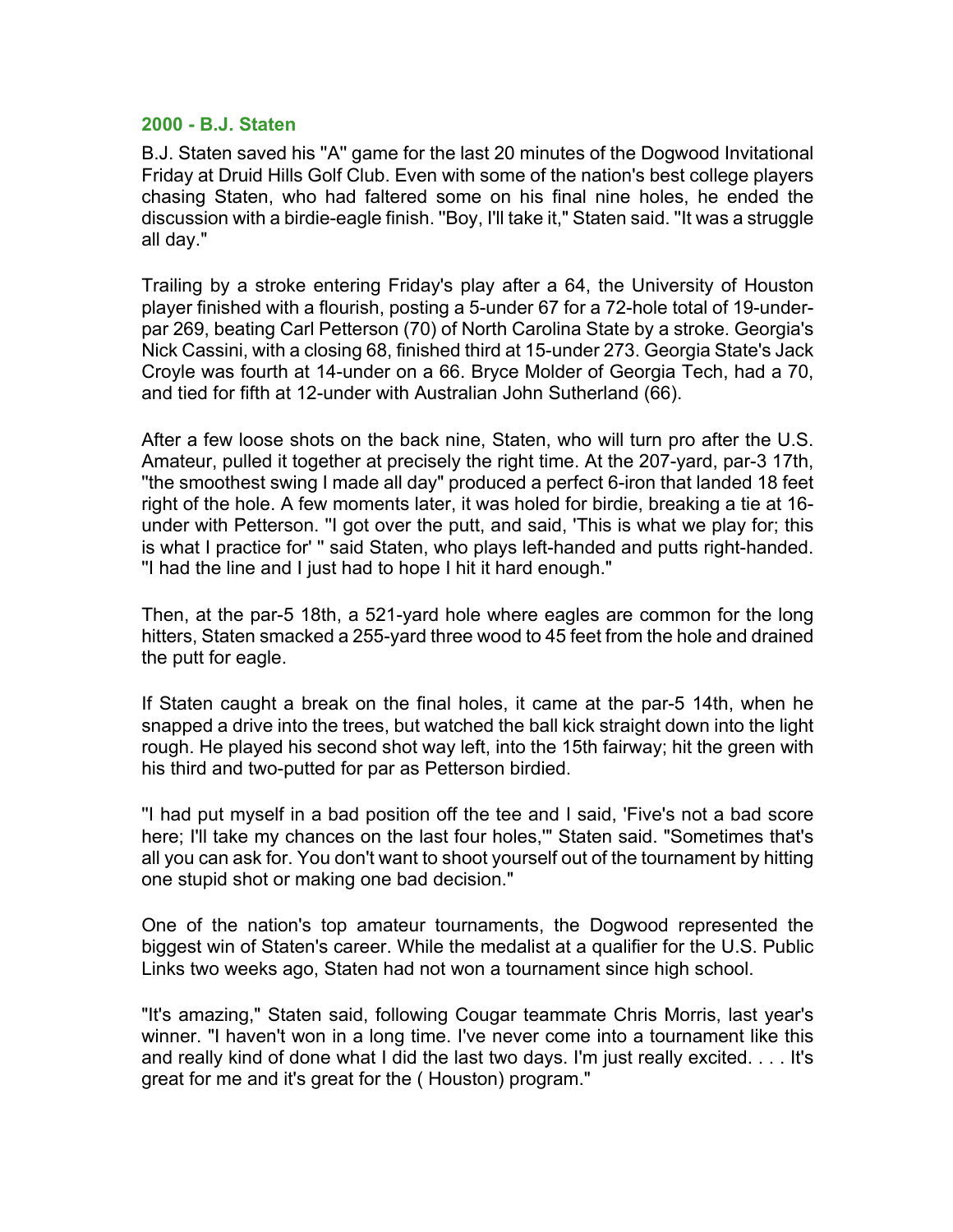Petterson, who 24 hours before shot a 10-under-par 62 that tied the course and tournament record, said, "I figured 18-under would win it. I guess he did one better. He played really good coming down the stretch. He's a nice guy, I didn't mind losing to him."'6

#### **2001 - Kyle Thompson**

'In one week Kyle Thompson has gone from being a possible burnout victim to a potential Walker Cup member. The recent South Carolina graduate, competing for the sixth straight grueling week, shot a final-round 65 and beat Jason Hartwick in a one-hole playoff to win the 34th Dogwood Invitational at Druid Hills Golf Club.

Thompson, the No. 14-ranked amateur by GolfWeek Magazine, hopes the victory will be enough to help him secure one of the final spots on the U.S. Walker Cup team.

"My goal is to make the Walker Cup, but the last couple of weeks it didn't look good," Thompson said. "This should shoot me up in the top 10 rankings. They might not take me, but they'll have a hard time ignoring me."

Thompson and Hartwick tied at 18-under 270. Hartwick, who will be a sophomore at the University of Texas, shot a 64 in the last round, including a 30 on the last nine. Thompson lipped out a 6-foot birdie putt on the last hole to force a playoff.

On the sudden-death hole, Thompson put his drive in the fairway and his approach about 20 feet from the pin. Hartwick drove into the left rough and plopped his second shot in a bunker. Hartwick's sand shot fell 15 feet short, and he missed his par putt, giving Thompson -- who had two-putted for par -- the victory.

"I can't complain because I played well," Hartwick said. "I played the same all week, but I made my putts today." Hartwick bogeyed the first two holes of the final round but picked up momentum when he knocked a lob wedge into the third hole for an eagle. He made another eagle at the 14th hole.

Thompson had a great start to his round. He birdied Nos. 3, 4, 5, 6 and 7 and was 5-under after seven holes. He was 16-under at the turn. "I had really struggled the last two weeks (he was 18 over at last week's Northeastern Amateur), so I spent Monday really working on my swing," Thompson said. "It started to click, and I was striking the ball well all week long."

Australian Jason King shot a 68 and finished 17-under, one shot out of the playoff. King needed a birdie on the final hole but skulled his third shot 35 feet past the hole and didn't make the long putt. Bill Haas of Wake Forest shot a 67 and finished at 15-under. "I played with Kyle, and it seemed like every time I'd make a birdie,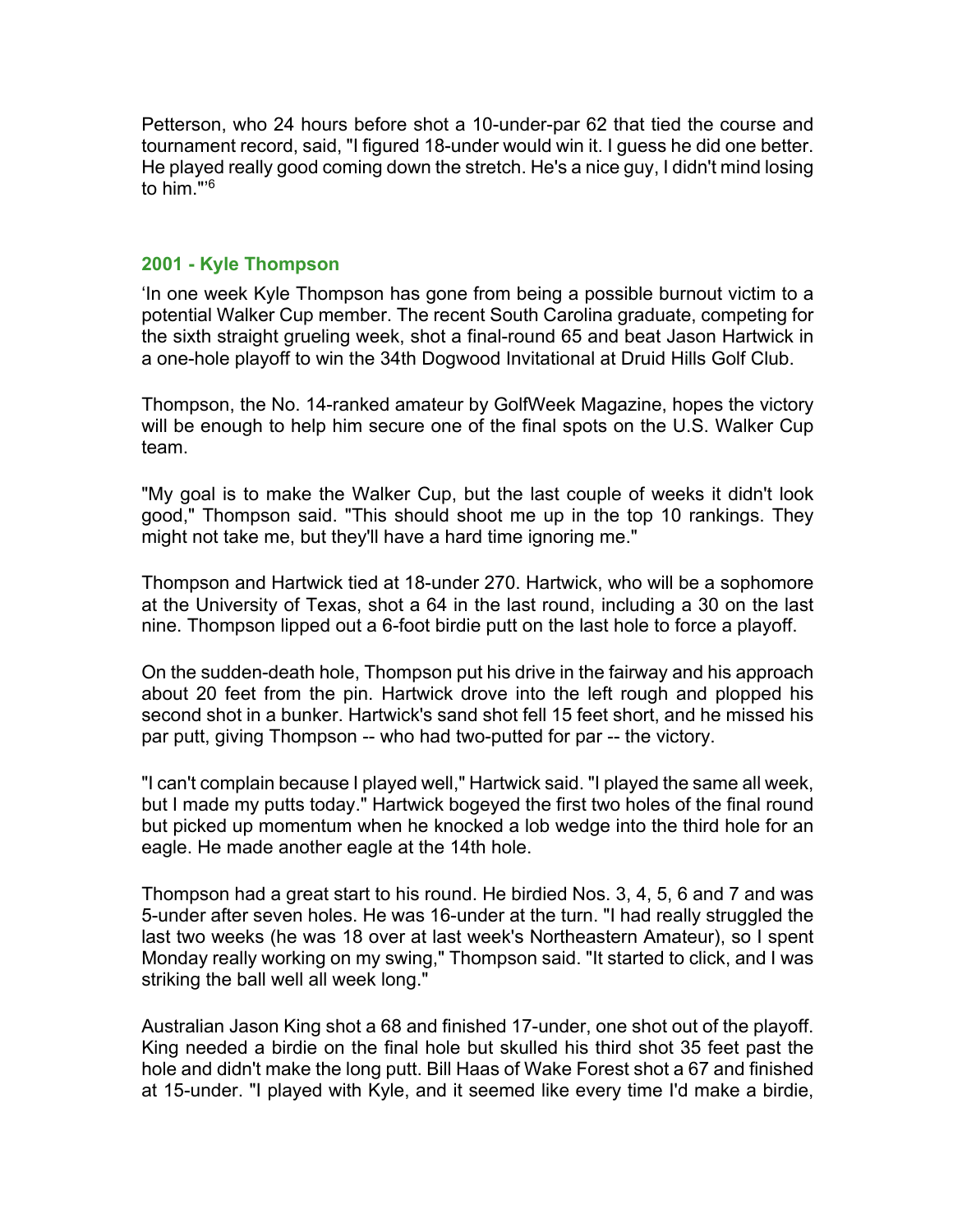he'd make one, too," Haas said.

Georgia State 's D.J. Fiese shot a 66 and closed at 13-under. Ramon Bescana of the University of North Carolina, Walker Cup member Danny Green and TCU's Andy Doeden finished at 12-under. Third-round leader Lee Williams of Auburn had five putts hit the hole and pop out. He finished with a 79 and wound up 7 under.'7

#### **2002 - Andrew Buckle**

'With his last swing of the day, Andrew Buckle ended what breath of suspense remained in the Dogwood Invitational on Friday. Completing a scorching week at Druid Hills Golf Club, the 19-year-old from Brisbane, Australia, punctuated his performance perfectly.

Chipping from the rough just to the right of the 18th green, about 70 feet away, Buckle owned a two-shot lead. If Buckle birdied the last hole, even Arizona's Chris Nallen could not touch him.

With an eagle, everything was over but the official etching of Buckle's name on the trophy. When Buckle pitched crisply and the ball tracked into the cup for a finalround 64, the Aussie secured a Dogwood victory and a 72-hole tournament record at 23-under-par 265. "I was just trying to get up and down," Buckle said. "That was definitely a bonus."

A co-leader with Augusta's Cortland Lowe through 54 holes, Nallen finished three shots back at 20-under 268 with a 68. Lowe struggled to a 76 and tied for seventh at 276 with Tucker's Zane Goldthorp (68). First-round leader Tim Wilkinson of New Zealand finished with a 67 for third at 19-under 269. Buckle's countryman, Adam Groom, was fourth at 269 on a 68, hurt by a bogey at the 17th.

All week the players enjoyed perfect scoring conditions. Friday some showers entered the picture, but the greens only became softer and more scoring-friendly. Buckle knew it would be a birdie-fest from the start -- Wilkinson set the early pace with his opening 64.

"When it's like this, you've just got to be patient," Buckle said. "If you miss a 6 footer for birdie, you can't let it worry you. You know there are going to be more opportunities."

Buckle, a renowned player before this week -- he tied for seventh in the 2000 Australian Open -- did not waste many of them, especially when it counted Friday. He played the last six holes in 6-under for a back nine of 30.

Only a winning lottery number might make Buckle's American visit more of a success. He has played in three tournaments and made it to the final group for all of them. Prior to the Dogwood, Buckle finished third at the Monroe Invitational and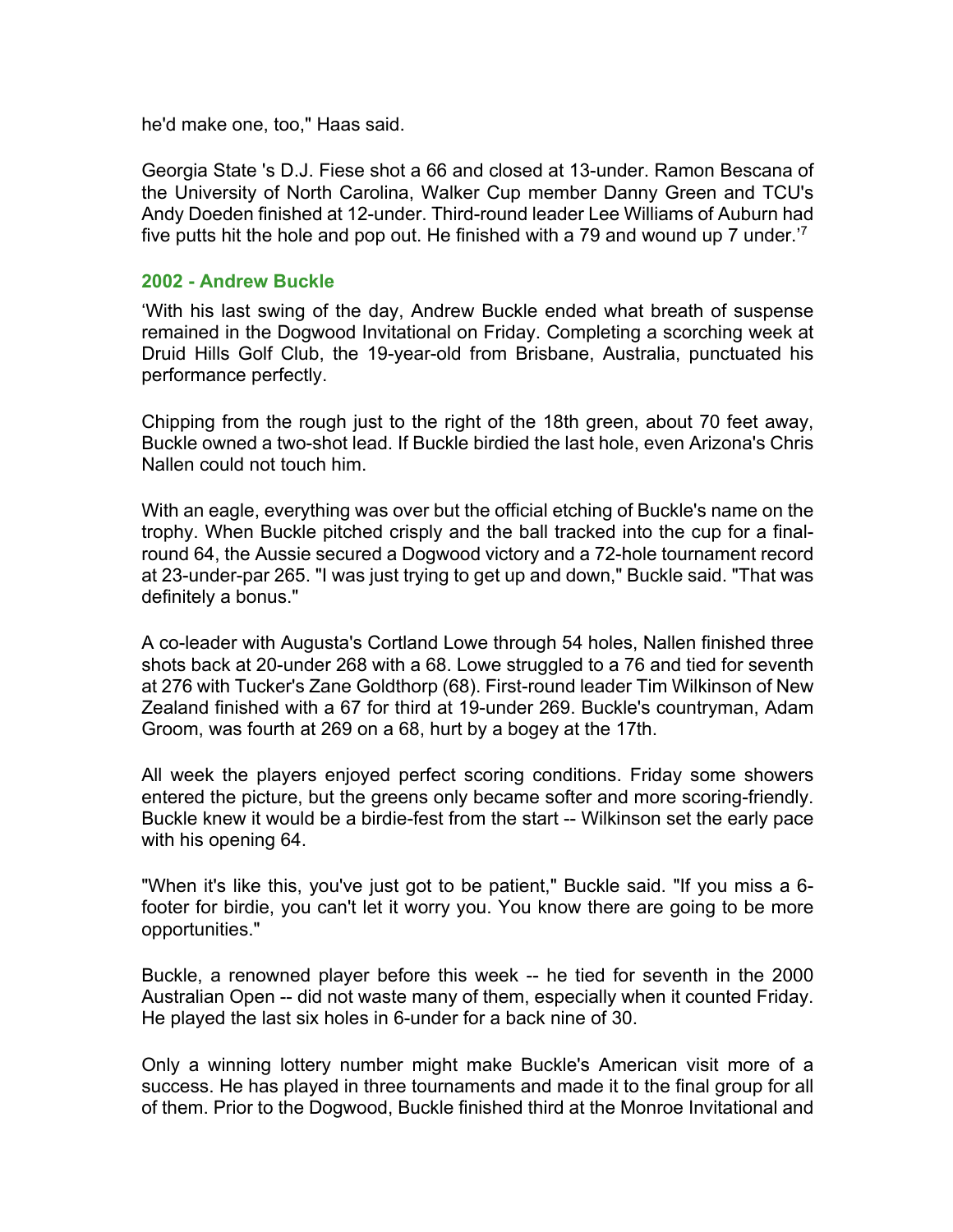tied for fifth at the Northeast Amateur. Four more events are on his U.S. schedule. A pro career awaits, but Buckle will not rush the process regardless of the low numbers that have dominated his summer vacation. "I don't think I'm really ready yet," Buckle said. "My putting's very on and off, and my wedge game is not the best."'8

# **2003 - Lee Williams**

'Auburn's Lee Williams was determined to finish things off properly Saturday in the final round of the Dogwood Invitational. Not just because he shot a final-round 77 as the 54-hole leader in this year's NCAA Championship, but even more because he led the 2001 Dogwood with a round to play and squandered his opportunity. "I really wanted to come out today and play well because I came so close before," Williams said, "and I really felt pretty relaxed out there all day."

He had a three-shot lead over Auburn buddy Stuart Moore of Gainesville with three holes left, but the lead dropped to one after a three-putt at the 17th hole. Williams, 21, steadied himself at the Chateau Elan Legends Course's 18th hole. He found the green with a 6-iron from the left rough, nearly draining the 30-footer for birdie, and won by two shots at 16-under 272 with a closing 71.

Moore, his college roommate, miss-hit his 3-wood off the tee at 18, leaving an uphill, 190-yard shot to the green of the 418-yard par 4. Three strokes behind Williams through three rounds, Moore came up slightly short with a 4-iron and bogeyed for a 70.

University of Georgia-bound Brendan Todd of Cary, N.C., shot 73, regrouping for a back-nine 32 after an opening 41, and finished third at 12-under 276. Alpharetta's Robert Castro, who will play at Georgia Tech, finished fourth at 8-under 280.

The outcome determined, Williams patted Moore on the back as they walked together to the scoring tent. Their comfort zones were obvious. Both players had their fathers on the bag and played the final 36 holes together. "I play with [ Moore] every day," Williams said. "Having him there in the last group definitely made it more comfortable."

Moore birdied the 16th to reach 15 under, then got up-and-down for par at the 17th, where Williams bogeyed. While disappointed with his own tee shot at the 72nd hole, Moore said of Williams, "He played great. He played fairways and greens. That's what you've got to do to win."

Said Williams: "When I was 3-up with three to play, I was just trying to be conservative. I figured if I pared the last three, he was going to have to birdie the last three."

One of the nation's most prestigious amateur tournaments, the Dogwood was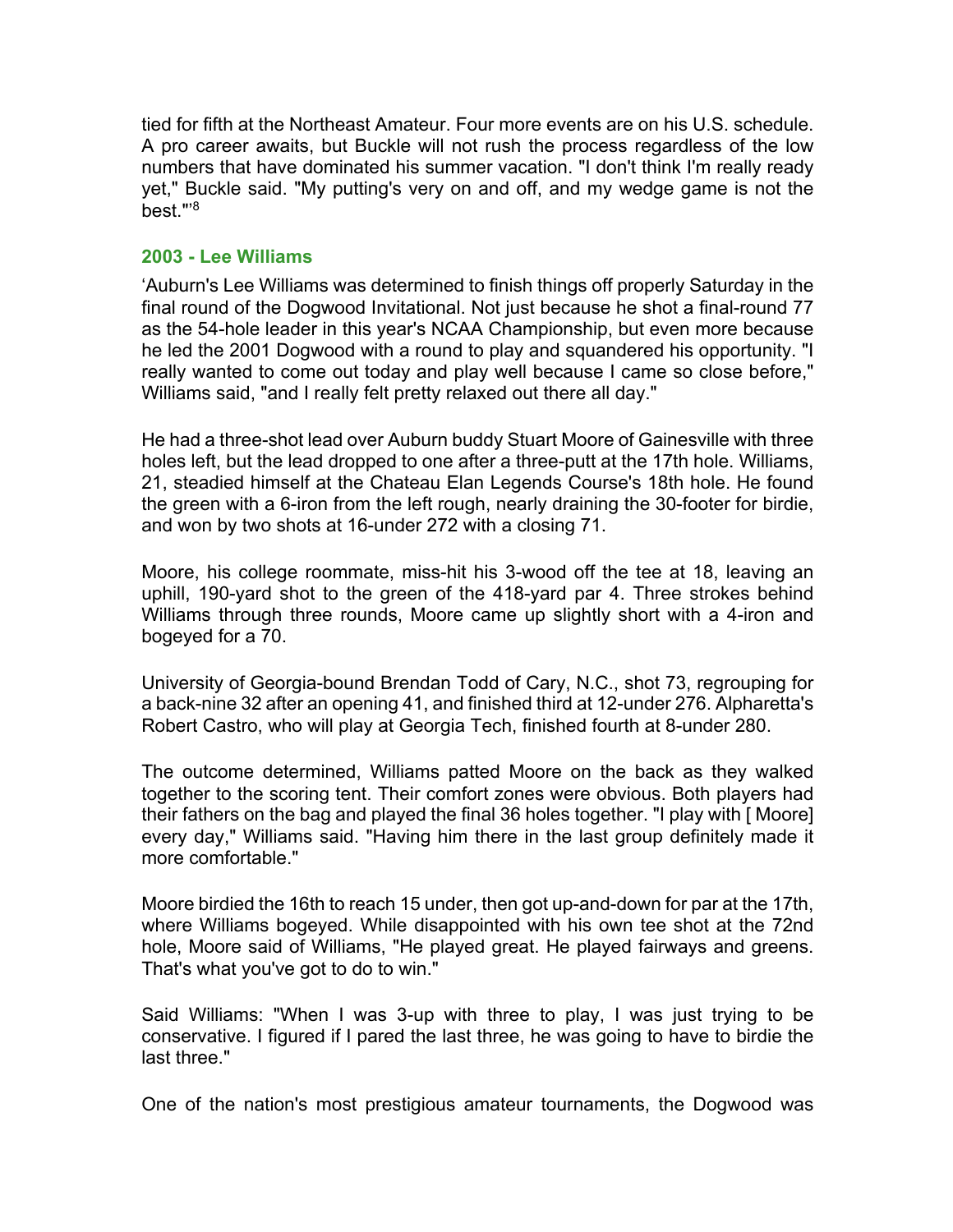played away from its customary home Druid Hills Golf Club because of course construction.'9

# **2004 - Chris Nallen**

From The Atlanta-Journal Constitution, by Glenn Sheeley:

Chris Nallen looked the part all week. Even while toting his own USA Walker Cup bag, he dressed like a tour player, sharply outfitted in long pants, mock turtlenecks and fitted Nike caps.

On Friday at Druid Hills Golf Club he also played like a tour player, turning the Dogwood Invitational into a Chris Nallen clinic of dead-center drives and pinseeking irons, eventually coasting to a four-shot win at 18-under-par 270 with a closing 66.

He's a nice kid, too. Stature-wise, kind of a Casey Wittenberg-type, but a little taller, more muscled and definitely much friendlier.

When Nallen, a Hackettstown, N.J., native, turns pro after the U.S. Amateur next month, seeking sponsor's exemptions, very little is likely to change in his game. The bag will be bigger and a caddie will accompany him, but the swing is as solid as Stone Mountain.

"There are still a couple of things I need to tweak here and there," said Nalley, 22, "but it's getting there. I've been working hard."

With rounds of 69-68-67-66, Nallen, who played for the University of Arizona, made two bogeys in four days. He went on cruise control on the back nine, especially afer the 11th, where he cut a short iron perfectly to a foot. By the 14th hole the 2003 Northeast Amateur champion led by five and all but officially in possession of another prestigious amateur title.

"It means a great deal, definitely," Nallen said. "I've come here for four years, and I was close two years ago, finishing second. To finally get a win here is really nice. The tournament is run very well. It's just a first-class event."

Clemson's Brian Duncan, who led for two days, finished with a 69 and tied for second with Jay Reynolds of Austin, Texas, who fired a course-record 64 for 14 under 274.

Georgia senior David Denham, who shared the 54-hole lead with Australian Andrew McKenzie, never got enough putts to drop during a 73 and finished fourth at 13-under 275. McKenzie (72) slipped a bit with his ball-striking, which was deadly with a player of Nallen's talents playing so in sync.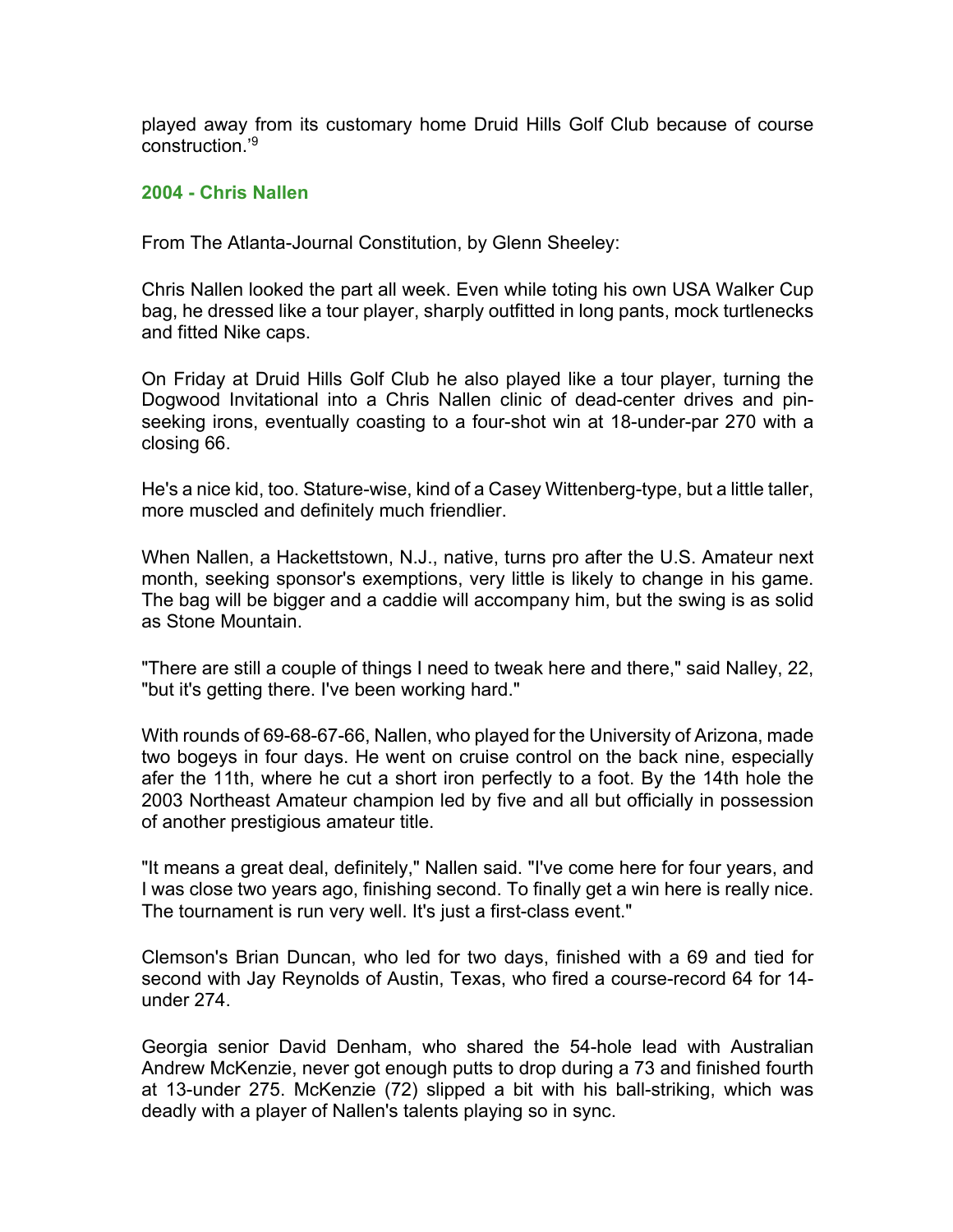"I just tried to force some putts on the back nine," Denham said, "but I knew I had to get some birdies the way Chris was playing."

Defending champion Lee Williams of Auburn finished strongly with a 67 that tied for seventh at 8 under.

It was the first year for the Dogwood on its new, Bob Cupp-restored Druid Hills course, which received hugely positive reviews from all the players and takes the tournament to an even higher level.

By GLENN SHEELEY The Atlanta Journal-Constitution Published on: 7/2/04

# **2005 Dogwood Invitational Champions**

# **Amateur Division: Stuart Moore of Auburn University Senior Amateur Division: Johnny Dennis, Greenville SC**

The final round of play Friday, July 1 was halted after 63 holes when severe weather hit Druid Hills Golf Club. After a harrowing half an hour of tornado winds and destruction, all players and spectators were evacuated off the course while the winds crashed trees and debris onto the course. Once everyone was accounted for, the Dogwood Executive Committee, GSGA Officials, and Course Superintendent, Bill Hirchert decided to resume play Saturday morning at 9:30 with approximately 27 players yet to complete their rounds.

The grounds crew and superintendents called in over 25 employees and worked through the night to clear the course of the downed trees and loads of debris left from the storm. The course was in fantastic condition all week, and was restored over night by the hard working crews to the point no one could believe the course looked like it had the evening before.

Playing from the positions their balls were marked the afternoon before, the Dogwood players made the most of the softer, more receptive greens. Stuart Moore from Auburn University (2001 Champion and Walker Cup Team Member Lee Williams, was also a War Eagle) completed his final round of 66, with a bogey on #10, but finished it with an eagle at 14, and two birdies coming home on 17 and 18. Georgia Amateur Champion and UGA national championship team member David Denham, second round leader and trailing Moore by two beginning the final round Friday afternoon, shot a final round 73 and fell to a tie for fifth with Garret Osborn from University of Alabama Birmingham for the final. Osborn was the first round leader with a 65 and shot in the sixties all but the final round.

Brent Stegmaier from the University of Florida fired a final round 67 to join UGA's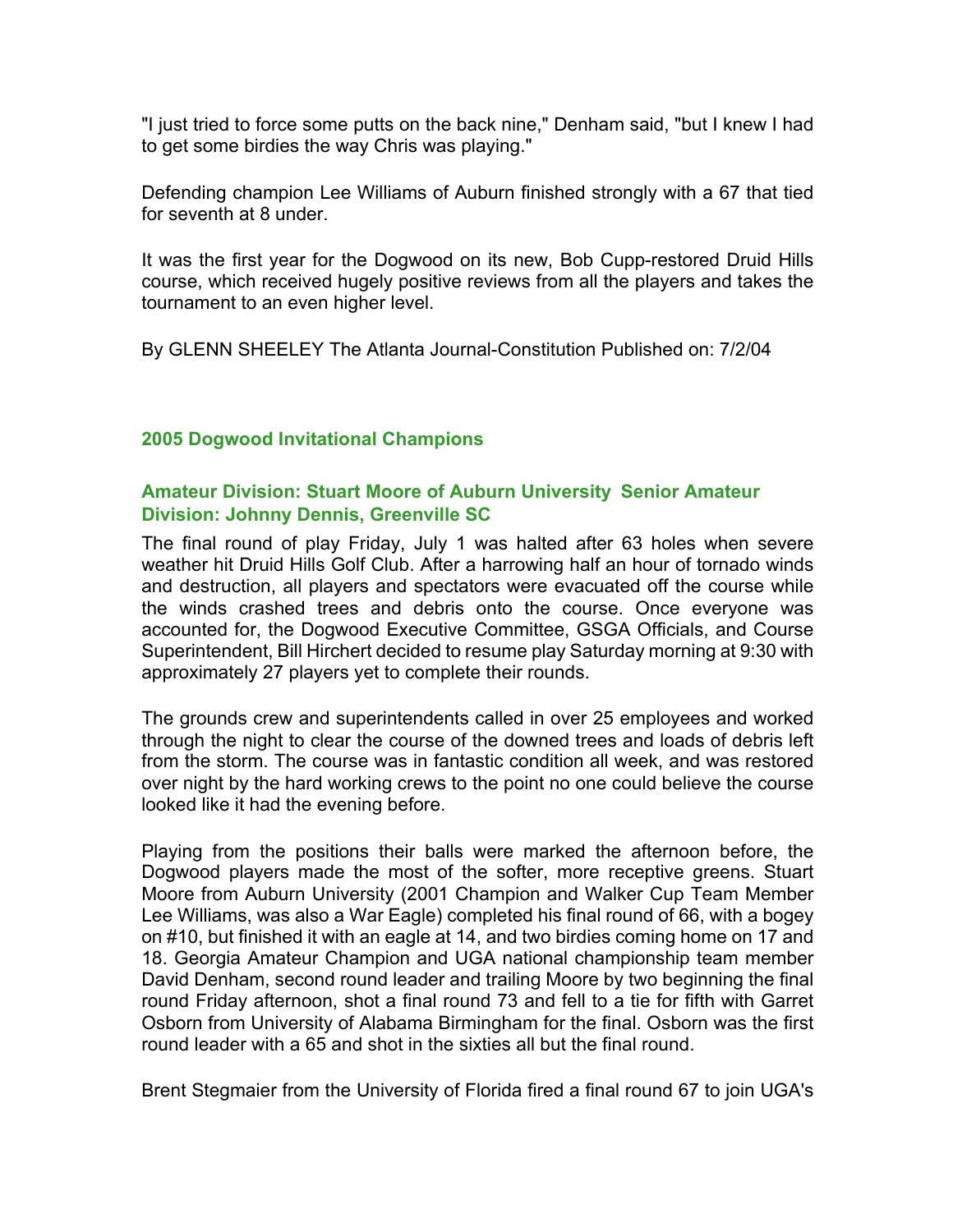Kris Kirk in a tie for runner up. Webb Simpson of Wake Forest fired a course record 63 in the second round to finish in 4th.

The Senior Division, a first for The Dogwood since the 70?s, had a great battle between Spencer Sappington, reigning Georgia State Senior Amateur Champion and 2004 Tommy Barnes Award Winner, and Johnny Dennis of Greenville, SC, 2004 South Carolina Golf Association Senior Player of Year and 2004 SCGA Senior State Amateur Champion. Dennis was one behind going into the final round, and took the lead in the final 9 Saturday morning on holes with an eagle on the par 5 14th and a birdie on the par 4 16th to over take Sappington who bogeyed 17 and 18 coming home.

The players in The Dogwood gave high praises to the golf course, the volunteers, superintendent and staff, and all the members of Druid Hills for holding such a top notch tournament. Many players are hoping that they will be invited to play in 2006, as they called this one of the best run amateur events they play.

#### **Hudson Swafford 2006 Dogwood Champion**

Hudson Swafford recently signed to play for the University of Georgia Golf Team and on Friday June 30, he signed for a final-round 66 for a Dogwood Tournamenttotal 16-under 272 and was crowned the 40th Dogwood Invitational Champion. A three-shot victory over Webb Simpson, the leader heading into the final day, who shot a 1-under 71 Friday and finished in second.

Hole 14 was the turning point, as Swafford made eagle on the Par 5 dogleg right and Simpson took another bogey. The rest of the match, Swafford kept his game on track and made birdie at the final 585 yard Par 5th to make his statement.

Swafford's first-round 77 began the tournament, then he came back in Wednesdays round to fire 63.Following that up with back-to-back 66s to over take Simpson and take the title. The second-round 63 was the tournament low.

The Dogwood Invitational, Druid Hills Golf Club, par-72, 6,833-yards Atlanta, Ga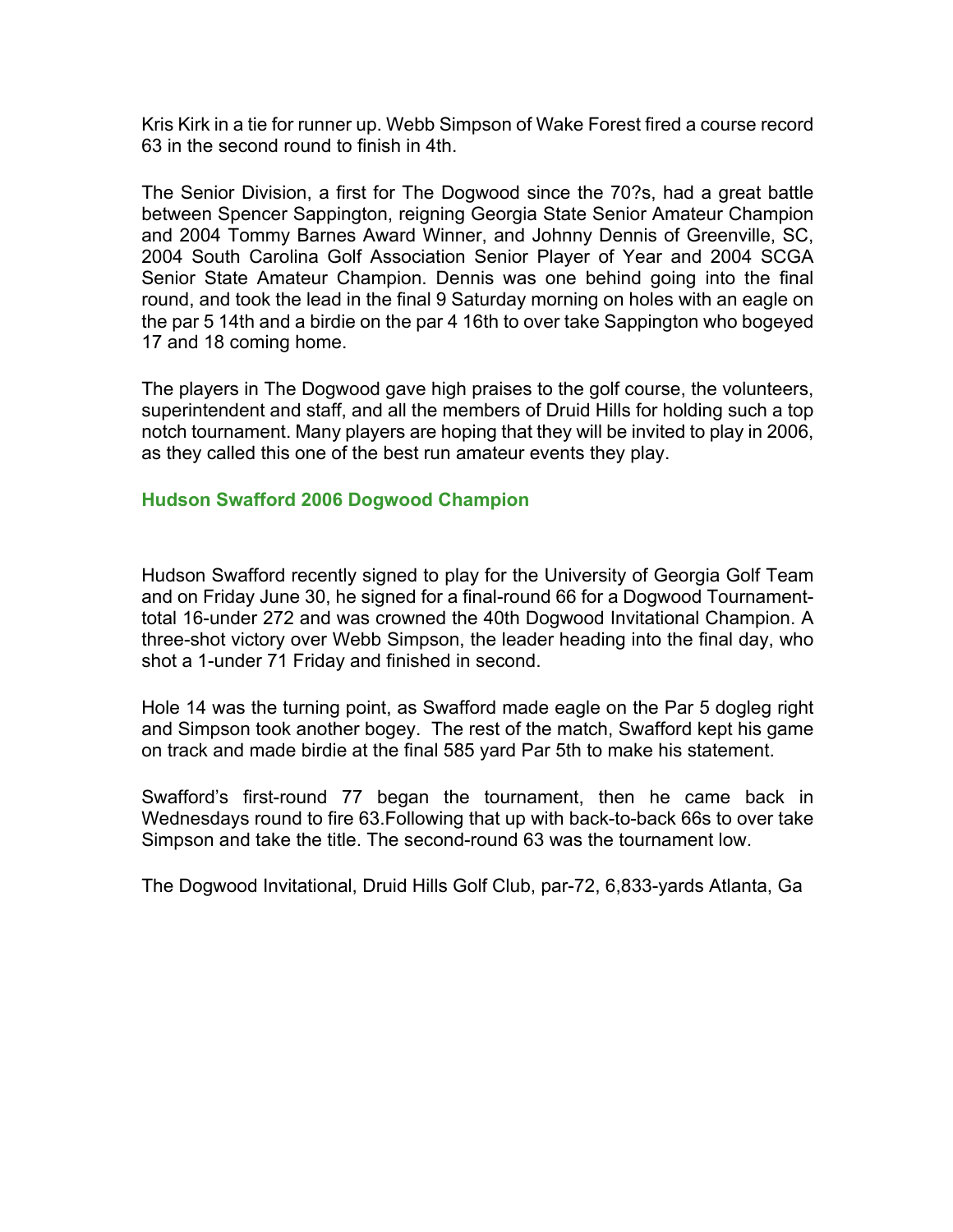# **2007 - Simpson's second 63 nets Dogwood**

**GOLFWEEK STAFF** Webb Simpson shot a second consecutive 8-under 63 to win the Dogwood Invitational June 30 at Druid Hills Golf Club in Atlanta. Simpson finished at 19-under 265, four shots ahead of Danny Lee, a 16-year-old from New Zealand. It was the second major victory of the year for the Wake Forest senior, who is No. 4 in the *Golfweek*/Titleist Amateur Rankings. He won the Azalea Amateur in April. Simpson has been runner-up in the Dogwood twice. It appeared this might be his week when he shot a course-record 60 in the am-am before the start of the tournament. Simpson started the day in fifth place, four shots behind Chris Kirk. Simpson shot 5 under on the front nine Saturday to get to 16 under par and take a three-shot lead at the turn. Kirk, who was 2 over par on the first nine, fell to 13 under. Clemson's Luke Hopkins (70) finished third at 13 under par, while Kirk (74) was fourth at 12 under par. Brian Harman (73) finished fifth at 10-under 274. Lee, the 36-hole leader, is the New Zealand Amateur champion and has won back-to-back New Zealand U-23 championships. He was a quarterfinalist at last year's U.S. Junior. Last year, Lee was the first New Zealander since 1999 to qualify for the U.S. Amateur. Dustin Johnson, winner of consecutive starts at the Monroe Invitational and Northeast Amateur, finished T-13 at 5 under par.

# **2008 Champion - Rory Hie**

Rory Hie finished 21 under par for a total of 267 for 72 holes. He tied the Dogwood Tournament Scoring Record with a final round 62, finishing with 6 straight birdies and a back nine score of 29 on the Par 72 , 6850 yard Druid Hills Golf Club course. Jonathan Hodge had a two under par 70 in the final round to be Runner up. Sharing joint first runner up were Hudson Swafford, Harris English, Carlton Forrester and Mark Strickland.

#### **2009 Champion – – Brian Harman**

Brian Harman shot a final-round 66 Saturday at Druid Hills Golf Club in Atlanta to win the Dogwood Invitational and help his candidacy for the Walker Cup.

Harman (66) finished at 18-under 270, four shots ahead of former Georgia teammate Russell Henley (67). Adam Mitchell (71), who like Harman finished his eligibility at Georgia earlier this year, finished third at 12 under.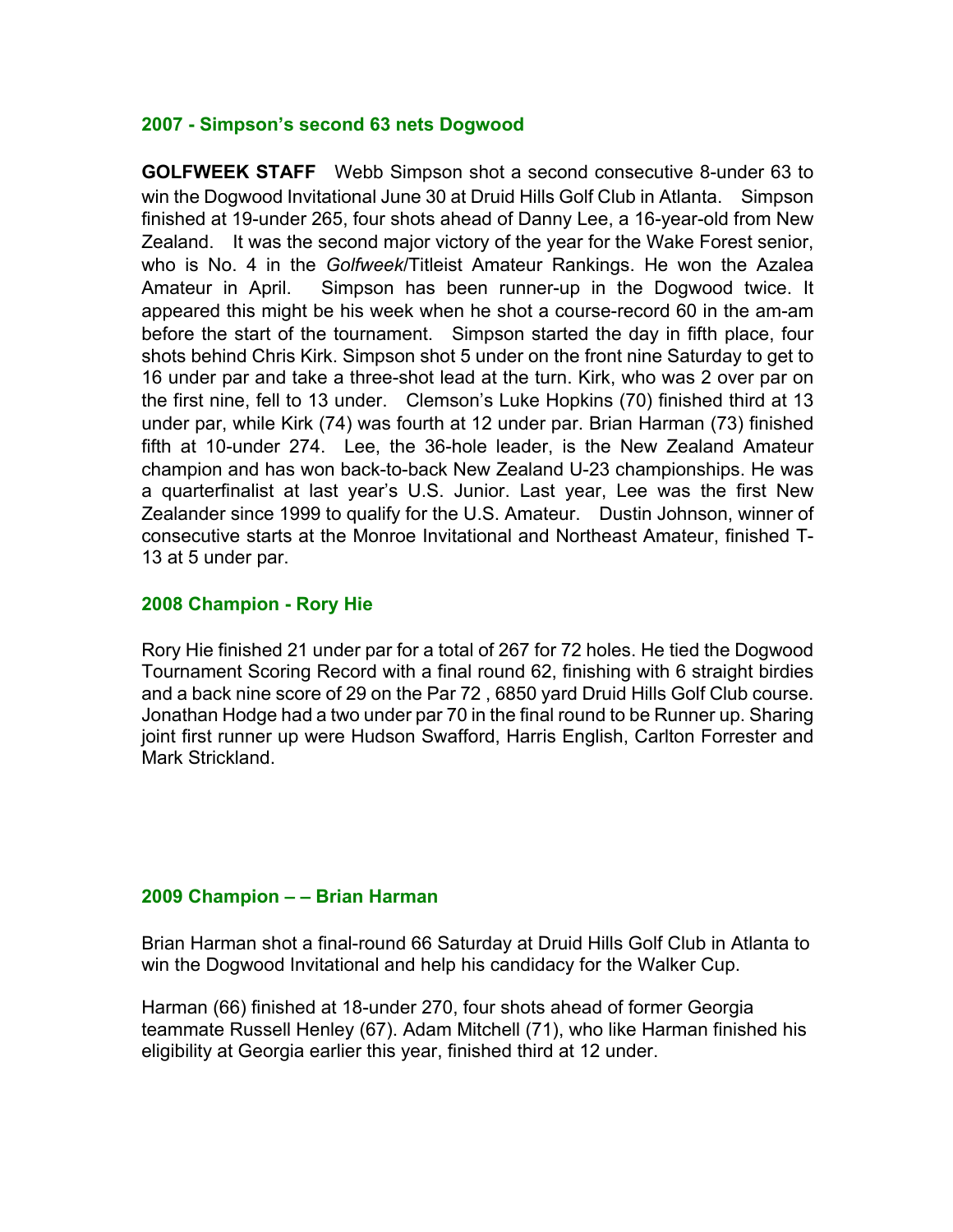After opening with a 1-over 73, Harman was 19 under par in his final three rounds. He closed with rounds of 67-64-66.

It was Harman's first major amateur victory since the 2007 Porter Cup. Harman, a member of the '05 U.S. Walker Cup team, has remained amateur this summer to try to make this year's team. Mitchell, the '08 Porter Cup champ and a semifinalist at last year's U.S. Amateur, has also said he has his eyes set on this year's team.

# **2010 Champion – Andrew Yun**

#### **Yun holds on for Dogwood Invitational win**

After making history at **Druid Hills Golf Club** earlier in the week, Andrew Yun held on for a one-shot win Saturday at the Dogwood Invitational.

Yun, a rising sophomore at Stanford, shot a second-round 10-under 62 at the Atlanta course, which ties the competitive course record set by Tour player Webb Simpson at the 2008 Dogwood Invitational. The round gave Yun the lead after his first-round 66, and he never looked back.

It's the second week in a row a Stanford player has won big on the amateur circuit, after recent graduate Joseph Bramlett's Northeast Amateur victory.

Yun, of Chandler, Ariz., closed the week with two more rounds under par (71-69) to get to 20-under 268 for the championship. His win comes on the heels of a T-4 at the Northeast Amateur.

Anders Albertson, of Atlanta, finished one shot behind Yun after carding nearly identical rounds. Albertson's best effort was a first-round 9-under 63 that gave him the early lead. He followed with rounds of 66-71-69. Albertson has committed to Georgia Tech.

Bryden Macpherson, a rising sophomore at Georgia, and Connor Arendell, a rising junior at UCF, tied for third at 15-under 273.

Three more players were at 14-under 274, including Sihwan Kim, Yun's teammate at Stanford.

Cory Whitsett, the 2007 U.S. Junior Amateur champion who will play for Alabama in the fall, finished T-8 at 13-under 275.

The 2010 Dogwood Invitational came down to the 72nd hole to determine its' Champion. Andrew Yun of Stanford University hit his approach shot to the par 5 18th at Druid Hills Golf Club to 3 feet for birdie to win by one shot at 20 under par. Atlanta's Anders Albertson, who will be a Freshman at Georgia Tech in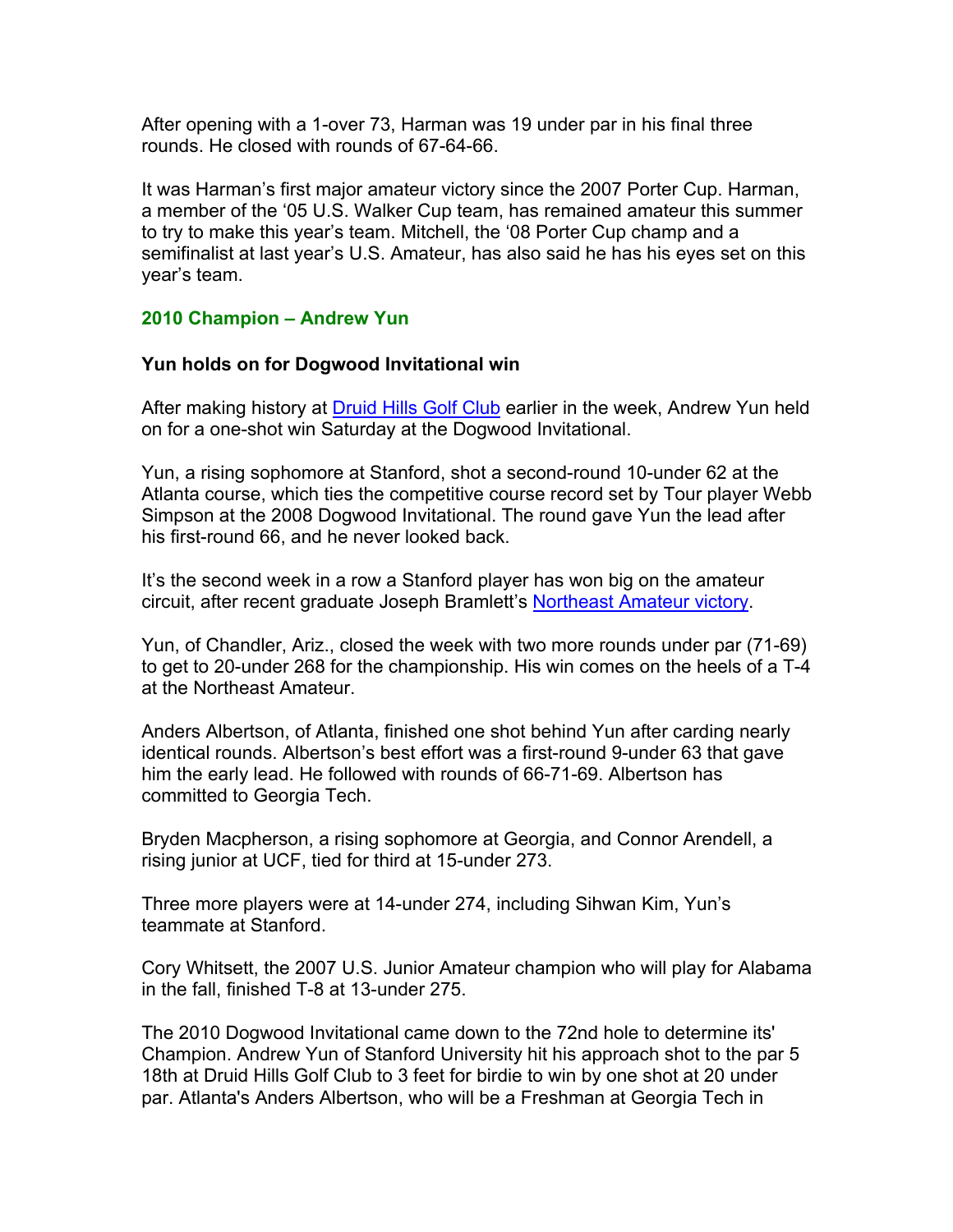January fired a 69 on the final day but it was one shot short. The tournament turned into a final day "match play" finish between the two with the turning point being Yun's chip-in eagle on the par 5 fourteenth. When Albertson bogied the 235 yard par 3 seventeenth, the event was all square at 19 under and a playoff seemed likely. Albertson's long birdie putt on 18 just missed, leaving Yun with a tap in win to close out the championship.

Finishing at 15 under was University of Georgia's Bryden Macpherson and University of Central Florida's Connor Arendell, 5 shots off the pace. Georgia Tech's J.T. Griffin shot the low round for the day of 64, finishing at 14 under for the tournament, six shots off the Champion.



- By Golfweek Staff
- July 3, 2010 5:34 p.m.

# **2011 Champion - Nate McCoy**

# **Nate McCoy closes with 65, grabs Dogwood title**

ATLANTA - Nate McCoy birdied four consecutive holes just before the turn in a final-round 7-under 65 that lifted him to the Dogwood Invitational title July 2 at Druid Hills Golf Club.

McCoy, a senior at Iowa State and the son of top amateur player Mike McCoy, finished with a 22-under 266 total, two shots better than Alabama sophomore Bobby Wyatt, who also had a final-round 65. Illinois senior Luke Guthrie (72) finished third at 16 under.

McCoy birdied the par-3 eighth, and Guthrie made bogey for a two-shot swing that put McCoy in the lead. McCoy then notched consecutive birdies on Nos. 14- 16 to hold off Wyatt, who made his own charge with four birdies and an eagle on the back nine.

Guthrie – coming off a breakout All-American season during which he posted four victories, including the Big Ten Championship and an NCAA regional title –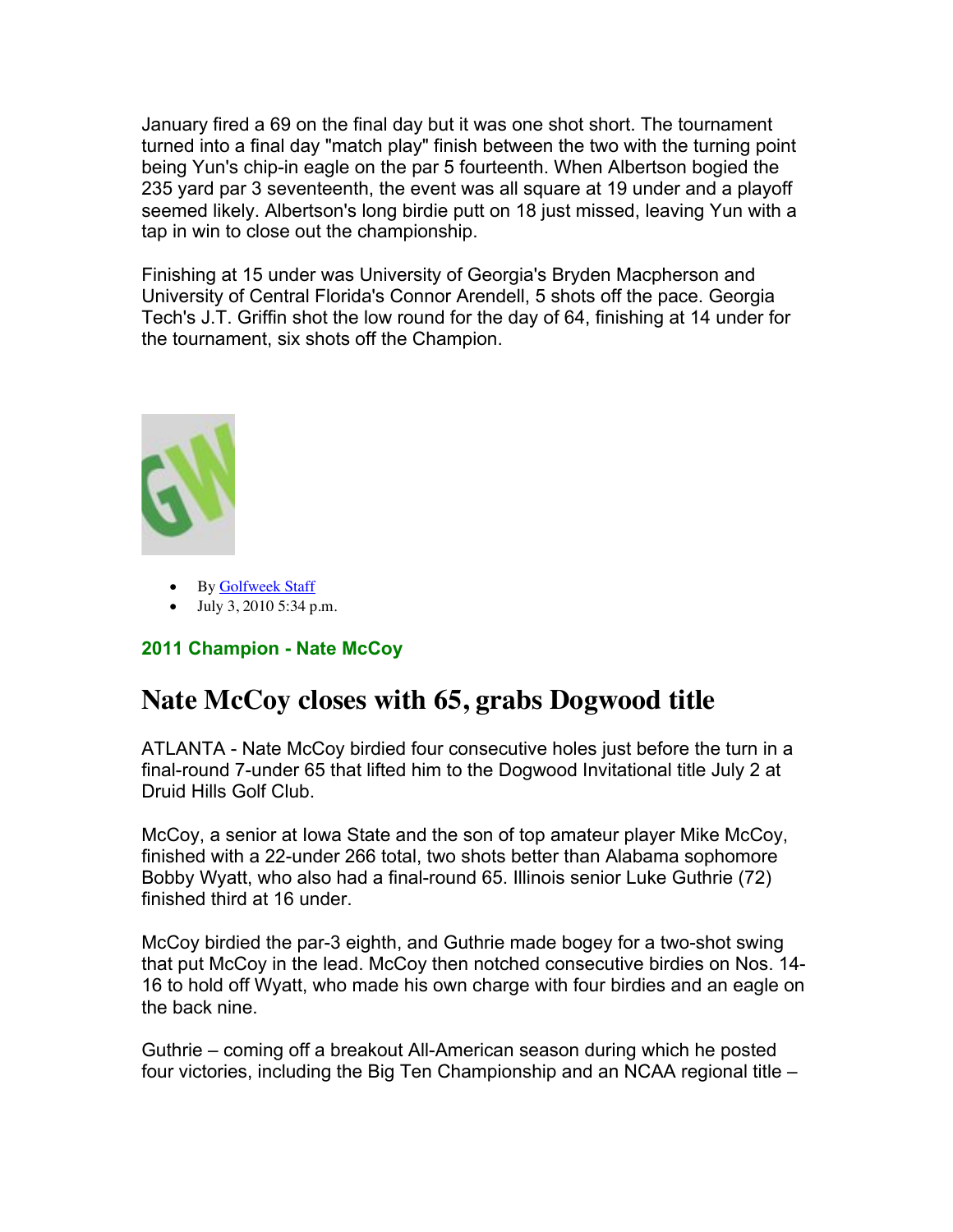took the lead with a second-round 65 but had trouble with his putting in the final two rounds.

"It was a frustrating day for me," Guthrie said. "The last two days, I couldn't get any putts to go in."



By Golfweek Staff

July 3, 2011 9:51 p.m.

The Dogwood Invitational came down to the final shots to determine the 2011 champion. Nate McCoy of Iowa State University needed a final round score of 65 to win the 45th annual Dogwood Invitational by two shots. In second was Bobby Wyatt, a student at University of Alabama, who matched McCoy's 65 score. Third place went to University of Illinois' Luke Guthrie, who had started the day in first place, falling behind the torrid pace with a 72.

Nate McCoy, who hails from West Des Moines, Iowa, spent time throughout the Dogwood week working on papers and preparing for final exams from the summer semester. Hanging out in the press room to finalize his work, McCoy as cool with his studies as he was on the field, "Its all about balance, said Nate, "my fiancé played soccer for Iowa and we've both learned that tenacity is the key in sports and in life."

Local standouts, and crowd favorites, including multiple time players Georgia Tech's Anders Albertson and University of Georgia's Russell Henley as well as recent British Amateur winner Bryden Macpherson, made a good showing, falling just short of the eventual champion. The low round for the day, 64, was shot by Michael Hebert and Jorge Fernandez Valdes, tying for 12th.

"It's been another great week of exciting amateur play here at Druid Hills," said Edward Toledano chairman of the Dogwood Invitational. "With a field full of aspiring PGA professionals, it's exciting to watch such sensational golf on our home course and know that we are not only enjoying the best of golf, but also sending our  $24<sup>th</sup>$  and  $25<sup>th</sup>$  Reynolds scholars to universities of their choosing. The Dogwood thrives because it's the best of everything: volunteerism, competition, philanthropy, and America's greatest game - golf."

• The top ten players were as follows: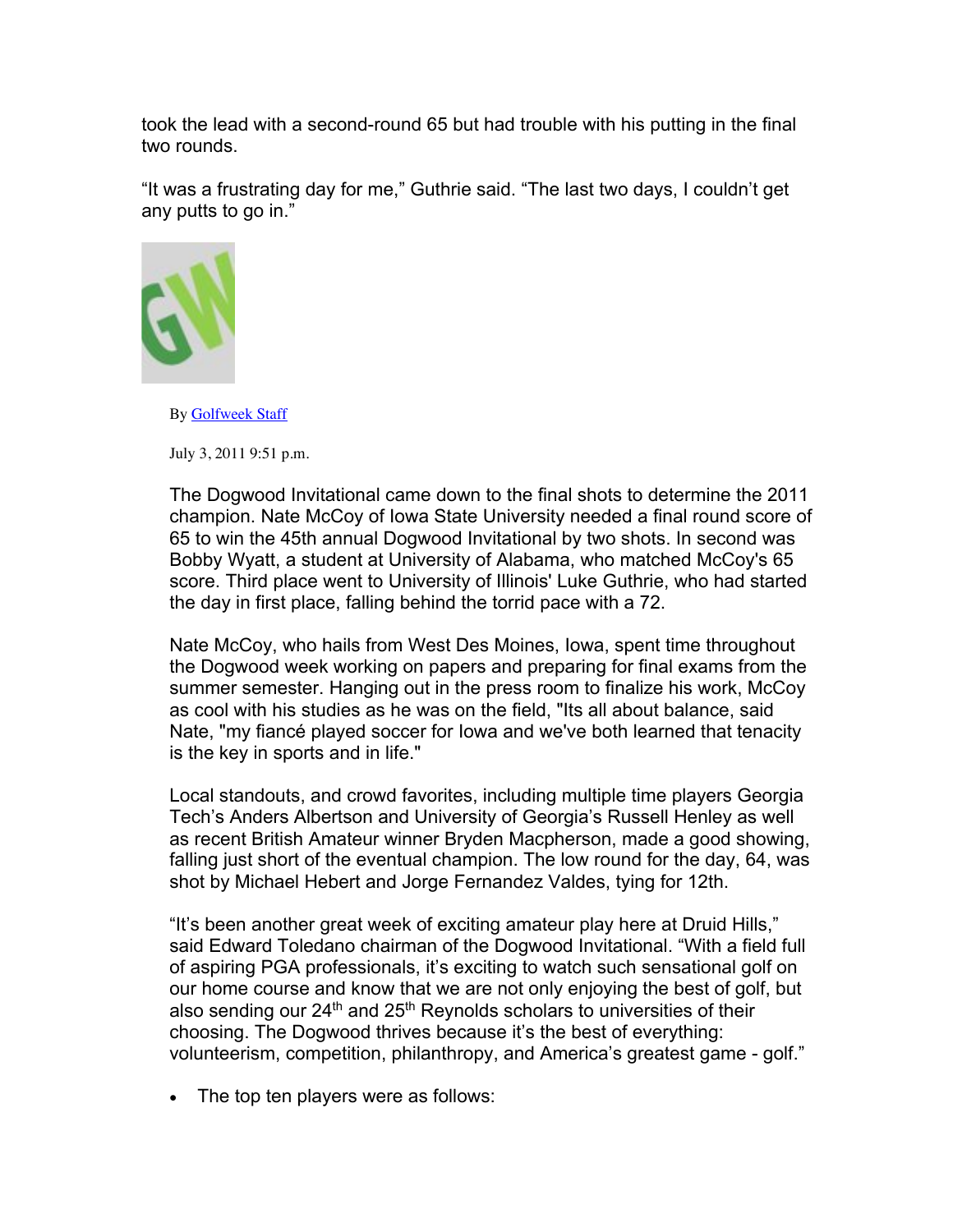- Nate McCoy(1)
- Bobby Wyatt (2)
- Luke Guthrie (3)
- Taylor Floyd (T4)
- Alexander Kang (T4)
- Michael Kim (T4)
- Brooks Koepka (T4)
- Vince India (T8)
- Jeffrey Kang (T8)
- Paul Haley(T10)
- Justin Thomas (T10)

# **2012 Champion – Ben Kohles**

ATLANTA - Ben Kohles, a Virginia graduate, finished the final round of the Dogwood Invitational at 17 under with a score of 67, securing his win by two shots.

Michael Kim, a student at California, came in second, just one shot behind Kohles. Third place went to Virginia graduate Bruce Woodall, who had started the day in first place. Both Kim and Woodall finished the final round 15 under.

# **2013 Champion – Michael Johnson**

6-29-13 - The Dogwood Invitational came down to the final shots to determine the 2013 champion. Michael Johnson, a junior at Auburn University, finished the final round at 28 under with a score of 64 securing his title as champion of the 47th annual Dogwood Invitational by seven shots and shattering Andrew Buckle's 2002 record of 23 under.

In second was Oliver Schniederjans, a junior at Georgia Tech who fired a 68 on the final day, but was four shots short of Johnson. Third place went to Benjamin Griffin, the 11th ranked junior golfer in the country, from Chapel Hill, North Carolina, who also broke a tournament record with a 61 in round one. Davin White, a junior at Georgia State University, finished the final round in fourth place at 15 under.

Local standouts, and crowd favorites, including returning players Georgia Tech's Anders Albertson and University of Georgia's Keith Mitchell as well as Wyndham Clark, a freshman at Oklahoma State and Sam Daley, a sophomore at Iowa State made a good showing, falling just short of the eventual champion. The low round for the day, 64, was shot by Michael Johnson and was comprised of six birdies and an eagle on the  $7<sup>th</sup>$  hole –par 5.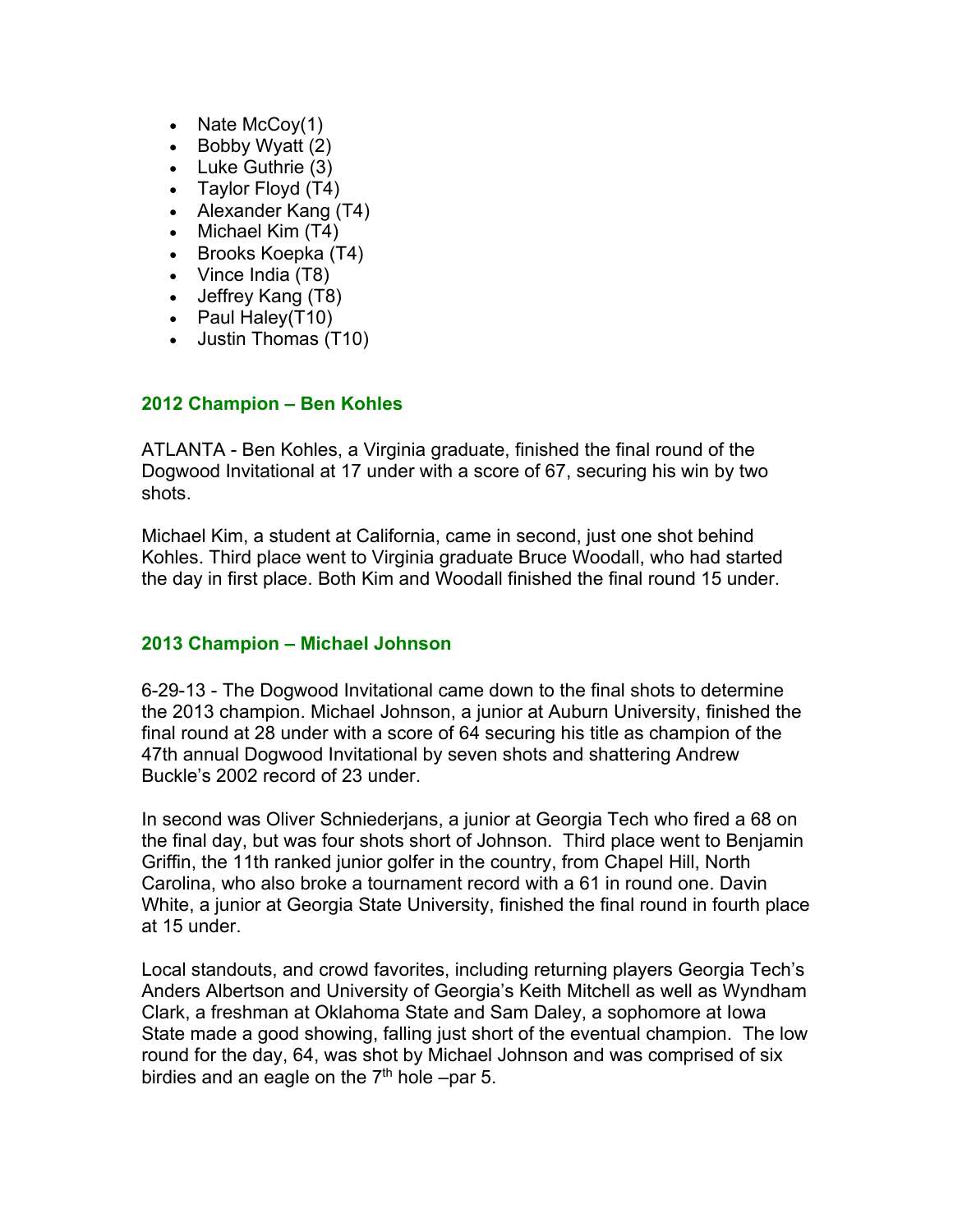"As more and more of our players leverage their experiences here, to join the ranks of professional golf programs around the world, we have truly become the crystal ball of golf. And what seals the deal is that the Dogwood thrives because it's the best of everything: volunteerism, competition, philanthropy, values and America's greatest game – golf" said Edward Toledano – chairman, the Dogwood Invitational.

The top 10 players were as follows:

- Michael Johnson (1)
- Oliver Schniederjans (2)
- Benjamin Griffin (3)
- Davin White (4)
- Wyndham Clark (T5)
- Sam Daley (T5)
- Michael Garretson (7)
- Ricardo Ceila (8)
- Peter Williamson (9)
- James Gibellini (T10)
- Zack Jaworski (T10)
- Jimmy Beck (T10)
- Anders Albertson (T10)
- Joey Garber (T10)

# **2014 Champion – Trey Rule**

June 30 - It took two holes longer than expected, but Trey Rule won the Dogwood Invitational with a birdie on the second hole of sudden death Saturday at Druid Hills Golf Club. He finished 21 under, in a tie with Zach Seabolt.

Rule, an Eatonton native who plays at Mercer, seemingly had the tournament won with a two-stroke lead at 22 under and his ball just a few feet away from the flag on the final hole of regulation. Playing partner Seabolt, who was chasing him the final four holes, was in the rough off the green, 30 yards away.

"I honestly didn't think it would go to a playoff," Rule said, but things weren't over. Seabolt's chip in for eagle on No. 18 skirted a few inches past the hole as patrons watching from the clubhouse politely said, "Go in."

"When I hit it I thought it had a chance," said Seabolt, a native of Raleigh, N.C., who plays at Winthrop. He tapped in the next putt for birdie to fall to 21 under.

Rule, using a long putter and a putting stroke with his right hand on top of the club and his left hand far down the club, subsequently left his birdie putt two feet short. It's a stroke he has used for the past 1 1/2 years because he said he was really bad with a traditional putter and stroke.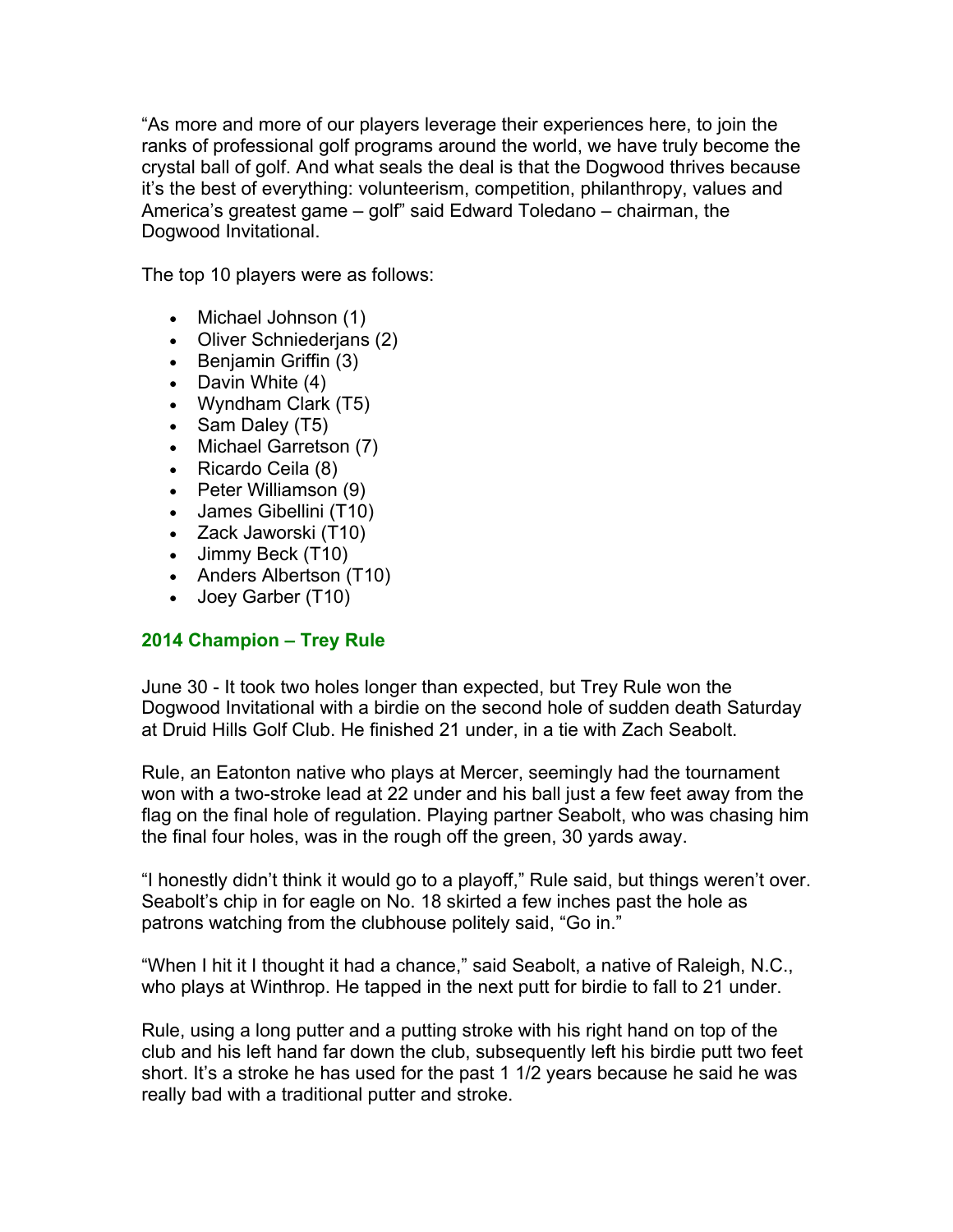It took two holes longer than expected, but Trey Rule won the Dogwood Invitational with a birdie on the second hole of sudden death Saturday at Druid Hills Golf Club. He finished 21 under, in a tie with Zach Seabolt.

"Got a little shaky," Rule said after watching Seabolt's chip. "I felt like I hit it with the putter cover on."

Suddenly, things were interesting again.

Just needing a par to take the tournament, Rule's next putt lipped out for a bogey, dropping him to 21 under and sending the Dogwood to a playoff for the third time in 20 years.

Both players parred the first playoff hole, No. 1, a 467-yard par 4.

Drama returned on the second hole, the same one where the drama began: the par-5, 579-yard No. 18. Seabolt hooked his drive left into the trees, where it landed in the rough yards away from reaching the beginning of the fairway. "I don't like that tee shot," Seabolt said, referencing the trees that line the left side of the fairway and are in the golfer's vision as he looks up the fairway toward the clubhouse.

Rule slammed his drive up the left side, where it came to rest inches from the fairway.

Seabolt's next shot again went left, landing in the rough 210 yards away from the green and with trees blocking his line of sight. Attempting to punch out, Seabolt instead topped his third shot, sending it 30 yards closer, but still in the rough and still with trees in the way.

Meanwhile, Rule's second shot flew up the fairway, landing in a similar spot as his second shot when he played the hole earlier in the day.

Seabolt's fourth rolled into the rough a few yards away from the green and in a similar spot from where he almost chipped in. Rule again hit another good chip with his third shot, putting the ball a few feet away from the flag. Seabolt's fifth landed several feet below the pin. His bogey putt rolled several feet past the hole.

Rule didn't miss with his putt this time, rolling in the birdie to take the Dogwood.

"It was nice to have a 4-footer again on 18 to get back at it a little bit," Rule said.

#### **2015 Champion – Dawson Armstrong**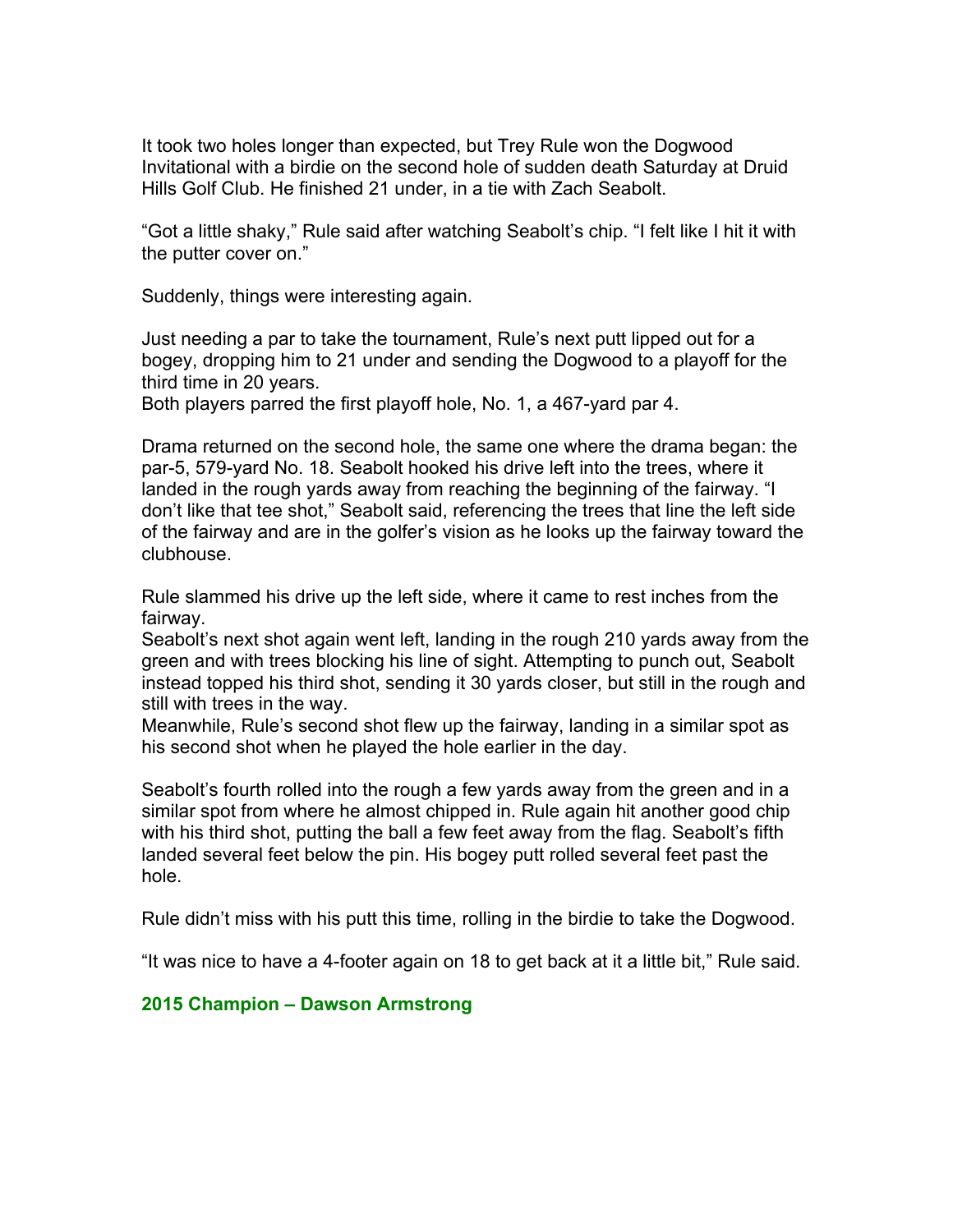ATLANTA, Georgia (July 4, 2015) -- A day lost to rain did nothing to deter 36 hole leader Dawson Armstrong, who posted 66 today to capture the Dogwood Invitational at Druid Hills Golf Club.

After Friday's round was rained out, the Lipscomb University golfer bogeyed his opening hole, but birdied holes 7-9 to post 2-under on the front. He added four more on the back to shoot 66 and win by two at 16-under.

"This was a great experience for me," Armstrong tod the tournament committee after the round. "Five days ago I was not thinking I would be standing here as champion of The Dogwood Invitational – and here I am!"

Ashton Van Horne, who seemed to be running away with the tournament Thursday -- when he got to 13-under after 27 holes -- finished with a solid round of 67 to take solo second at 14-under. Van Horne's final round run was derailed by a double-bogey at the 16th.

A shot back were Oklahoma commit Brad Dalke, and South Africa's top ranked junior, Paul Boshoff, who posted the lowest round on Saturday with a 65.

# **2016 Champion – Charles Huntzinger**

ATLANTA, GA (July 2, 2016) -- Rising Penn State sophomore Charles Huntzinger fired a closing 4-under 68 and finished 17-under to win the Dogwood Invitational. A trio of golfers finished 16-under and tied for second place at Druid Hills Golf Club.

Huntzinger began the day 13-under and one shot off the lead held by top Australian golfer Anthony Quayle. It wasn't a smooth start to the final round for Huntzinger as he bogeyed the 3rd hole, but he was then able to turn things around with birdies on Nos. 4, 5 and 9. The run brought him to 15-under with nine holes remaining.

On the back nine Huntzinger rolled in two more birdies on holes 15 and 16 to reach 17-under. However, by parring the final two holes the Penn State golfer had left the door slightly ajar.

54-hole leader Anthony Quayle reached 16-under with a birdie on the 14th hole and had four chances to tie the lead but he parred to the house. Quayle put together a 2-under 70 on Saturday with four birdies and two bogeys.

Raul Pereda, a junior at Jacksonville State, started the day in third place before making his final round move with a bogey-free 4-under 68 to reach 16-under.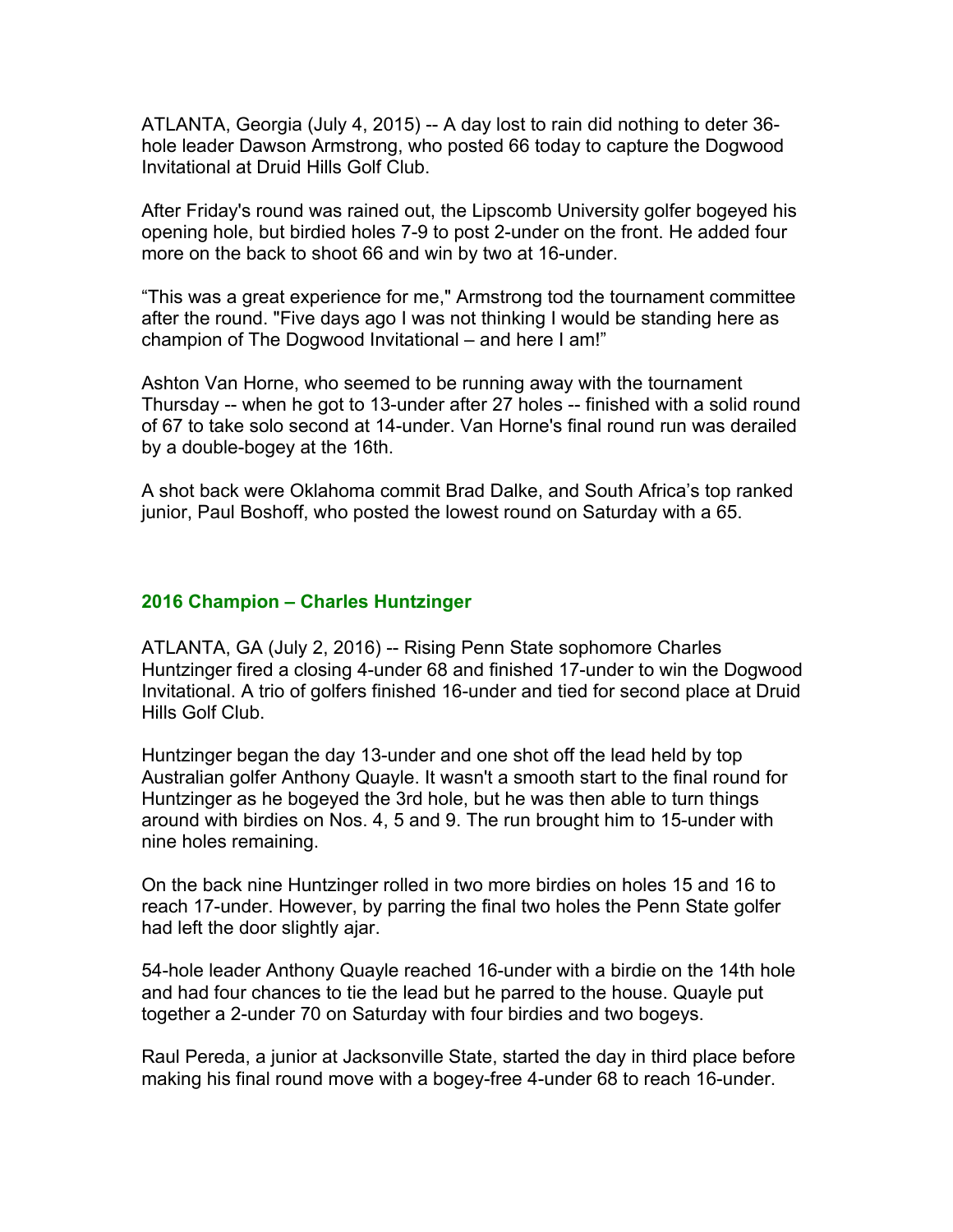Pereda, who finished in a tie for second, birdied holes 4, 7, 9 and 14 but couldn't find the birdie he needed on the closing stretch to force a playoff.

The biggest move of the day came from defending champion Dawson Armstrong as he fired a 7-under 65. Armstrong, heading into his junior year at Lipscomb, bogeyed two of his first three holes to fall to 7-under for the week and at that point was seemingly out of the picture. That quickly changed as Armstrong responded with birdies on 4, 7, 8 and 9 to reach 11-under.

On the closing nine the torrid pace continued with a bird on the 12th setting the stage for four consecutive birdies from holes 14-17. The birdie on No. 17 gave Armstrong nine for the day. However, a closing hole par left Armstrong onestroke short of a potential playoff.

LSU sophomore Luis Gagne made a run as well, putting together a bogey-free 5 under 67 as he reached 15-under. His run came to end following his final birdie on No. 14 and Gagne ended up finishing alone in fifth place.

02 Jul 2016 by AmateurGolf.com Staff

# **2017 Champion – Lloyd Jefferson Go**

Lloyd Jefferson Go goes eight under on his last twelve holes to edge Luke Schniederjans by one shot at Druid Hills GC By Yianni Gogonas AmateurGolf.com

ATLANTA, GA (July 1, 2017) - After weeks of threatening leaderboards on Callaway's One Epic Summer Tour, Seton Hall's Lloyd Jefferson Go from the Philippines was able to put the pieces together and break through with a win on Saturday in Atlanta. The 2017 Dogwood Champion fell behind early but made a furious charge that would be just enough to edge ahead of the field, winning by one shot over Georgia Tech golfer Luke Schniederjans.

#### **Related:** Dogwood Invitational Daily Video Coverage

Go would begin the day in a three-way tie for the lead, shared with former champion Dawson Armstrong, who has had plenty of experience at Druid Hills, winning The Dogwood in 2015 and finishing in a tie for second in last year's championship; and Campbell's Gaston Bertinotti from Argentina who was hoping to cap off an impressive 66-68-67 performance with a big win.

Unfortunately for Armstrong and Bertinotti, neither player would be able to conjure the sort of play needed to win in such a strong field, shooting 71 and 72, respectively.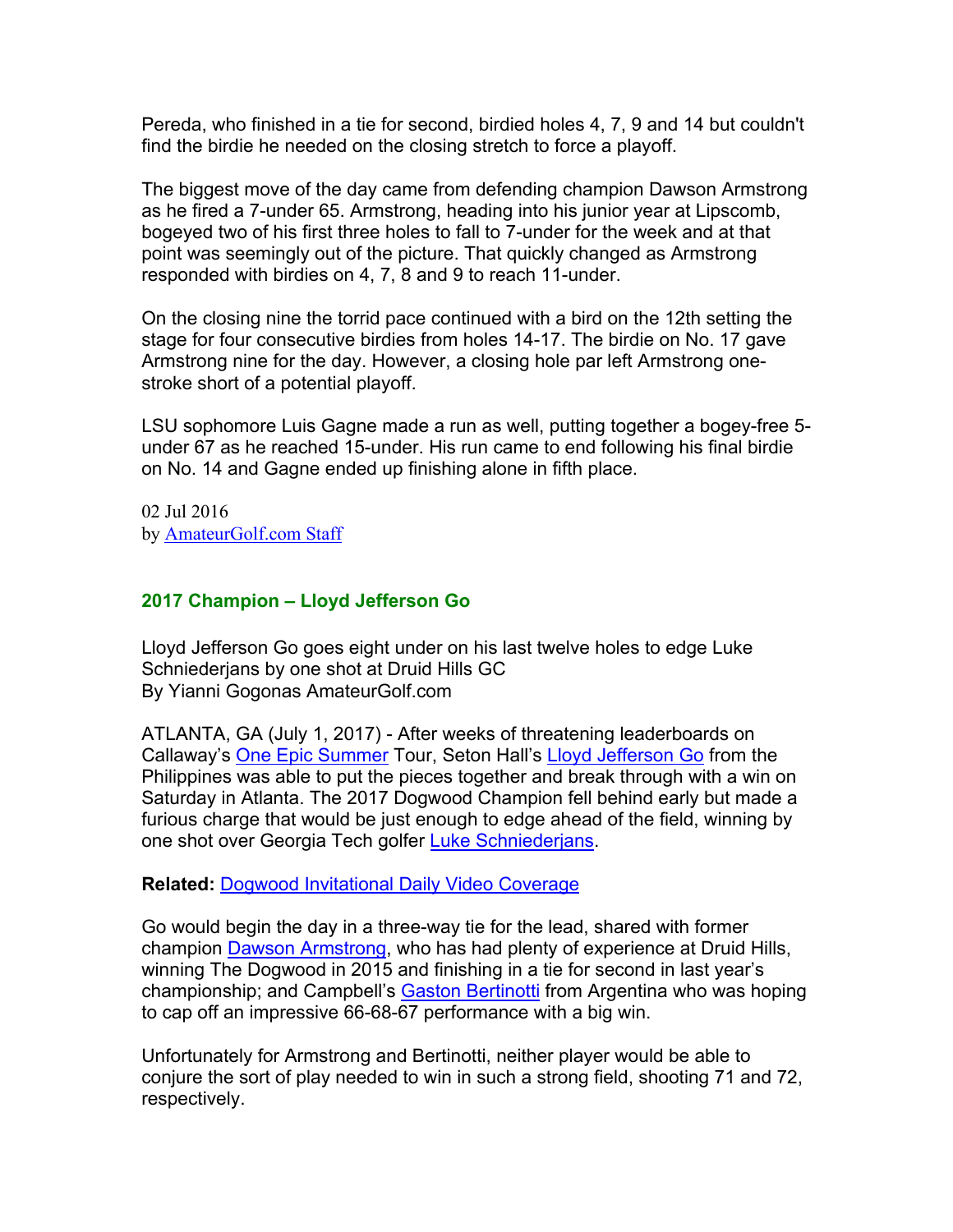Go would begin the day slowly, giving shots back with bogeys on 3 and 5, the only mistakes he would make on Saturday before catching fire. Birdies on 7 and 8 would take him back to 15-under-par, and one more on the 9th would bring Go into the red numbers for the day.

"I came off a rough start," said Go to AmateurGolf.com's Kevin Cassidy. "I was two over after five holes...hitting it everywhere. But I turned it around, birdied 7, birdied 8, birdied 9, came alive."

Schniederjans, who shot 66 in his final effort was making some noise of his own, playing one group ahead of Go. After starting the back nine with a bogey, Schniederjans would go on to make a birdie on the 12th, following it with an eagle on the par-5 15th. Unfortunately, after another birdie on the 16th, he would stifle his chances greatly with a costly lip-out bogey on the long par-3 17th. He made par on the 18th to finish at 20-under-par.

When asked about his round Schniederjans offered, "It was a great round. I made two eagles. If you would have told me that at the start of the round, I would have been really happy, so I played good golf, just came up short and missed a few putts."

Go continued his torrid pace on the back nine, coming home in 31, ignited by an incredible hole-out for an eagle 2 on the 432-yard 11th hole. Go racked up three more birdies on 14, 15, 17, before making a par on 18 that would wrap up 6 under-par 66, the best of 21-under-par week that he began with three straight rounds of 67.

Go was not looking at the leaderboard as he played the back nine, so he was not aware of his standing as he was making his run. "I holed out for eagle on 11 and I thought the put me in the lead," he said. After making two more birdies and as he was walking off the sixteenth green, he asked where he stood.

Still assuming he was in the lead, he was surprised to hear that he was tied with Schniederjans. But he immediately told himself "I've got to birdie 17 or 18."

His 4-iron on the long par-3 17th settled to within fifteen feet, but it left him with a sharply breaking right-to-left putt.

"I said to my caddie, 'I've got to make this putt. This putt is big. And I drained it.'"

"It's definitely one of the biggest moments of my life."

Go will play in three more major amateur tournaments this summer before returning home to the Philippines and attempting to play his way onto the Japan Tour.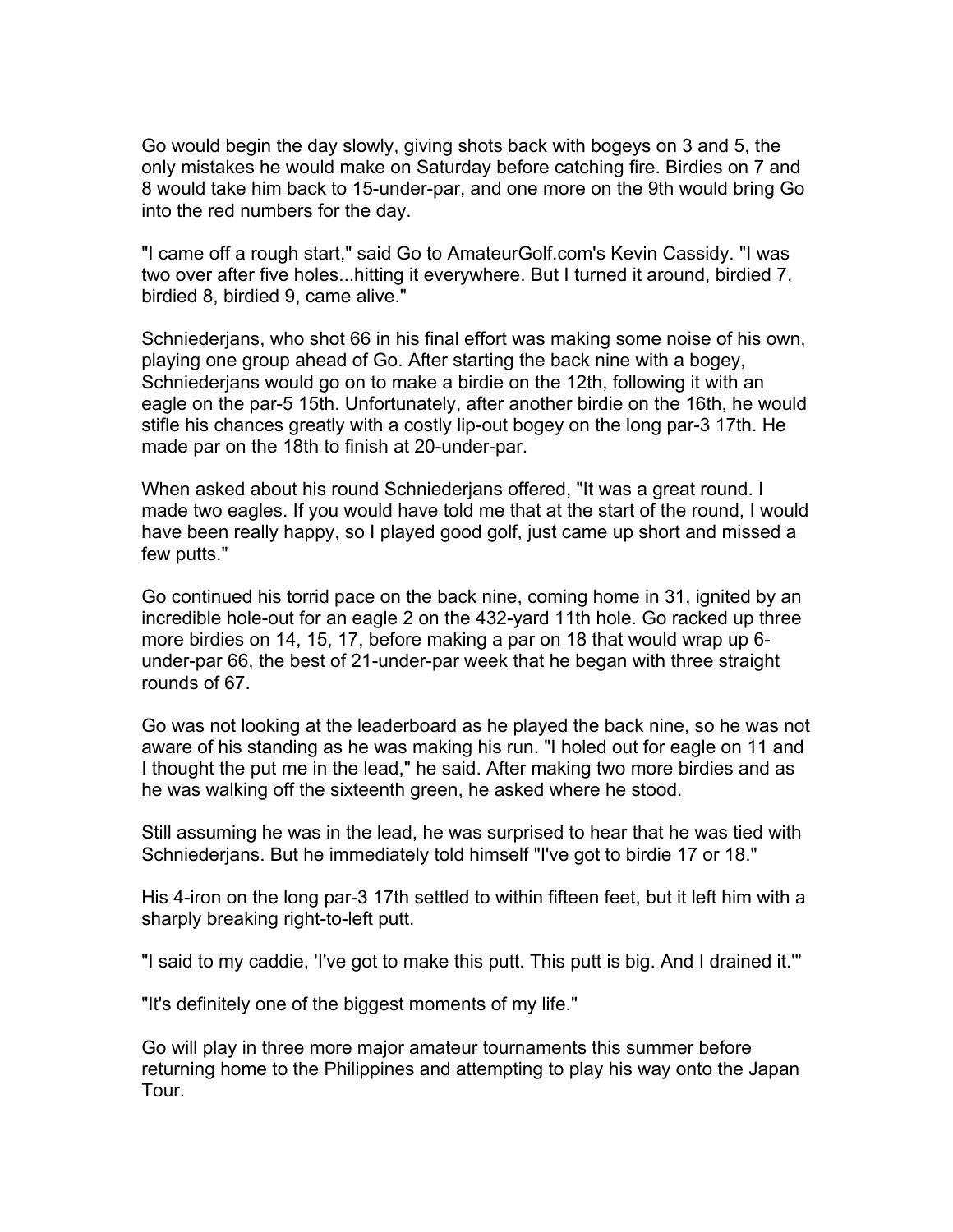Armstrong would finish in a three-way tie for third with Austin Fulton and Steven Fisk, who both closed with a five-under 67.

Bertinotti fell into a tie for sixth with first-round leader Bryson Nimmer and Benjamin Shipp, who had the low round of the tournament, an eightunder 64 that included an eagle and seven birdies.

Last year's winner Charles Huntzinger closed with a 69 to finish tied for ninth at 14-under.

A rain-softened Druid Hills course allowed for low scoring all week, as an amazing 22 players finished the tournament in double-digits under par. All 42 players who made the cut finished the tournament under par.

#### **2018 Champion – Ashton Poole**

A year after friend, former champion and Walker Cupper Vinny Giles helped him get in the field, Ashton Poole wins by 4

By Stan Awtrey for AmateurGolf.com

ATLANTA, GA (June 9, 2018) - Ashton Poole might not have been in the position to win the 52nd Dogwood Invitational if it hadn't been for an old friend back in Charlottesville, Va.

Poole got a little nudge to get in the field a year ago from former U.S. Amateur and British Amateur champion Vinny Giles, who had been a two-time winner of the Dogwood.

"When a former champion calls, you listen to what they have to say," said Dogwood Tournament Chairman Edward Toledano.

With a boost from Giles, Poole got in the field a year ago and missed the cut by two shots. This year he returned and scorched the field for a four-shot win. Poole, a native of Charlotte who will be a junior at Virginia in the fall, had rounds of 69-66-64-67 for a 22-under 266.

Giles, who played at the University of Georgia and attended law school at Virginia, was a two-time winner of the Dogwood (1963 and 1965) and requested a spot for young friend a year ago.

"Vinny is a buddy of mine and he helped me get in the tournament," Poole said. "To win the same tournament that Vinny won, with his career, means so much."

Chandler Eaton, a junior at Duke, shot a 65 on Saturday and made a valiant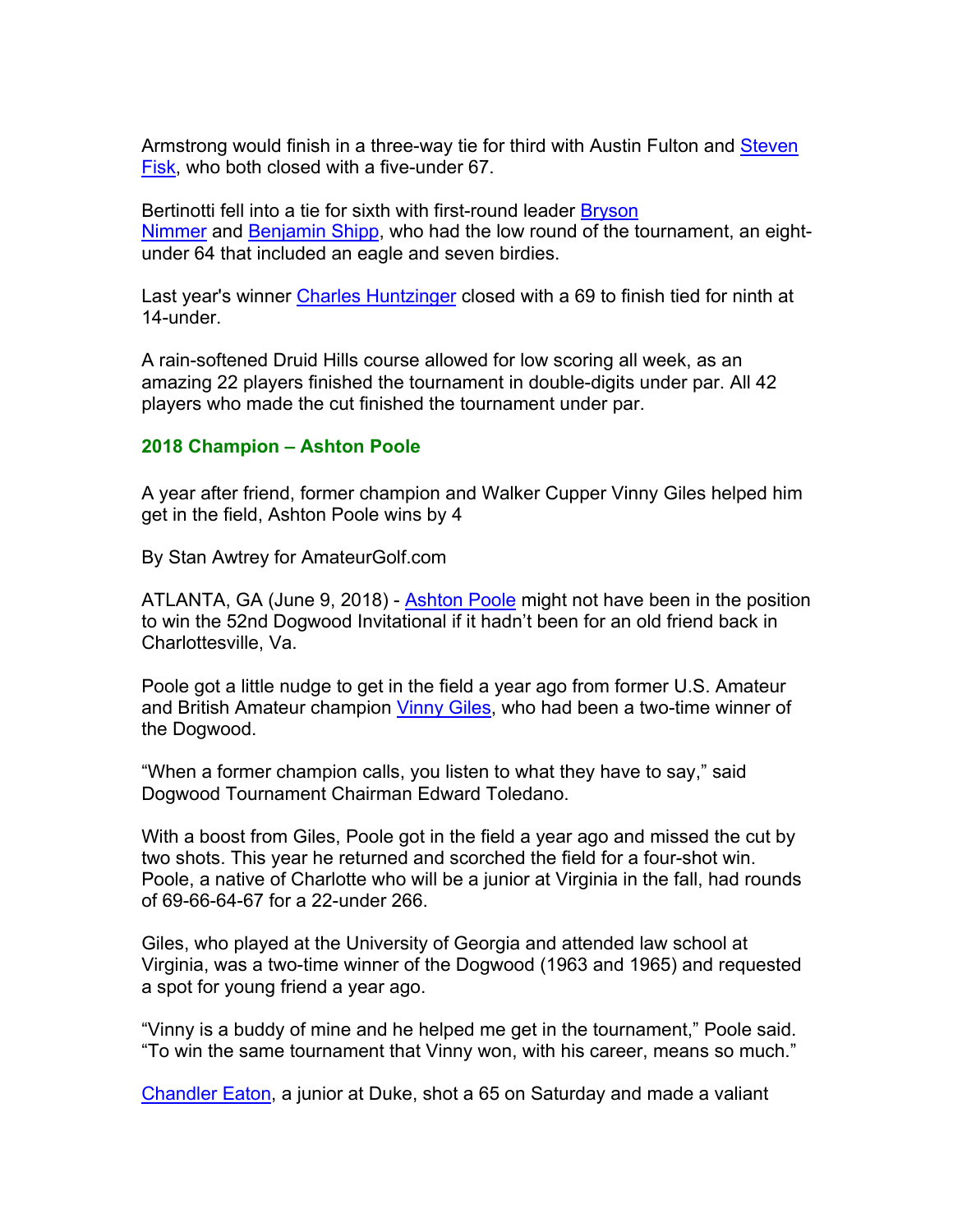push. He finished alone in second at 18-under 280, one shot better than Palmer Cup player S.M. Lee of Dalton State, who closed with a 68 and finished 17 under.

"I'm super proud," Eaton said. "I didn't really know where I was at the end. I knew I was doing really good. I knew I was making putts and hitting fairways and that adds up in the end."

Jacob Solomon of Auburn and William Nottingham of Clemson tied for fourth. Solomon finished with a 69 and Nottingham shot 72, as the pair finished at 15 under 273.

Poole had a three-shot lead at the turn, but saw it dwindle to one after Eaton made a birdie at the par-4 16th hole. But the tide turned quickly; Poole birdied the 16th and minutes later Eaton doubled the 17th, restoring Poole's three-shot lead.

Poole said he was nervous, despite the big lead coming down the stretch.

"It's by far the biggest win of my career," Poole said. "I was nervous. At some point on the first tee, I'm thinking, 'I'm good, I'm good.' And when I teed the ball up and stood up, I couldn't feel my legs. So anyone who says they're not nervous coming down the stretch with the lead is lying. You just have to stick to your game plan and play to your strengths."

The defending champion Lloyd Jefferson Go of the Philippines shot a 72 to finish T35 at 1 under.

Guilford College coach Justin Tereshko was the low mid-amateur, finishing in a tie for 8th at 12-under 276.

Canadian mid-amateur Garrett Rank, who will compete in next week's U.S. Open at Shinnecock Hills, closed with a 70 to finish 34th at 2 under.

#### **2019 Champion – Brandon Mancheno**

# **WORTH THE WAIT: MANCHENO STAYS COOL FOR DOGWOOD TITLE**

08 Jun 2019 by **Julie Williams** of AmateurGolf.com

ATLANTA – Before Brandon Mancheno could claim his Dogwood trophy, he had to stand around and think about it for half an hour. Some players may not do very well with that, but to Mancheno, that's what teammates are for.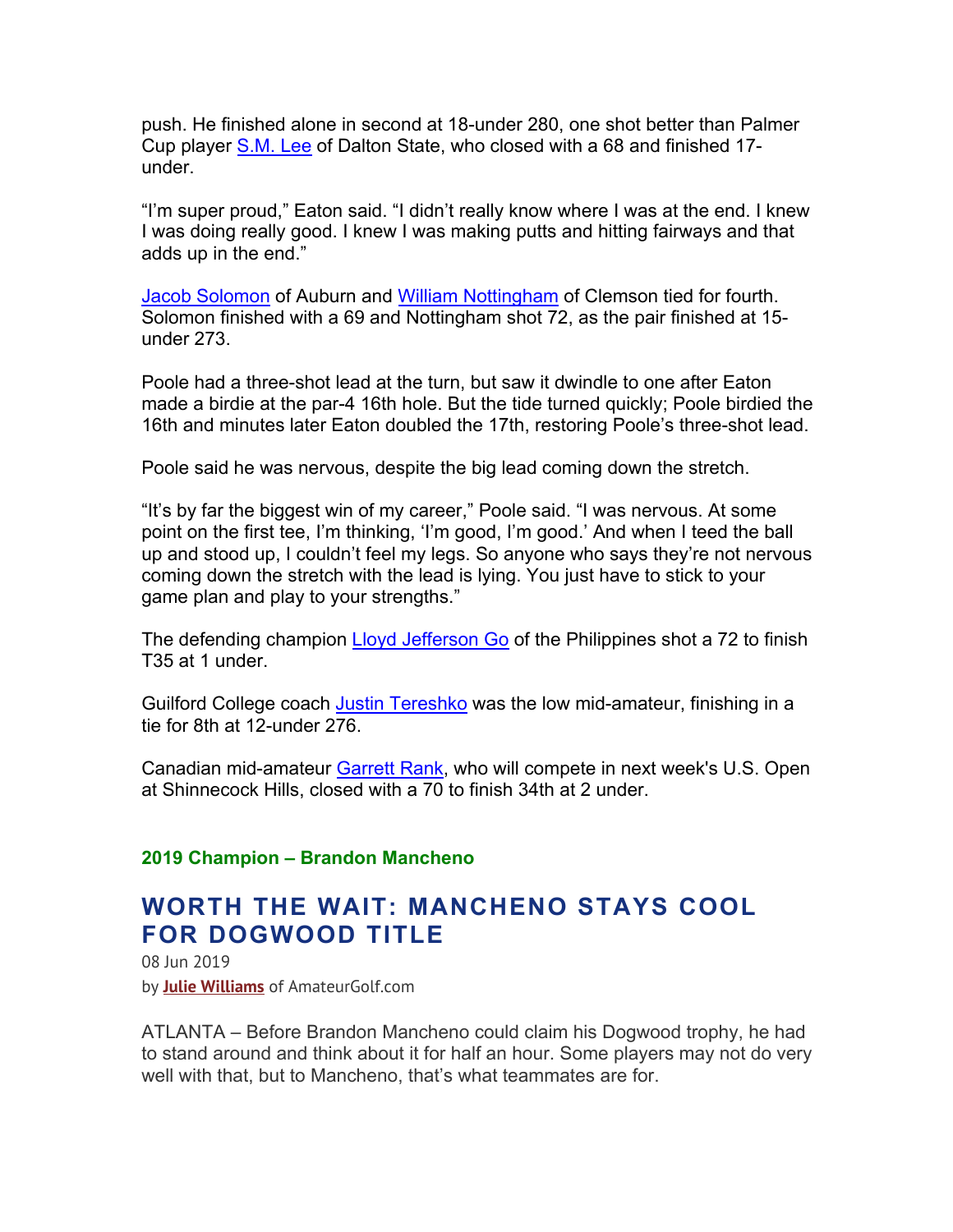Including Mancheno, there were four Auburn players in the Dogwood Invitational field. When the horn blew Friday afternoon to call players in for lightning, Mancheno had just hit his tee shot on the par-3 17th. He was playing in the final group, and he was tied for the lead with Isaiah Jackson, who had just signed for a final-round 63 when the storm hit.

The Auburn contingent huddled, chit-chatted and tried to keep their blood pressure down. Mancheno returned to the course and two-putted from 45 feet for a par at No. 17.

On the par-5 closing hole, he left his approach about 10 yards off the green, used a utility club to get it on and made the 8-footer for birdie. His first thought?

"Relief," he said with a big smile. "It's over."

The Dogwood victory represents a lot of firsts for the 19-year-old. It's his first big win, his first time having to sit around in a weather delay before completing said big win, and the first time he had to get double digits under par to contend. Mancheno won at 21 under.

"I like to play aggressive," Mancheno said, which is a good thing considering that you have to play Druid Hills Golf Club that way if you're going to contend at the Dogwood. It sets up well for that.

"The greens are so good, you're going to make a bunch of putts and it's not long," he said.

Mancheno spent the first part of the day chasing Isaiah Jackson, a rising senior at Memphis who transferred in this year from Meridian Community College.

Jackson was 10 under through 15 holes before making his first and only bogey at No. 17. His final-round 63 got him to 20 under. Mancheno was three groups back, but knew he needed to start making some birdies.

He was 7 under, and bogey-free, for the day. That final-round 65 got him to 21 under.

For the week, Mancheno had a fellow 19-year-old on the bag. Logan Epstein is a rising sophomore at the University of Indiana who has been a caddie since he was 15. He's working the summer at nearby East Lake Golf Club, and got the call that an Auburn player needed a man for his bag at Druid Hills.

Epstein is a proud New Yorker (he flashed a muddied towel from the Tuxedo Club, where he mostly worked throughout high school) who played a few tournaments in high school himself.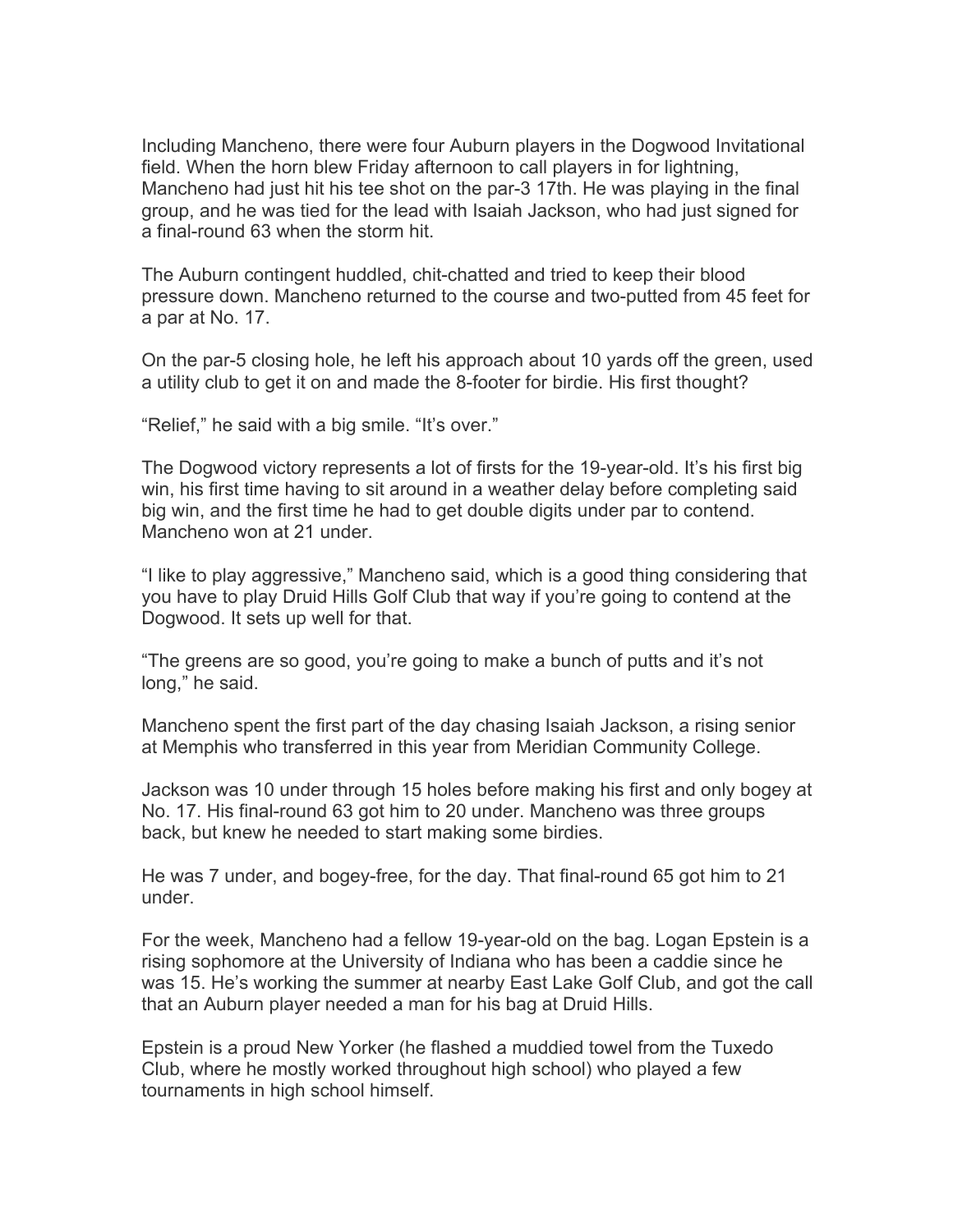He mostly spent the week getting numbers for Mancheno.

"More strategy before the greens and then confirmation on the greens," Epstein said of his role. "He's very good on the greens."

A year ago, Mancheno's summer began with a runner-up finish at the NCAA Championship. He played four major amateur events last summer, with his best finish a top 5 at the Players Amateur. Mancheno missed the cut at the U.S. Amateur.

The Dogwood win won't change his schedule, but it will change his mindset.

"Confidence for the rest of the summer," he said.

Mancheno is a man of big game but few words. The non-golf part of all this was put to the test earlier this year. Mancheno's Auburn team was in the spotlight for Golf Channel's docu-series, *Driven*. It focused on the Iron Bowl rivalry between Alabama and Auburn.

Mancheno tried to get used to the cameras through that process, but often it was hard to relax.

"It was a little bit exhausting because they were always there, they were always around us hanging out and doing whatever so it was good practice for being in front of a camera all the time," he said.

As for Jackson, his learning curve came with his scoring clubs. The small-town Mississippi native has doubled down on wedge work since arriving at Memphis. He'll hit as many as 100 wedge shots on the team TrackMan just as a warm-up to a practice session.

That paid off in spades at the Patriot All-America in December, which was a breakthrough win for Jackson. It nearly paid off again at the Dogwood.

"I've got a wedge game now," said Jackson, and he leaned on it hard at Druid Hills.

A renewed confidence with his scoring clubs should keep Jackson hanging around the top of leaderboards all summer.

# **FOR ALEX ROSS, LIGHTS-OUT 57 ENDS A LONG DAY AT THE DOGWOOD**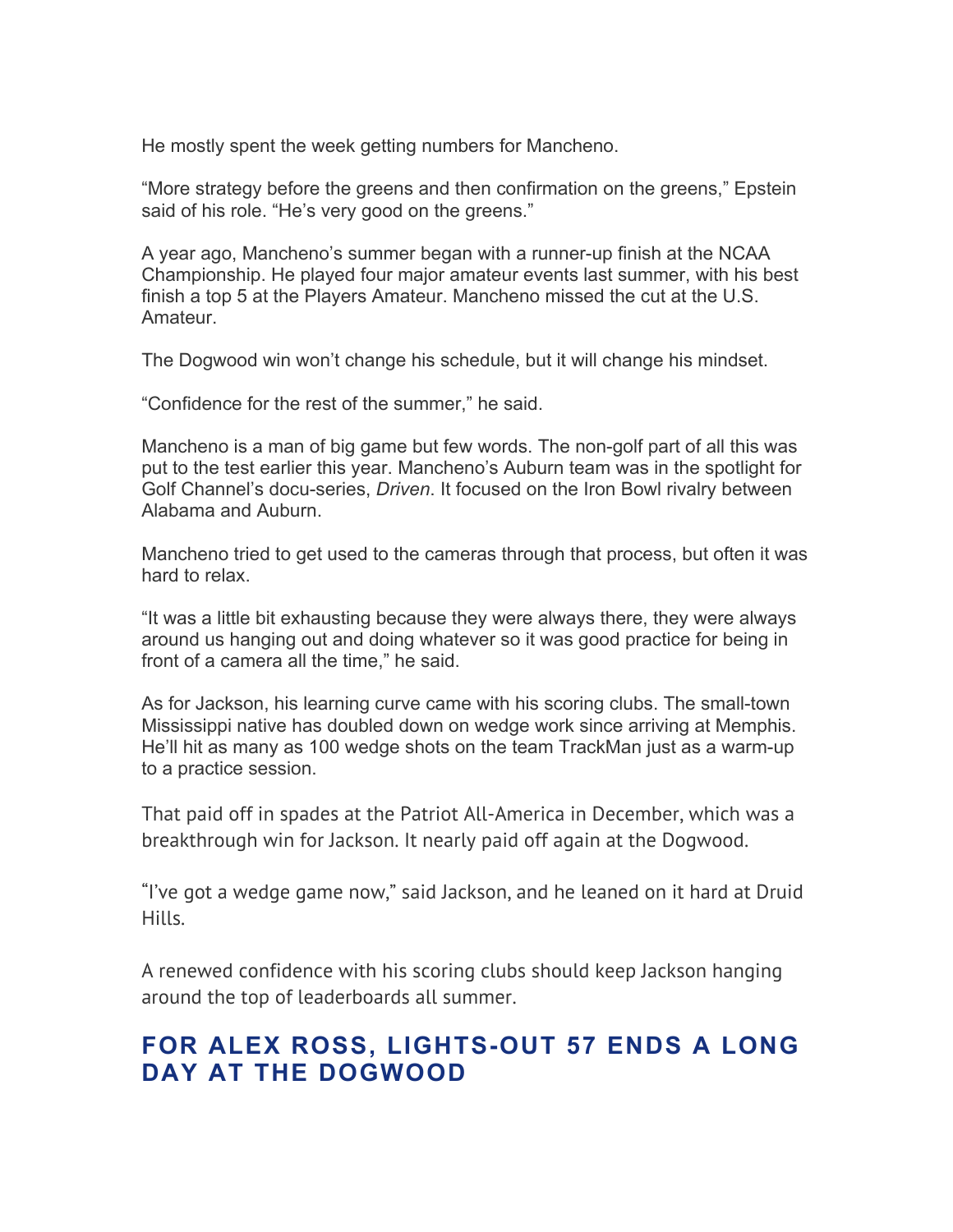06 Jun 2019 by **Julie Williams** of AmateurGolf.com

ATLANTA – Alex Ross had talked it over with his caddie. When the third round of the Dogwood Invitational began on Thursday afternoon – the second of a doubleround day forced by impending weather – he just wanted to make the cut. Marc Mitchell, Ross' bagman and lifelong golf buddy, suggested trying to birdie every hole.

"Let's shoot 60," Mitchell said over lunch.

Turns out, that was the course record at Druid Hills Golf Club, a hilly little gem tucked into a neighborhood near downtown Atlanta. Ross knows that because he asked the starter on the 10th tee, where he started his afternoon round.

"I don't remember what I said after that," Ross said.

Understandably, there were chunks missing from Ross' memory of an afternoon 15-under 57. That's a number unheard of in golf, let alone amateur golf.

Ross, who just finished his sophomore season at Davidson College, had opened this tournament with rounds of 75-73. He was middle-of-the-pack at best.

After he had joked about shooting the course record, Ross opened his afternoon round by missing the green on his approach into the par-4 10th. He chipped it in for birdie, then he made three more birdies. He eagled No. 14 to go 6 under.

"I'd say after I made the eagle putt, that was when I kind of knew something was up," Ross said.

Druid Hills is a course that forces decision making – and accuracy. The par 5s are getable, though, and there are opportunities to score, depending on your confidence level.

Thus, Ross had a decision to make on the 16th tee. It's a 352-yard par 4 that curls left with the green tucked over trees. Many players go for it despite the high risk. Ross was already 7 under by that point, but he pulled driver and landed on the green for the third time this week. The hole just fits his eye, Ross said – that, and he just put a new TaylorMade M5 driver in the bag last week.

Ross could feel the pressure after that, but even after turning in 9-under 27, he kept rolling with birdies at Nos. 1, 3, 4 and 5.

Mitchell, a collegiate golfer himself at Denison College, had all but stopped giving advice at that point. He has carried Ross' bag a few times before but was a lastminute – albeit enthusiastic – add for the Dogwood.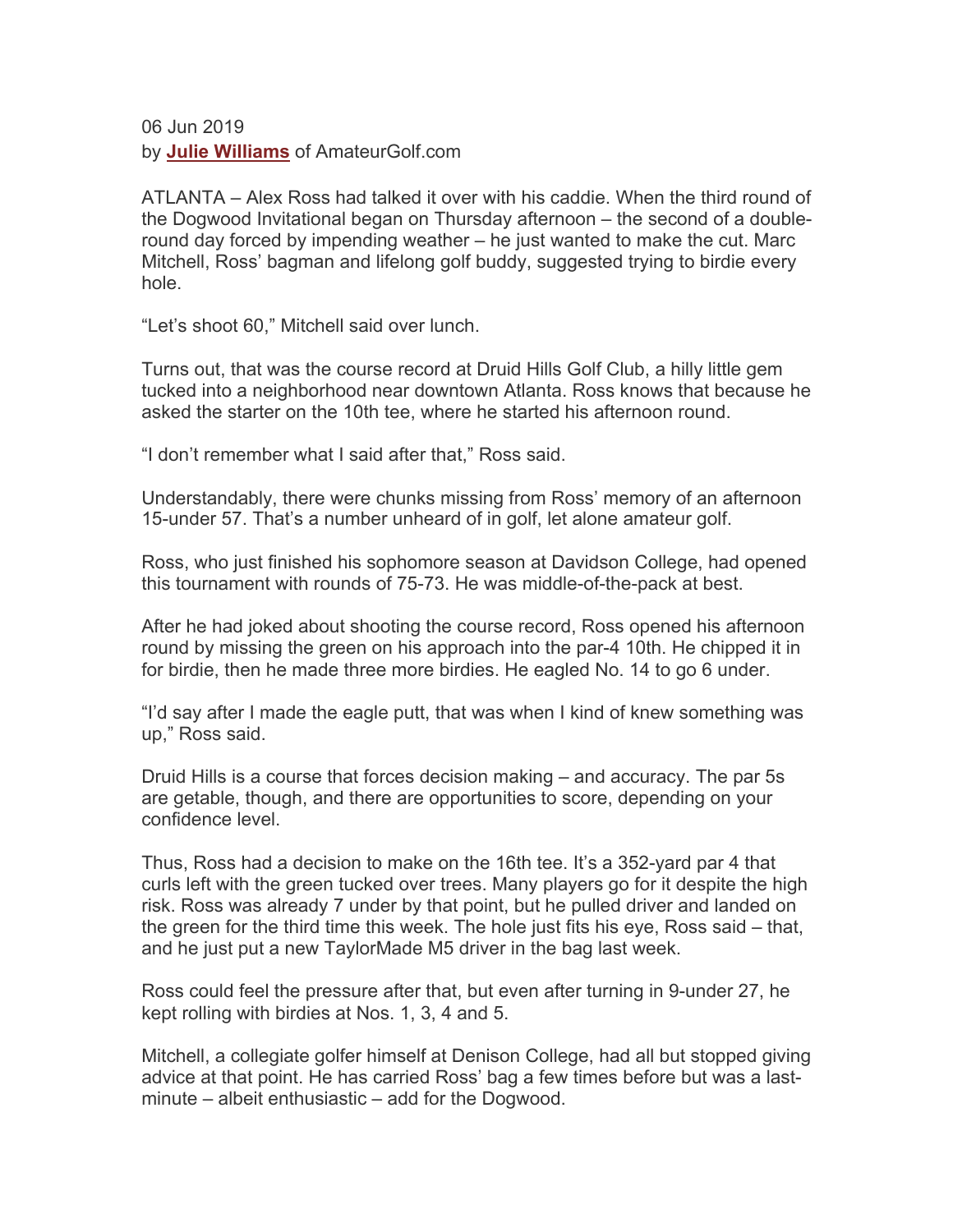"I always try to stay calm myself so he has someone to be calm with," Mitchell said of his role on Thursday afternoon. "When you're 13 under, there's not much calm you can be. He was reading every shot right, he was hitting every shot correctly, so on the greens I wasn't doing anything."

Ross missed a 10-footer for eagle on No. 7, a par 5, after hitting a 7-iron in from 188 yards – into the wind. It is not Ross's usual selection from that distance.

"My caddie was trying to give me all these numbers – what it is to cover, how far you want to fly it, I was like, 'Look, I can't focus on that right now. I'm just going to hit 7-iron and swing it hard.'"

After hitting the green on the par-3 eighth, Ross blew his uphill 30-footer past the hole by 3 feet. With members starting to collect on a hillside behind the hole, the comebacker was perhaps the most nerve-wracking of the day. Mitchell called it Ross' best shot.

Ross made it. He went to the ninth tee at 14 under.

With one last birdie on No. 9 (he had an eagle putt from the front of the green there), Ross shattered the standing Dogwood course record of 60, which had been held by Webb Simpson. His 57 matches the score that Bobby Wyatt, a former Alabama player, posted in the 2010 Alabama Boys Junior.

Ross struggled to process it after signing his scorecard. He's gotten hot in smaller stretches – even shooting 28 on nine holes once at his local muni, the Golf Course at Chastain Park in Atlanta. That round included a bogey.

Mitchell, however, says this is typical Ross and that potentially, he needed that punch in the gut that came courtesy of his not-so-stellar opening.

Get him down, Mitchell says, and he'll come back to beat you.

"It's annoying," Mitchell said, albeit with a serious amount of respect.

"He's this good at golf. He really is just this good."

Dogwood officials grouped players into foursomes for Thursday's double-tee, double-round day. It was impossible for the other three players in Ross' group to ignore what was going on. Owen Burden, a Furman freshman who has played lots of rounds beside Ross, said he thinks he spent more time thinking about Ross' game than his own. Burden had 76.

"He was talking about it, which was good. He was like, 'I'm really nervous,' which is understandable," Burden said. "I feel like if you keep to yourself, it could be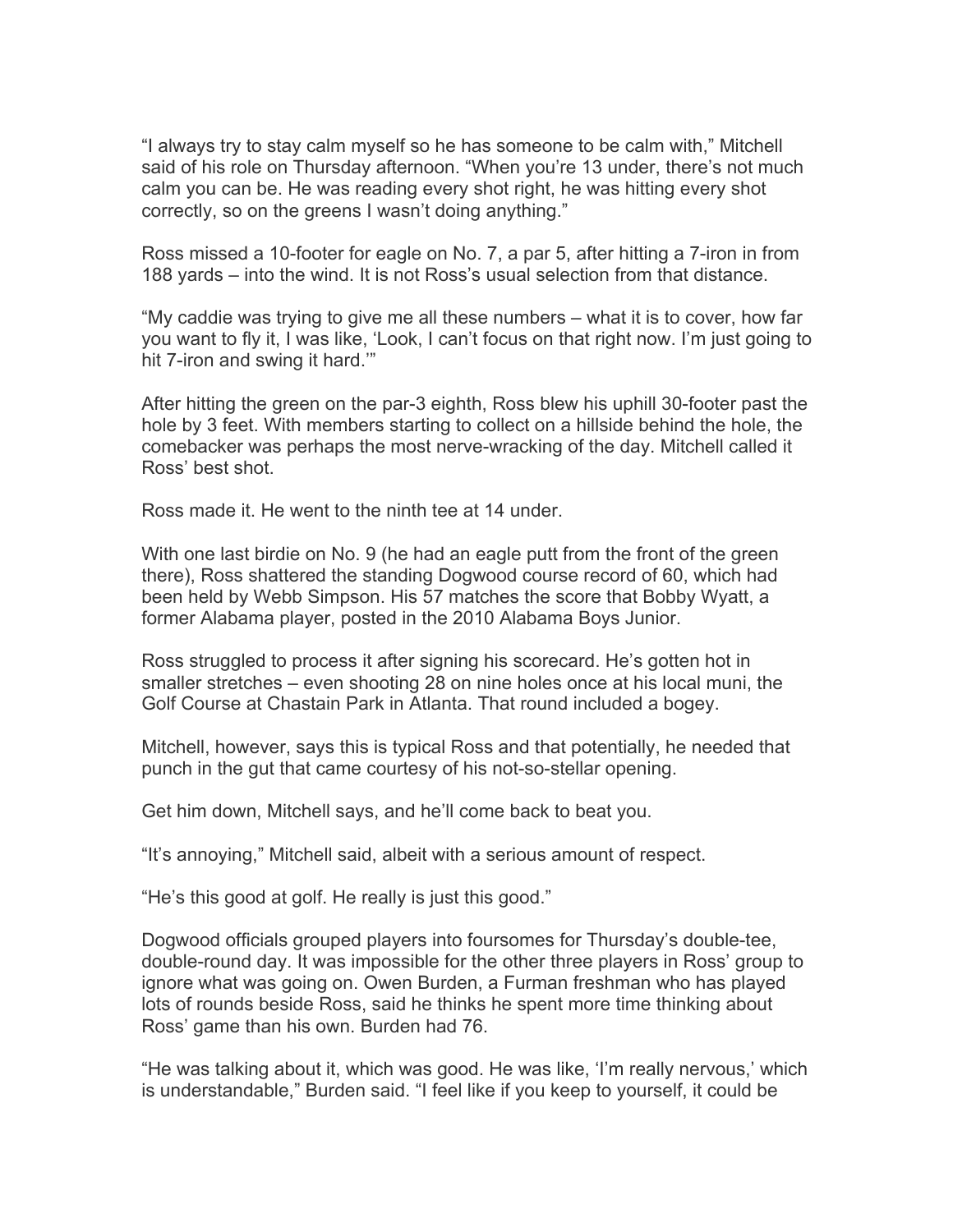worse."

Interestingly, Ross tried to qualify for the Dogwood a year ago, only to hit his closing tee shot into the driving range right of 18. He made bogey and missed qualifying by a shot.

There are some other highlights in his amateur career – a handful of runner-up finishes in Georgia State Golf Association events and a near-miss in the A-10 Conference Championship as a freshman – but nothing like this. After his 57, Ross had moved inside the top 10 through 54 holes.

He made the cut with five shots to spare.

<sup>1</sup> All Dogwood history from 1941 to 1996 is from "Druid Hills Golf Club in Atlanta: The Story and the People", copy write Druid Hills Golf Club, Dr. James C. Bryant, Club Historian

<sup>2</sup> Glenn Sheeley, Atlanta Journal Constitution, "Floyd Stays Cool to Win Dogwood by five strokes", June 30, 1996

<sup>3</sup> Glenn Sheeley, Atlanta Journal Constitution, "Scott steadies, wins Dogwood", June 29, 1997

<sup>4</sup> Michelle Hiskey, Atlanta Journal Constitution, "South African wins Dogwood Playoff", July 4, 1998

<sup>5</sup> Glenn Sheeley, Atlanta Journal Constitution, "Morris blisters course to take Dogwood title", July 3, 1999

<sup>6</sup> Glenn Sheeley, Atlanta Journal Constitution, "Staten wins Dogwood with flourish at finish", July 1, 2000

<sup>7</sup> Stan Awtrey, Atlanta Journal Constitution, "Dogwood winner has Walker Cup on his mind", June 30, 2001

<sup>8</sup> Glenn Sheeley, Atlanta Journal Constitution, "Buckle takes Dogwood", June 29, 2002